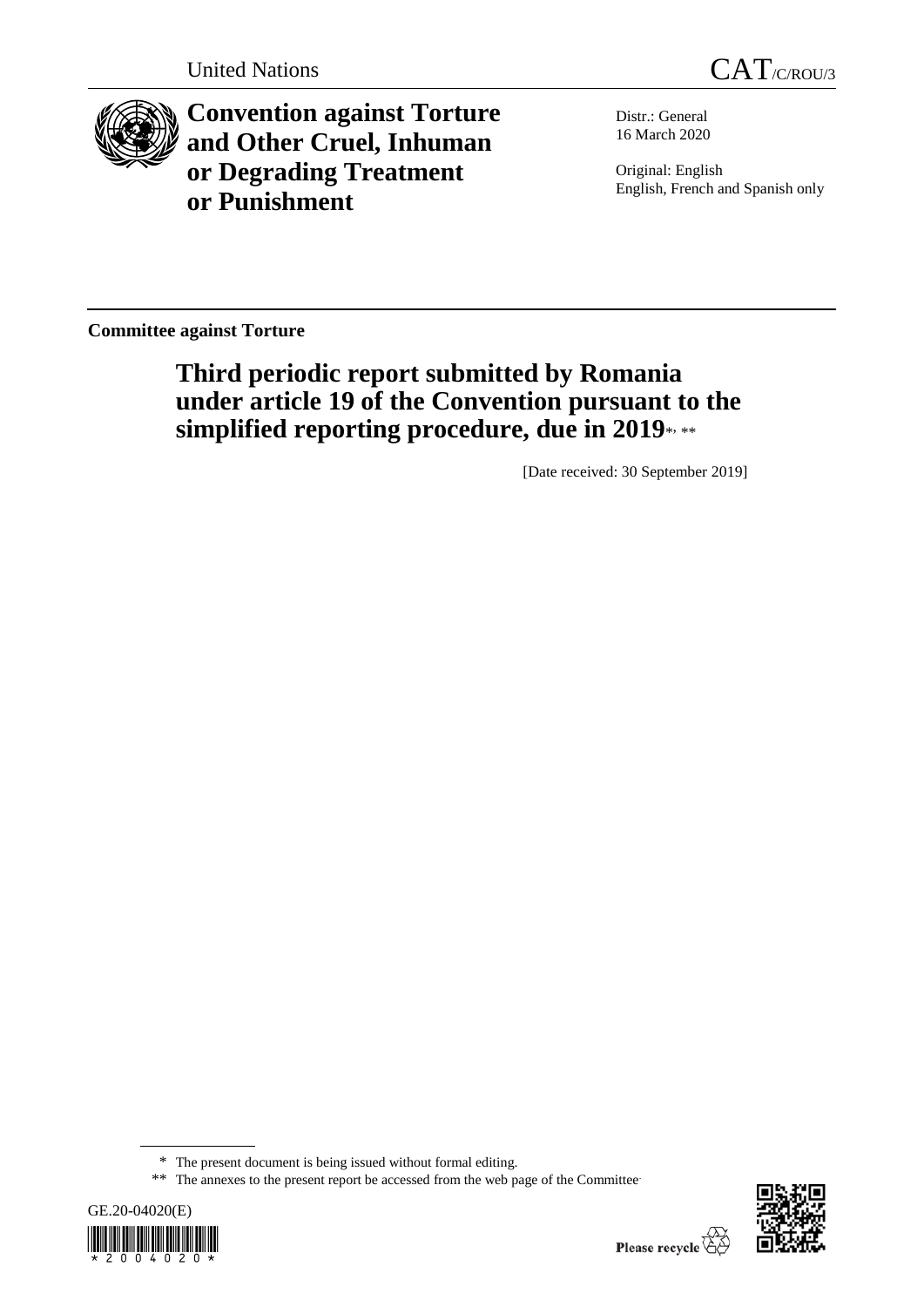1. The Government of Romania received, through diplomatic channels, a List of questions of the United Nations Committee against Torture (CAT) in connection with the third regular report by Romania (CAT/C/ROU/QPR/3).

2. The Ministry of Justice (MoJ) distributed this list of questions to all institutions concerned-the Ministry of Internal Affairs, the National Prison Administration, the Prosecutor's Office attached to the High Court of Cassation and Justice, the Directorate for Investigating Organized Crime and Terrorism, the Ombudsman, the Ministry of Labor and Social Justice, the Ministry of Health, the Ministry of Foreign Affairs, the National Probation Directorate – including to its own structures, for the purpose of replying and submitting remarks in connection with the comments and inquiries of information delivered by CAT.

3. The reply comprises a point-by-point detailing of the replies provided by Romanian authorities to the questions and inquiries of information delivered by CAT in its report and observes the order of the concerns addressed. At the same time, the responses provided in the present reply were intended to cover any relevant legislative, administrative or judicial measures taken in order to implement the provisions of the Convention, not only the Committee's follow-up questions.

4. The Government of Romania hereby reiterates the entire availability of Romanian authorities to provide CAT with any additional information it might request.

# **Article 2**

# **Reply to paragraph 2 (a) of the list of issues (CAT/C/ROU/QPR/3)**

5. From a legislative perspective, for the purpose of guaranteeing the observance of fundamental rights of the detained persons, all such rights are laid down by Law No. 135/2010 on the Penal Procedure Code (herein after, PPC), as mentioned in annex No. 1, point 1.

# *In respect of arrest detention centers of the police*

6. On 08 March 2018, the Regulation on the organization and operation of arrest detention centers, but also the measures necessary for ensuring their safety, approved by Order No. 14/2018 of the Minister of Internal Affairs relating to the concern of notifying the persons deprived of liberty held in arrest detention centers of the rights,<sup>1</sup> obligations and legal prohibitions relating to the deprivation of liberty, both in its normative part, and in the formality part, intended for beneficiaries, was published in Official Gazette of Romania.

7. Thus, the information relevant from that perspective is comprised in the Protocol for admission to the center, in particular in the Leaflet of information concerning rights, obligations and interdictions, but also in connection with rewards which may be granted, misconduct and disciplinary penalties which may be imposed in accordance with Law No. 254/2013, including the provisions of Article 228 (2)–(5) of the PPC (Annex No. 2Z to the Regulation), at the level of arrest detention centers there are available, for easy understanding, translations thereof into the following languages: Arabic, Bulgarian, Chinese, English, French, German, Greek, Dutch, Norwegian, Russian, Serbian, Ukrainian.

8. In order to ensure the rights of persons taken to the police station, subject to administrative means, by means of the Bill of law for amending and supplementing normative acts in the field of public order and safety (PLX No. 405/2018) the proposal was raised to supplement Law No.  $218/2002$ ,<sup>2</sup> by adding Article  $32^6$ , which in paragraph  $(1)$ stipulates that the person taken to the police station has the following rights:

(a) To be informed of the reasons why they are being taken to the police station;

<sup>&</sup>lt;sup>1</sup> The right to medical healthcare, the right to informing a family member or another person appointed by them, of the location where they are held in custody, of the rights, obligations and interdictions, the rewards which may be granted, misconduct and disciplinary penalties which may be imposed.

<sup>2</sup> On the organization and operation of Romanian Police, as subsequently amended and supplemented.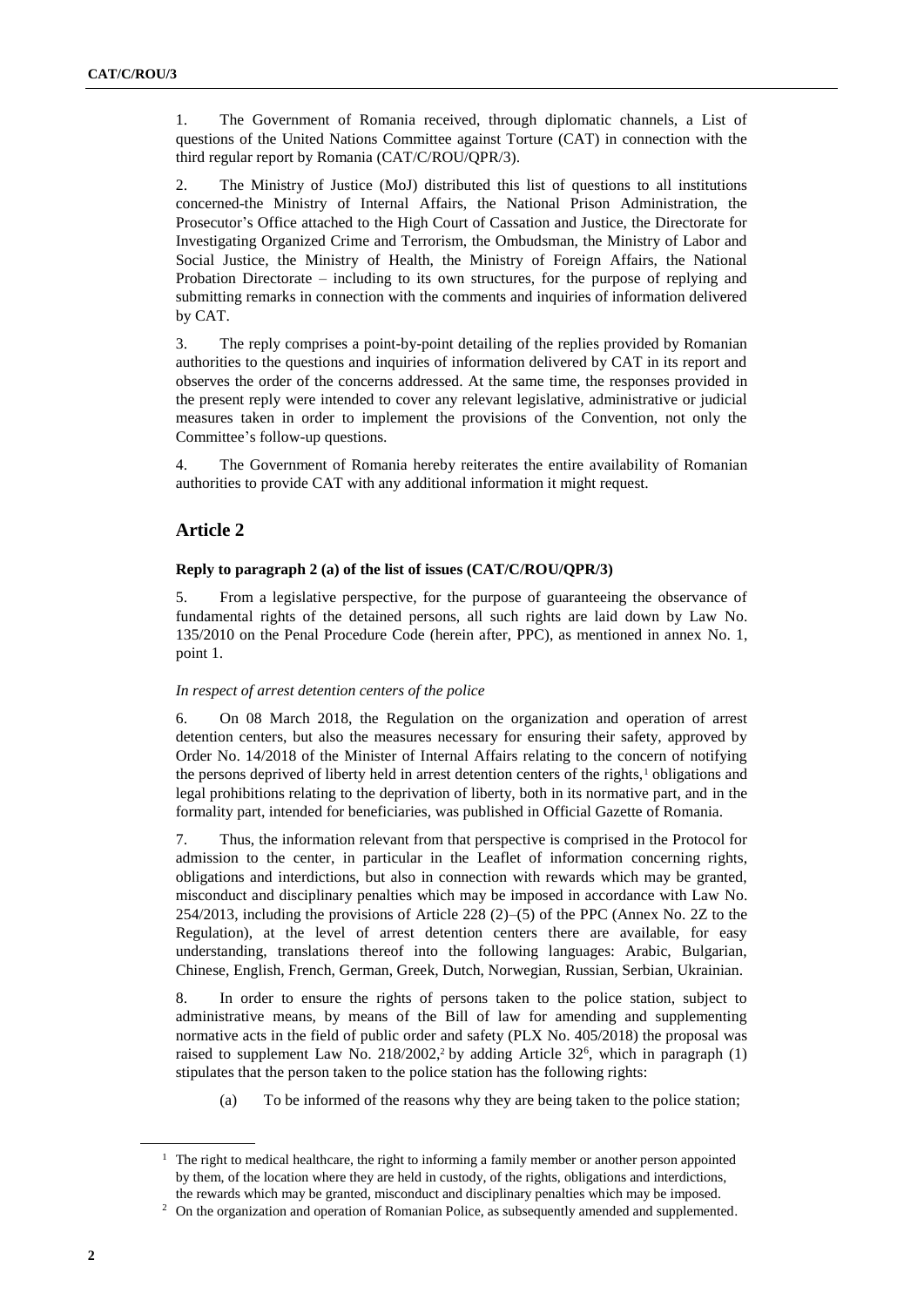- (b) To be informed of the rights from which they benefit;
- (c) To submit a complaint against the measure being ordered, under Article  $32^7$ ;

(d) To be assisted by a counsel, under the law, to communicate directly with the latter, in conditions of confidentiality, but also not to make any statement without such counsel being present, except for providing his identification data, or information required for removing a situation of impending hazard jeopardizing the life, health or bodily integrity of themselves or of third persons;

(e) To request a family member or another person appointed by them to be informed of the measure being taken;

(f) To request the diplomatic representatives of their country of origin, in the case of foreign nationals, to be informed;

(g) To be consulted by a doctor or, at their own cost, by a doctor of their choice;

(h) To communicate through interpreter or by means of a person having communication skills, if they do not speak, do not understand Romanian, cannot express themselves or are hearing impaired or deaf.

9. According to the legislative bill referred to herein above, the summary of facts and, as the case may be, the legal measures being imposed against the individual taken to the police station will be reviewed within 8 hours after the time when the travel started, and may be extended<sup>3</sup> up to maximum 12 hours.

10. As regards the right of foreign nationals to be informed, mention is to be made that any foreigners identified to illegally reside in the territory of Romania will be informed both verbally, and in writing, in English, on the return decision, by means of an administrative instrument stipulating the reasons underlying such measure, the period of interdiction to come into the country, but also other specific elements, as the case may be. Foreign nationals entered into accommodation facilities for foreigners taken in custody will be informed, verbally and in writing, through the provision of leaflets translated into various languages (Arabic, English, French and others), of their rights and obligations during their stay in such facilities. During the performance of specific activities by immigration structures, the foreigners are entitled to a legal representative. As regards the right of access to medical examination, foreigners will be examined by medical personnel, upon admission to the accommodation facilities and will benefit from medical care, throughout their placement under public custody.

#### **Reply to paragraph 2 (b) of the list of issues**

11. In connection with the single register of individuals deprived of liberty, Law No. 290/2004 on criminal records stipulates, in Article 2, as follows: "The criminal records shall keep track of private individuals and legal entities sentenced or against which measures of a criminal or administrative nature were imposed, in accordance with the Penal Code, but also those against which criminal procedural measures have been taken."

12. Furthermore, Law No. 254/2013 on the enforcement of sentences and of measures involving deprivation of liberty ordered by the judicial bodies during criminal proceedings stipulates, in Article 106 that, at the level of every prison, the following registries of sentenced persons are in place: the registry of sentenced persons admission, recording the year, month, day and time when the sentenced person was admitted to the prison; the registry of sentenced persons release, recording the year, month, day and time when the sentenced person was released; the registry for the use of immobilization means, recording the year, month, day and time when the immobilization means started and ended to be enforced, including in respect of their stay in the protection room.

 $3\;\;$  When the identity of the person could not be determined within 8 hours and an extension is required in order to determine the identity, to review the summary of facts and, as the case may be, impose the legal measures.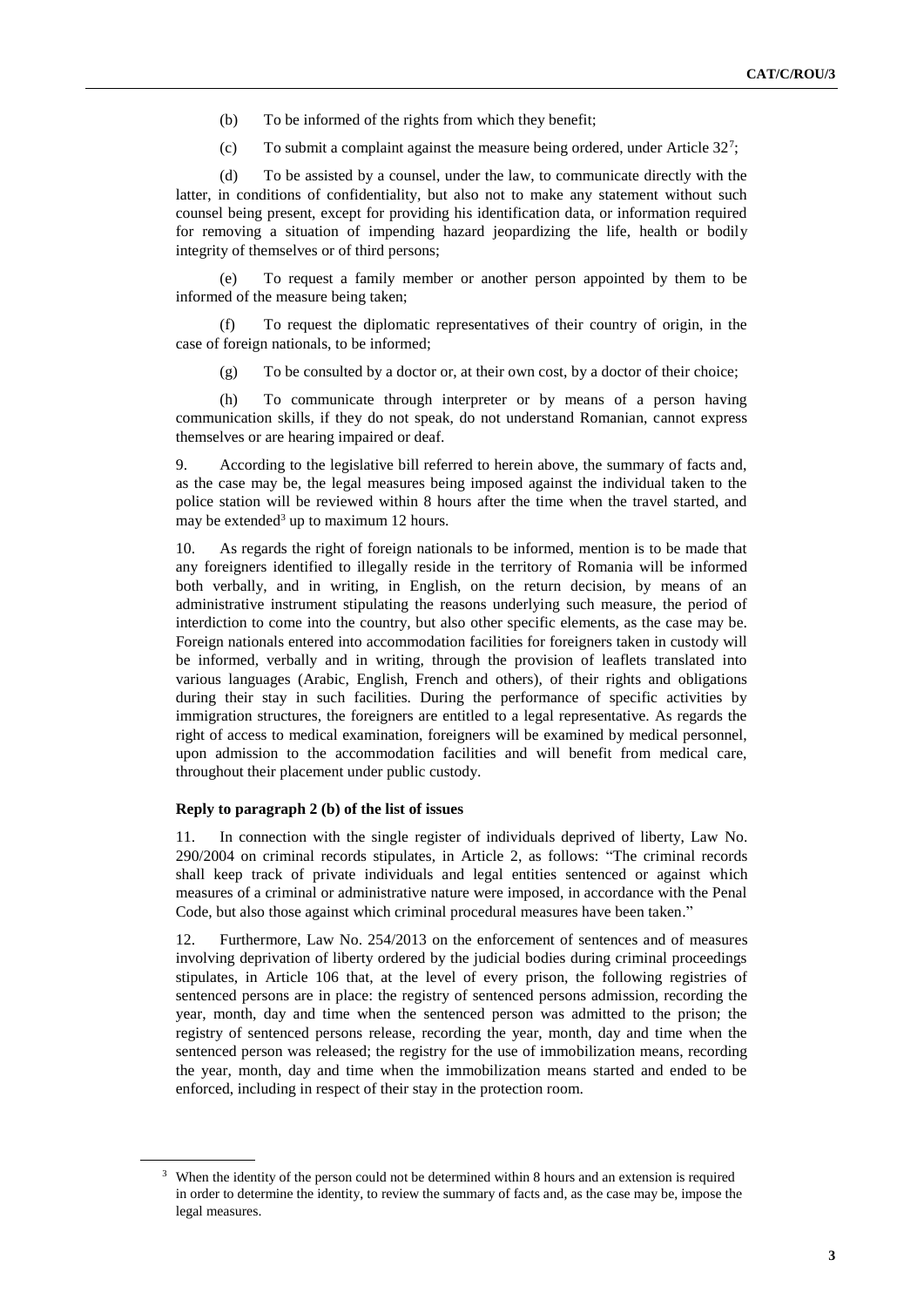13. Moreover, also in respect of persons on remand or subject to provisional arrest, Article 114 of the above-mentioned Law stipulates the registries drawn up in connection with such persons by the administrations of arrest detention centers, in particular: a) the registry for the admission and release of persons on remand or subject to provisional arrest, recording the year, month, day and time when the remanded or arrested person was admitted to the center, but also the year, month, day and time when they were released; the registry concerning the use of immobilization means, recording the year, month, day and time when the immobilization means were used, the year, month, day and time when their use was authorized by the prison manager, the type of immobilization means used, the year, month, day and time when the use of immobilization means ceased; other registries detailing the activities performed with persons on remand or subject to provisional arrest, which have to be drawn up by the administration of the arrest detention center, as laid down in the regulation referred to in Article 107 (2).

14. The recommendation to set in place a single and full detention registry was taken into account upon preparing the normative act quoted above (Order No. 14/2018 of the Minister of Internal Affairs), aimed at decreasing the number of registries detailing the activities performed with persons held in custody in their own facilities, in particular by implementation and upgrading of the "Încarceraţi"("Imprisoned") software, an integrated digital system meant to allow the fast fulfillment of professional duties, lower costs and bureaucracy, but also in order to tackle the current context. The data base will contain information concerning the offence which was committed, the term of the arrest warrant, the transfer, expiry date of the arrest warrant.

15. During the stay in centers for the accommodation of foreigners taken in public custody, the data of foreign nationals are operated in a registering system which may be accessed by the General Immigration Inspectorate (GII), in order to update and consult the information concerning the reason why they were taken in public custody, the accommodation facility, the measure implementation term, the transfer between centers.

# **Reply to paragraph 3 (a) and (b) of the list of issues**

16. In observance of the applicable laws in force, remand may be ordered for a period of maximum 24 hours, with the possibility for extension, while the measure of provisional arrest may be ordered for a period of maximum 30 days, with the possibility for extension, during criminal prosecution, however, without exceeding a reasonable term and, at the same time, 180 days, and during court proceedings it may not exceed a reasonable term and may not be longer than half the special maximum limit laid down by law for the criminal offence forming the object of the proceedings initiated before the court of law (please see the provisions of Article 209, Article 223 *et seqq*. of the Penal Procedure Code).

17. Consequently, in respect of the preventive measures for deprivation of liberty, strict rules are set up, at the legislative level, in connection with the conditions in which they may be ordered, but also the limited term thereof.

18. The regulation of preventive measures for deprivation of liberty sets out the exceptional nature thereof, the specific enforcement of such provisions falling under the jurisdiction of authorities holding powers relating to the construction and enforcement of the law.

19. From a legislative perspective, there are no regulations expressly restricting the term of preventive measures, other than as stipulated in the Penal Procedure Code, and the latter allow the judicial authorities to decide on the term for which they are to be ordered.

20. Furthermore, there are constitutional restrictions and in PPC – this term is a limitation in itself. Evidence may be found in practice that the maximum duration is rarely used.

21. Therefore, the practical cases encountered exclusively depend on the interpretation and enforcement of the applicable laws in effect, and this does not relate to the law-making method.

22. The current configuration of the prison system, which does not allow, from a locative perspective, the existence of a detention facility in each county, is a presumptive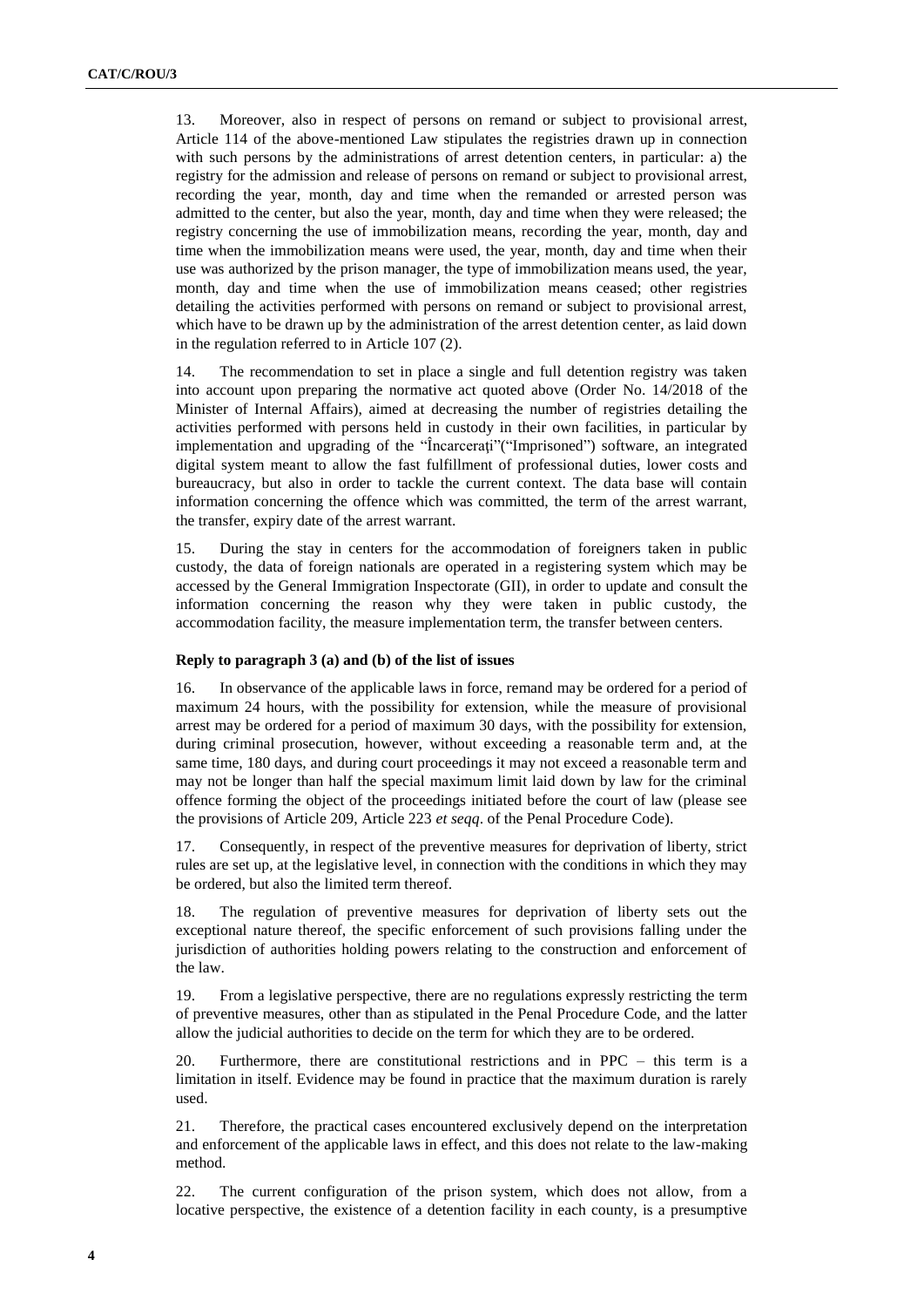factor encumbering the activities of surrendering persons deprived of liberty at the time when the preventive arrest warrant was ordered. On the other hand, having regard to the fact that the person deprived of liberty may use means of appeal to challenge the provisional arrest measure, a measure that is subject, in accordance with relevant criminal procedural provisions, to regular review by the court of law, they shall be presented before the court of law as a matter of emergency. Consequently, from this perspective, ensuring the criminal procedural rights and obligations incumbent both upon the defendant, and upon judicial bodies, may only be achieved insofar as the custody location is near the address of the courts of law, a requirement the is only fulfilled by arrest detention centers subordinated to the Ministry of Internal Affairs.

23. Another factor impacting the celerity of the activities conducted by criminal prosecution authorities, for the fulfillment of which the presence of the person deprived of liberty is required, consists of the lack of operability/the fact that there is no provisional arrest center subordinated to the National Prison Administration at the level of each administrative-territorial unit. This is equally susceptible of generating additional financial and human costs deriving from the performance of all emergency judicial activities involved by criminal prosecution (repeated trips to prison facilities, in order to take over the person deprived of liberty, accompanying them in the territory or to the offices of the judicial body, if necessary to another county, taking them before various courts of law, and afterwards surrendering the same to the prison, at the end of the activities described above).

24. In that respect, it should be emphasized that a potential operability of provisional arrest centers subordinated to the National Prison Administration does not result in the termination of their own arrest detention centers, considering that the preventive measure of deprivation of liberty of detention (which, according to the Romanian law, has a maximum term of 24 hours) will continue to be enforced in such premises, while correspondingly providing the required financial, human and cost conditions.

25. In that context, mention is to be made that the transfer of persons deprived of liberty inside the prison is ordered after arraignment and verifying the legality and merits of the preventive measure, in accordance with the provisions of Article 348 (2) in conjunction with the provisions of Article 207 (2)–(4) of the PPC.

26. An analysis into the average custody period in arrest detention centers subordinated to the Ministry of Internal Affairs (strictly relating to the subjects falling under the scope of the provisional arrest measure) reveals that it is usually maximum 60 days (at the national level, between 01 January and 01 December 2018, out of the 16,464 persons deprived of liberty, 934 were held in custody for longer than 60 days, accounting for a percentage of 5.67%).

27. By comparison, statistical data corresponding to previous years reveals that, in 2016, out of the 18,565 persons deprived of liberty, only 1,311 were held in custody for a period longer than 60 days, which accounts for a percentage of 7%, and in 2017, out of 18,489, only 1,182 persons, accounting for a percentage of 6.3%).

28. At the same time, in the context of a potential lack of impartiality upon enforcing preventive measures involving deprivation of liberty, it is hereby emphasized that the personnel employed in the arrest detention centers of the Ministry of Internal Affairs is different from the personnel holding the capacity of criminal investigation officer of the judiciary police (who are in charge of the criminal case in which that measure was ordered), among them there is no subordination relationships.

#### **Reply to paragraph 3 (c) of the list of issues**

29. Law No. 254/2013 on the enforcement of sentences and of measures involving deprivation of liberty ordered by the judicial bodies during criminal proceedings stipulates that, during criminal prosecution, the measure of detention and provisional arrest shall only be enforced in arrest detention centers which are organized and operate subordinated to the Ministry of Internal Affairs and, during court proceedings, the measure of provisional arrest shall be served in a prison (please see Article 108 and Article 115 of Law No. 254/2013 on the enforcement of sentences and of measures involving deprivation of liberty ordered by the judicial bodies during criminal proceedings).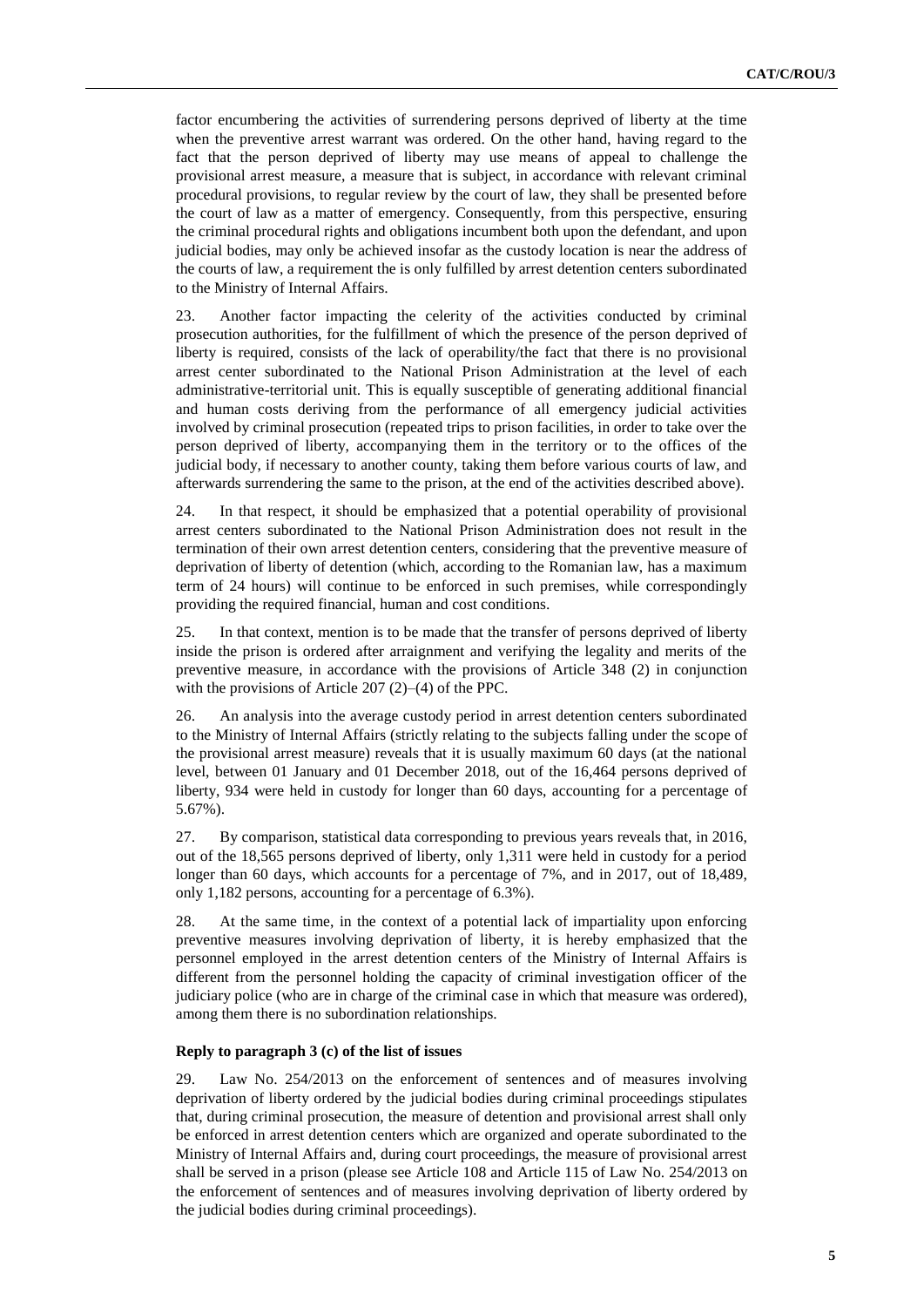30. The hypotheses set forth in Article 45 (6) of Law No. 254/2013 on the enforcement of sentences and of measures involving deprivation of liberty ordered by the judicial bodies during criminal proceedings, also referred to in the Report, has regard to the case where a person is held in custody in a prison (either while on provisional arrest during the court proceedings stage, or while serving a sentence), and, at the same time, criminal prosecution is underway for a different offence.

31. A person is transferred from the prison to an arrest detention center subordinated to the Ministry of Internal Affairs for the purpose of increasing the efficiency of criminal prosecution proceedings in connection with the new criminal offence (for instance, hearing the suspect/defendant or due to the fact that the prison is a long way away from the venue of the prosecutor's office competent to conduct criminal prosecution for a new offence).

32. Transfer of inmates in the arrest detention centers subordinated to the Ministry of Internal Affairs is necessary for the activity of judicial bodies, with a view to undertaking activities required during the stage corresponding to the submission of evidence, in accordance with the provisions of the Penal Procedure Code, such as: conducting house searches, recognition/reconstitution, cross-examination with other procedural entities, lineups for the identification of individuals/objects, conducting investigation on site, conducting medical/technical expert appraisals, etc.

33. In taking all of the means of evidence referred to above, inmates have to be present in specialized venues or institutions, but also at the offices of police precincts. At the same time, mention is to be made that, in accordance with the provisions of Article 56 of the Penal Procedure Code, the prosecutor leads and directly controls the criminal prosecution activity undertaken by the judiciary police and special criminal investigation authorities, as stipulated by law. Furthermore, the prosecutor watches that the criminal prosecution acts be conducted in observance of the legal provisions.

### **Reply to paragraph 3 (d) of the list of issues**

34. In respect of the preventive measures involving deprivation of liberty which may be ordered during criminal proceedings, the Penal Procedure Code stipulates, in all cases, specific means of appeal, in particular: a complaint may be submitted against the remand order, in accordance with Article 219 (14) and (15) PPC, and a challenge may be filed against the measures of provisional arrest or house arrest, in accordance with Article 204- 206 PPC, both during the criminal prosecution stage, preliminary chamber, and during court proceedings.

### **Reply to paragraph 3 (e) of the list of issues**

35. In accordance with the United Nations (UN) Standard Minimum Rules for Noncustodial Measures, the Penal Procedure Code allows judicial bodies to further order preventive measures, other than those involving deprivation of liberty, such as judicial control (Articles  $211-215^1$ ) or judicial control on bail (Articles  $216-217$ ), but also allows the prosecutor to issue a decision to waive criminal prosecution when it is deemed that, depending on certain criteria, there is no public interest in prosecuting the offence (Article 318). Furthermore, the court of law, upon finding that the offence amounts to a felony, that it was committed by the defendant and that he may be held under criminal liability, may choose from a wide range of sentence calculation, and may opt for a sentence in the form of fine (when stipulated by law) or a decision to waive the enforcement of sentence, to defer the enforcement of sentence, or to suspend the service of sentence on probation. Moreover, while serving the sentence, a possibility consists of release on probation.

36. Consequently, having regard to the legislative amendments deriving from the enforcement of Law No. 286/2009 on the Penal Code, on 01 February 2014, in particular setting forth penalty measures alternative to the sentence involving deprivation of liberty (waiving the enforcement of sentence, deferring the enforcement of sentence), but also less restrictive conditions to reach the suspension of sentence under supervision, measures which fall under the supervision of probation directorates, in practice there were many individuals who benefited from such measures, to the detriment of the measures involving deprivation of liberty, this trend being, in the overall, decreasing.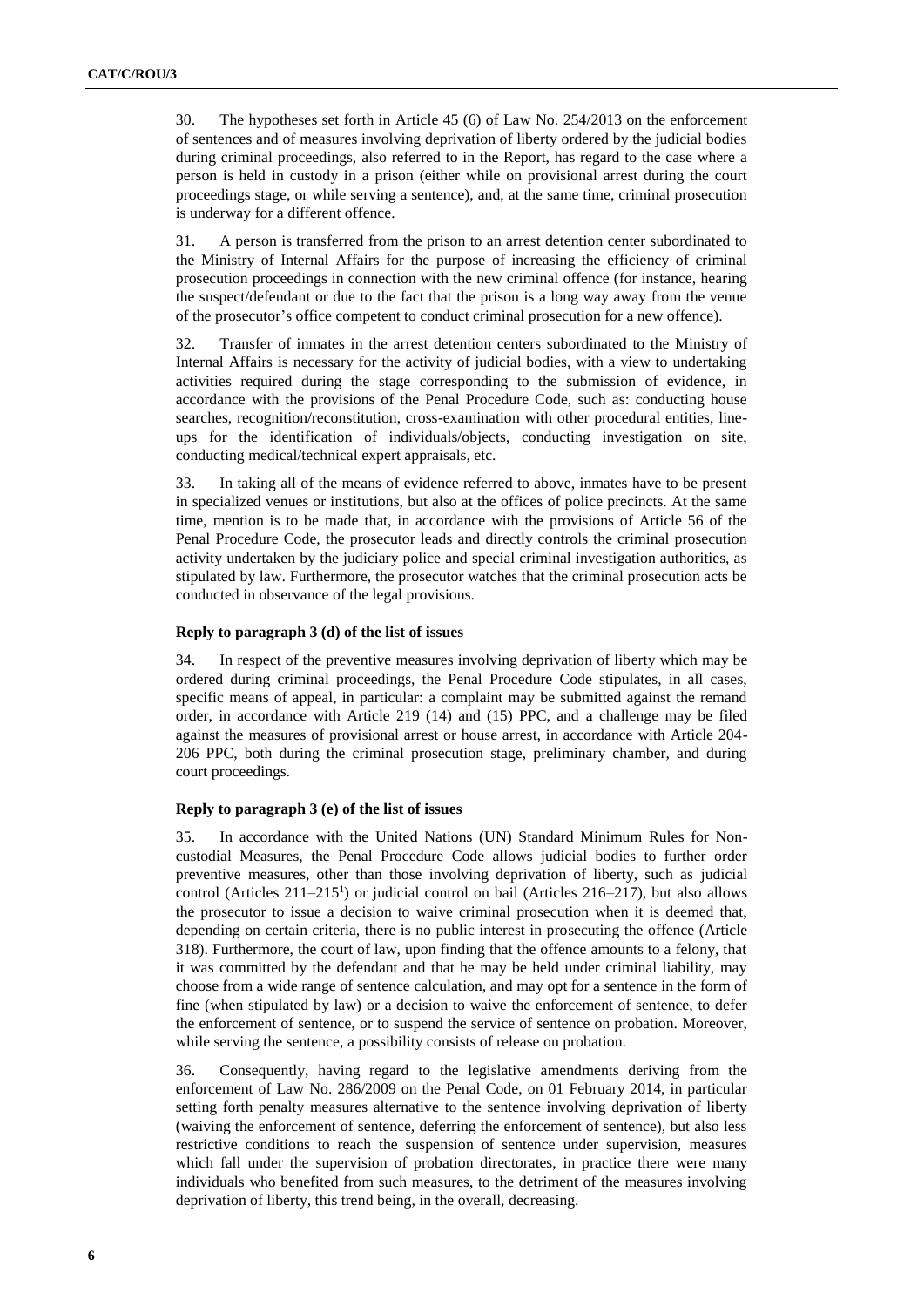37. Thus, in accordance with the statistics drawn up by the Romanian Police, the total number of preventive measures, both those involving deprivation of liberty, and those not involving deprivation of liberty, adopted against suspects in 2018, was of 29,257.

From this total number, measures not involving deprivation of liberty are 11,612 (judicial control – 9162, judicial control on bail – 41 and house arrest – 2409).

38. In relation to the dynamics in the number of persons deprived of liberty, between 01 January and 31 December 2018, 17,645 incarceration operations were performed (of which 3,459 in reliance upon a provisional arrest warrant, 13,688 in reliance upon a remand order and 498 in reliance upon a detention order).

39. An analysis of the statistics described reveals that, out of all preventive measures, those involving deprivation of liberty account for 60%, while those not involving deprivation of liberty 40%. At the same time, out of those involving deprivation of liberty, the ones which had a stronger impact on restricting the exercising of the right to liberty consist of measures imposed in reliance upon warrants, in a percentage of merely 22%, and the measure of remand for 24 hours is prevailing.

# **Reply to paragraph 3 (f) of the list of issues**

40. As regards the conditions of detention, the Government approved the Timetable of Measures 2018–2024 to resolve the issue of prison overcrowding and conditions of detention, with a view to executing the pilot-judgment Rezmiveș and others against Romania delivered by the European Court of Human Rights (herein after referred to as ECHR or the Court) on 25 April 2017, concerning both administrative, and legislative measures.

41. According to the above-mentioned Memorandum, in respect of the Ministry of Internal Affairs, the plan, mentioned in annex No. 1, point 2, was structured in three stages, for the period 2018–2023.

42. In 2018, the investment works envisaged in stage I were completed in the arrest detention centers within the County Police Inspectorate of Galați (34) and the County Police Inspectorate of Iași (50), and activity was resumed in the said establishments. As for the arrest detention center within the County Police Inspectorate of Maramureș (30), works were completed, and are currently undergoing acceptance. Upon the completion of acceptance procedures, activity will also be resumed in this facility.

43. In respect of the measures corresponding to the arrest detention centers, forming the object of stage II, (involving the building of new arrest detention centers and/or upgrading the existing ones), mention is to be made that specific activities are in progress, necessary to reach the envisaged goals within the timeframes set forth in the reference document. The investment targets will be financed/revised, pending on the budget funds made available for that purpose, depending on the priorities laid down at the level of the Ministry of Internal Affairs and in line with the recommendations of the European Committee for the Prevention of Torture and Inhuman or Degrading Treatment or Punishment.

### **Reply to paragraph 4 (a) of the list of issues**

44. The number of cases concerning criminal offences of violence committed by law enforcement agents of the State, settled between 2016 and 2018 was 5687, where 52 defendants were sent before a court.

45. In the case of indictments, sentences were imposed consisting of imprisonment sentences to be served in custody were imposed (higher than 4 years and 8 months) or on probation, sentences in the form of fine or deferred enforcement of the sentence.

### **Reply to paragraph 4 (b) of the list of issues**

46. By means of ordinance No. 1606/P/2010, dated 25 October 2011, the Prosecutor's Office attached to Bucharest Court of Appeals ordered, in reliance upon Article 228 (6) of the Penal Procedure Code in conjunction with Article 10 (a) and (d) of the previous Penal Procedure Code, to dismiss all criminal charges against police commissioner G.C. for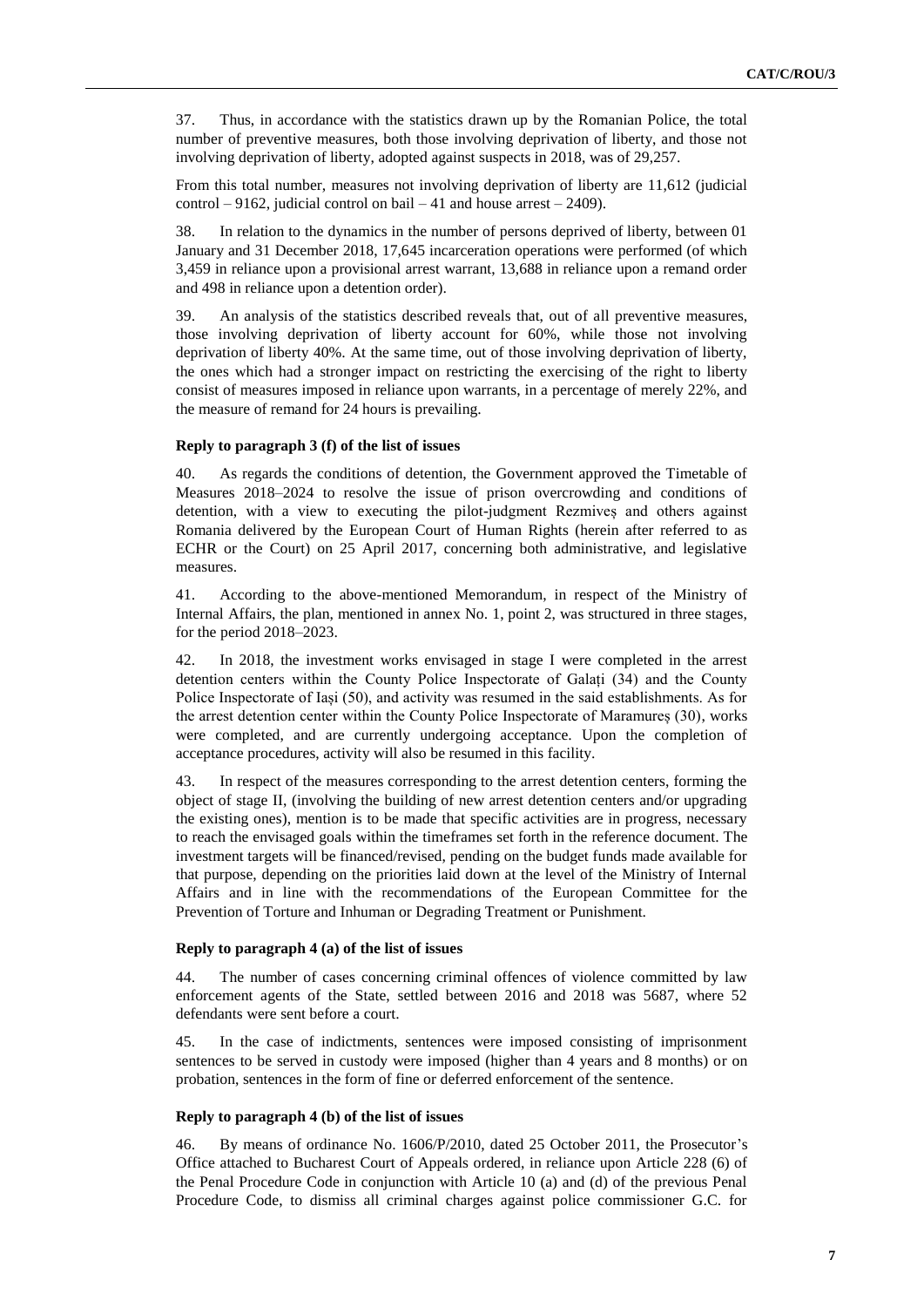having committed the criminal offences of illegal arrest and abusive investigation and illtreatment, as provisioned by Article 266 (1) and (2) of the previous Penal Code and Article 267 of the previous Penal Code, but also against police officers H.T., A.D.S., G.I.A. for having committed the same criminal offences.

47. In the reasoning, in substance, it was noted that the evidentiary material submitted in this case did not reveal any definite elements within the meaning that the above-mentioned police officers had struck the injured persons on 26 February 2010 and 27 February 2010, respectively, at the headquarters of Ilfov County Police Inspectorate.

48. At the same time, the preventive measure of remand, ordered in the criminal case in which the injured persons were being investigated did not infringe the requirements of Article 143 of the previous Penal Procedure Code. Investigations were carried on in connection with the police agents.

49. For more details in connection with the summary of facts and the reasoning for the decision to dismiss all charges, please find enclosed hereto a copy of the above-mentioned ordinance, but also of the resolution dated 23 November 2011 issued by the general prosecutor within the Prosecutor's Office attached to Bucharest Court of Appeals, dismissing the complaints filed against the ruling to dismiss criminal charges.<sup>4</sup>

# **Reply to paragraph 4 (c) of the list of issues**

50. The small number of arraignments and sentences concerning offences of illtreatment by law enforcement agents of the State, when compared to the total number of cases on this subject, which were settled, may be explained by: the difficulty of overturning the presumption of guilt, considering the absence, in the prevailing number of cases, of direct evidence (other than the statements given by injured persons), the absence or late issuance of medical documents and forensic medical documents, the ambiguous conclusions of forensic medical expert appraisals, the absence of objective witnesses, the fact that the offences were committed outside the coverage areas of video surveillance means existing in the police stations, detention facilities, prisons, but also the large number of minor offences notified.

# **Reply to paragraph 4 (d) of the list of issues**

51. As for the matter of notifying the judge in connection with cases of ill-treatment and torture in the arrest detention centers, mention is to be made that, in the context of the medical examination of the person deprived of liberty ordered upon admission to the center, the medical personnel conducting it, where it is found that the examined person has traces of violence, that they were subjected to torture, inhuman or degrading treatment or ill treatment or if they accuse violence against them, has an obligation to immediately notify the competent prosecutor's office.

52. The obligation of ascertaining any traumatic injuries further persists in the context of medical examinations conducted while detained in the center [Article 72 (3) of Law No. 254/2013 on the enforcement of sentences and of measures involving deprivation of liberty ordered by the judicial bodies during criminal proceedings, as subsequently amended and supplemented, Article 238 (4) of the Regulation for the implementation of Law No. 254/2013, approved by Government Decision No. 157/2016, as subsequently amended and supplemented, and Article 32 and Article 142 of the Regulation on the organization and operation of arrest detention centers, but also the measures necessary for their safety, approved by Order No. 14/2018 of the Minister of Internal Affairs].

53. At the same time, the Penal Code stipulates the legal instruments necessary for guaranteeing and protecting the right to file complaints by persons held in custody in the arrest detention centers within the General Inspectorate of Romanian Police (I.G.P.R.), but also against any repercussions deriving from them, setting forth coercion measures to be imposed against persons/servants for having committed criminal offences such as: threat (Article 206), sexual assault (Article 219), influencing the statements (Article 272), revenge

<sup>4</sup> Annex No. 2.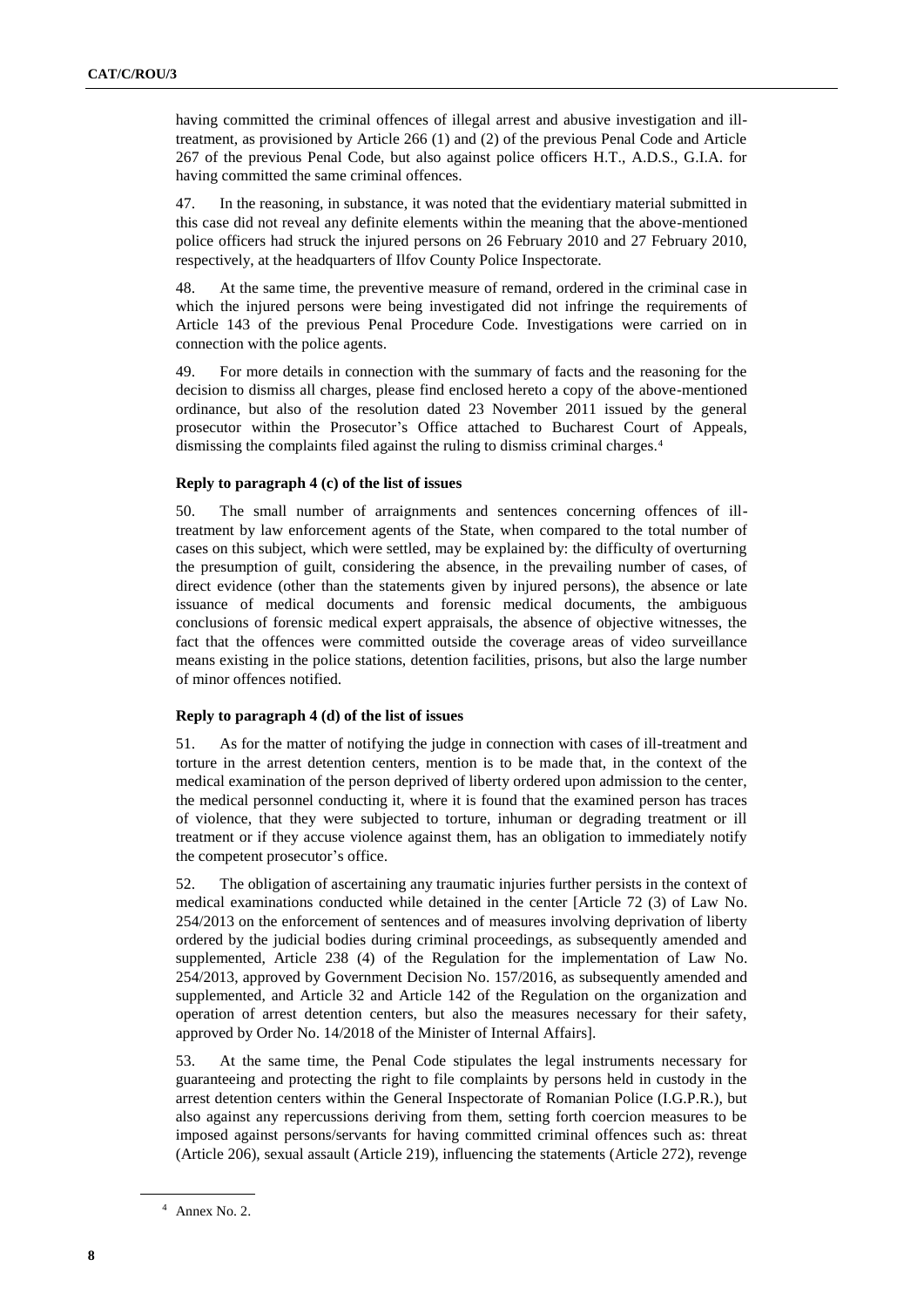for assisting the justice (Article 274), abusive investigation (Article 280), ill-treatment (Article 281), torture (Article 282), abusive behavior (Article 296), abuse of office (Article 297), violating the secrecy of correspondence (Article 302).

# **Reply to paragraph 4 (e) of the list of issues**

54. In accordance with the provisions of the Penal Procedure Code, criminal investigation bodies of the judicial police and special criminal investigation bodies conduct criminal prosecution under the coordination and supervision of the prosecutor. At the same time, the above-mentioned normative act stipulates that legal assistance be provided to the suspected perpetrators for all criminal prosecution proceedings, with very few exceptions, and the latter may not be influenced in their procedural positions by investigators (criminal investigation bodies of the judicial police).

55. Certain recurring shortcomings highlighted in a number of cases in which judgments were handed down against Romania by the European Court of Human Rights brought forth the need to draw up an institutional policy, which materialized in the enactment of order No. 214/2015 of the general prosecutor of the Prosecutor's Office attached to the High Court of Cassation and Justice.

- 56. The goals envisaged in preparing this order were as follows:
	- Ensuring the functional and practical/actual independence of the investigator to the investigated person (in the context of the new penal procedure code coming into effect, which repealed the provisions of Article 27 (3) of Law No. 218/2002 on the organization and operation of Romanian police) through the provision that the prosecutor's offices attached to courts of appeals and the prosecutor's offices attached to tribunals to take over, with a view to conducting criminal prosecution, from hierarchically subordinated units, all cases in which investigations are under way against police officers and prison officers, and against police agents and prison agents, for having committed the criminal offences provisioned by Article 280 of the Penal Code, Article 281 of the Penal Code, Article 282 of the Penal Code and Article 296 of the Penal Code;
	- Specialization of prosecutors conducting criminal prosecution in this type of cases, by appointing at least one prosecutor within every prosecutor's office to mainly be in charge of this type of cases;
	- Designating, at the level of each prosecutor's office attached to courts of appeal, a prosecutor to monitor the way in which criminal investigations are conducted in this type of cases, with double-tier purpose: the duration of the procedure and the general manner in which the European Court of Human Rights case-law standards are observed.

57. These general principles were implemented by hierarchically subordinated prosecutor's offices by appropriate instructions at their own level.

58. The current legal architecture does not allow the superior prosecutor to issue recommendations or to intervene in the delivery of decisions by the prosecutor appointed to handle an individual case, which means that the order referred to above is aimed at shedding a light on the importance of actually fighting against this type of criminality and of implementing a set of administration measures for criminal prosecution proceedings able to allow the relevant requirements of the European Court of Human Rights case-law to be fulfilled.

59. Such measures, together with those of other authorities, each in their field of jurisdiction, have contributed to closing the supervision in two categories of cases targeted by the Committee of Ministers of the European Council, in particular: *group of cases Barbu Anghelescu v. Romania* (law enforcers – using force and the actual investigation) – final resolution CM/ResDH(2016)150 – and the *group of cases Predică v. Romania* (death or illtreatment occurred in detention facilities, inefficiency of criminal investigation and lack of actual remedies) – resolution CM/ResDH(2017)291 of 21 September 2017.

60. For clarification, in the resolution it is stated that it takes into consideration the "measures enacted with a view to increasing the efficiency of criminal investigations and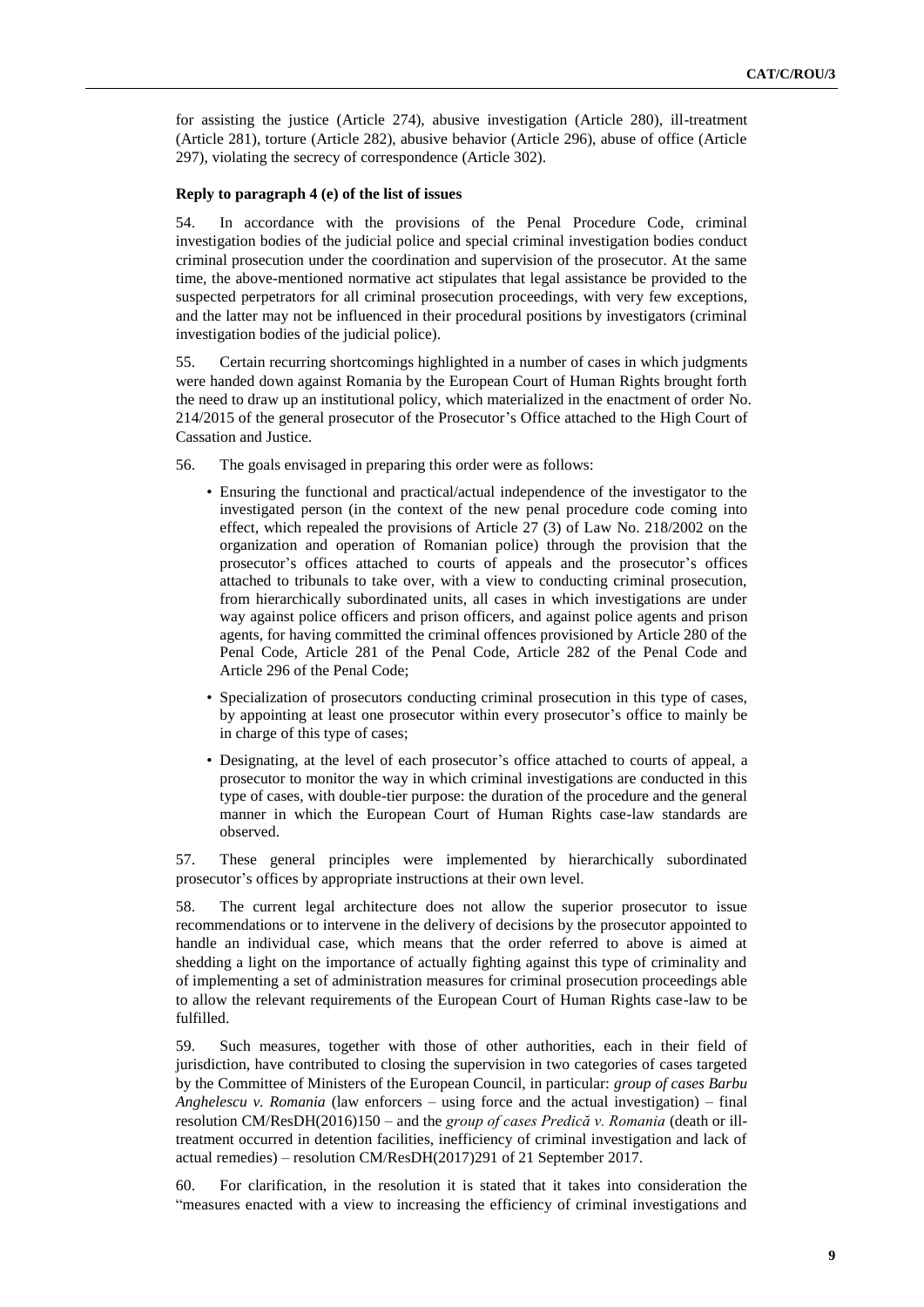reinforced monitoring into the implementation of such measures". It is further noted that measures were adopted to ensure an appropriate reply to ill-treatment on the reason of racial prejudice, by taking into consideration the previous considerations of CTP and the activities undertaken by the Commissary for human rights of the Council of Europe in this field.

61. Not denying the further existence of shortcomings, nevertheless, the thematic controls undertaken by the Prosecutor's Office attached to the High Court of Cassation and Justice in 2015 and 2017 emphasized that, in general, the activity in this field is adequate, in observance of the standards of actual investigation and reasonable duration of proceedings. There are few cases in which decisions to dismiss charges by courts of law were reversed. No cases were noticed where criminal liability became time-barred.

62. Consequently, while there are not many indictments, we can assert that criminal prosecution in such cases is conducted as a matter of celerity (there are few cases older than 1 year after the initiation of proceedings, when compared against the entire volume) and there is consistent concern by prosecutors for complying with the requirements of the European Court of Human Rights case-law (functional independence, involvement of victims in the procedure, service of rulings, well-grounded investigation aimed at clarifying the summary of facts, identification of responsible persons and if necessary accountability). Moreover, many situations were identified where criminal prosecution bodies initiated proceedings *ex officio*.

63. In all cases where statute of limitations is not in force for criminal liability, an analysis will be conducted, after a sentence was handed down by the European Court of Human Rights, into the possibility of resuming criminal prosecution.

# **Reply to paragraph 4 (f) of the list of issues**

64. The Ministry of Internal Affairs has a "zero tolerance" approach to using violence against persons held in custody. Law No. 360/2002 on the status of police servants, as subsequently amended and supplemented, stipulates that police servants are prohibited from using force, other than under the law, and cause physical or psychic suffering to a person, for the purpose of obtaining, from this person or from a third person, information or admissions, to punish them for an act which themselves or a third person committed or is suspected of having committed, to intimidate them or to put pressure on them or on a third person.<sup>5</sup>

65. Furthermore, it is also emphasized that the legal regulations in effect<sup>6</sup> prevent police servants from applying, from condoning or from tolerating any acts of torture, inhuman or degrading punishments or treatment, physical or psychic coercion, and if they become aware, by any means, of another police officer having committed any such offences, they are compelled to adopt the necessary measures, as the case may be, in order to put an end to that behavior and to inform the superiors of that situation.

66. In the context of recommending the dissemination of the "zero tolerance" message to acts of torture and ill-treatment, the management of the General Inspectorate of Romanian Police takes permanent steps to deliver it, by regular dissemination both through the "Intrapol" network, and during operative meetings with the management of central and territorial structures of Romanian Police, with a view to increasing the awareness of the entire police force on the need to observe human rights.

# **Reply to paragraph 5 of the list of issues**

67. Trafficking in human beings continue to be a dynamic phenomenon, both as regards the traffickers, who seek to gain fast illegal earnings, and the consistent efforts of the international bodies involved in the fight against this phenomenon.

<sup>5</sup> Article 43 (c) and (d) of Law No. 360/2002.

<sup>6</sup> Article 18 of the Police Code of Ethics and Deontology, approved by Government Decision No. 991/2005, as subsequently amended and supplemented.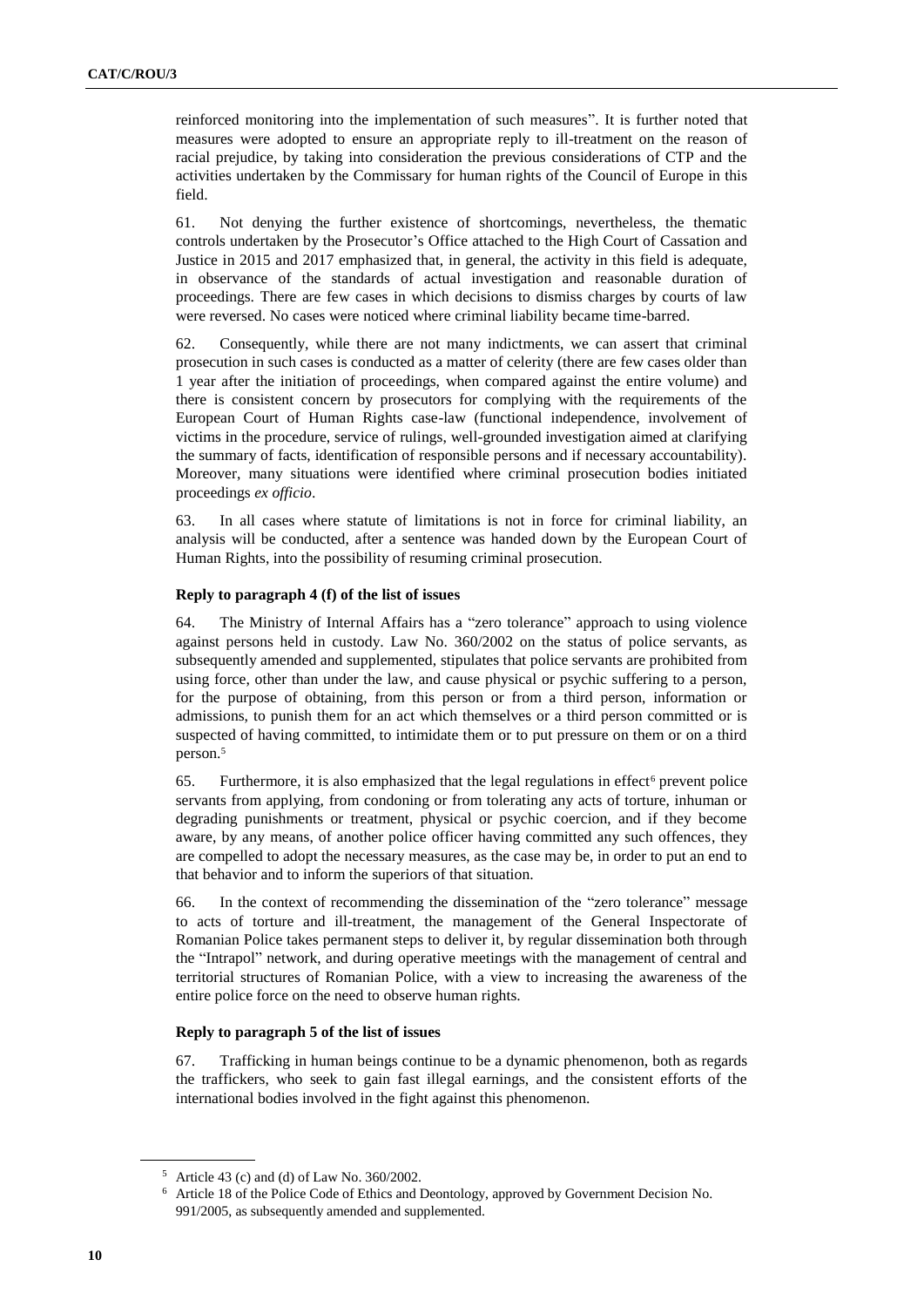68. The Government of Romania placed particular focus on the trafficking of human beings in the past 15 years, by enacting the required legislative and institutional framework, putting in place measures to assist the victims of trafficking in human beings and by accusing traffickers by adjusting the work method and by developing the mechanisms to tackle this phenomenon at the national, regional and local level. The interest for mitigating the impact of this criminal offence was expressed at the level of the entire society, from the civil society to the Parliament, all entities involved using the available means in this fight for the prevention and control of trafficking in human beings.

69. Trafficking in human beings, in its entirety, is a challenge pursued on the agenda of Romanian institutions and organizations specializing in the fight against this phenomenon and in the support and protection provided to victims. Consequently, Romania has enacted a new Strategy against trafficking in human beings for 2018–2022 and the National Action Plan for 2018–2020, containing a new approach to monitoring its implementation by setting up a committee in this regard, made up of State secretaries within the ministries involved in the strategy, in order to provide a fast response to the challenges posed by trafficking in human beings.

70. Romania continues to coordinate its efforts with the European and international standards for fighting and preventing trafficking in human beings, harmonizing its domestic regulations in that direction. Furthermore, the domestic regulations have regard to the particulars of trafficking in human beings cases involving Romanian nationals. In 2018, the Romanian Police handled 498 cases and 884 persons investigated for criminal offences relating to trafficking in human beings. During the same period, prosecutors sent 400 accused before the court, 209 of which subject to provisional arrest.

71. Starting from 2016, the National Agency against Trafficking in Human Beings has implemented the project "Trafficking in Human Beings – an approach focusing on victims" financed through the Internal Security Fund, the component for Police Cooperation, aimed at increasing the degree of protection and assistance provided to victims of trafficking in human beings. The outcome of the Project consists of carrying on the National Mechanism for Identification and Reference, and 17 training sessions have been organized for all actors involved which could come into contact with a victim of trafficking in human beings (2 of which dedicated to immigration officers).

72. Considering the importance attached to mitigating the risk of trafficking in human beings, Romania has developed numerous prevention campaigns at the local, national and regional level, dedicated to vulnerable groups, including in schools and local communities.

73. As for the development of partnerships with the private sector, Romania plays an active role in engaging various private actors so that the messages reach their target groups.

74. By means of relevant examples provided in the annex No. 1 point 3, we want to underline the importance of prevention campaigns implemented by public-private partnerships, extended at transnational level.

75. The Romanian Police took part in various training programs abroad, under the aegis of the European Union Agency for Law Enforcement Training (CEPOL), in areas concerning the protection of human rights and compliance with professional ethics, preventing the sexual exploitation of juveniles and trafficking in human beings, managing sexual abuse/criminal offences against juveniles, training sessions for the use of European police instruments and systems.

76. Furthermore, the prosecutors within the Directorate for Investigating Organized Crime and Terrorism (D.I.I.C.O.T) attend every year various meetings, conferences and training courses on the topic of fighting against trafficking in human beings.

77. The professional training and other measures ordered with a view to providing specialized training to prosecutors, to help them identify the victims of trafficking in human beings may be broken down as presented in the annex No. 1 point 4.

78. The number of cases settled the object of which consists of criminal offences of trafficking in human beings (including minors), the number of defendants arraigned for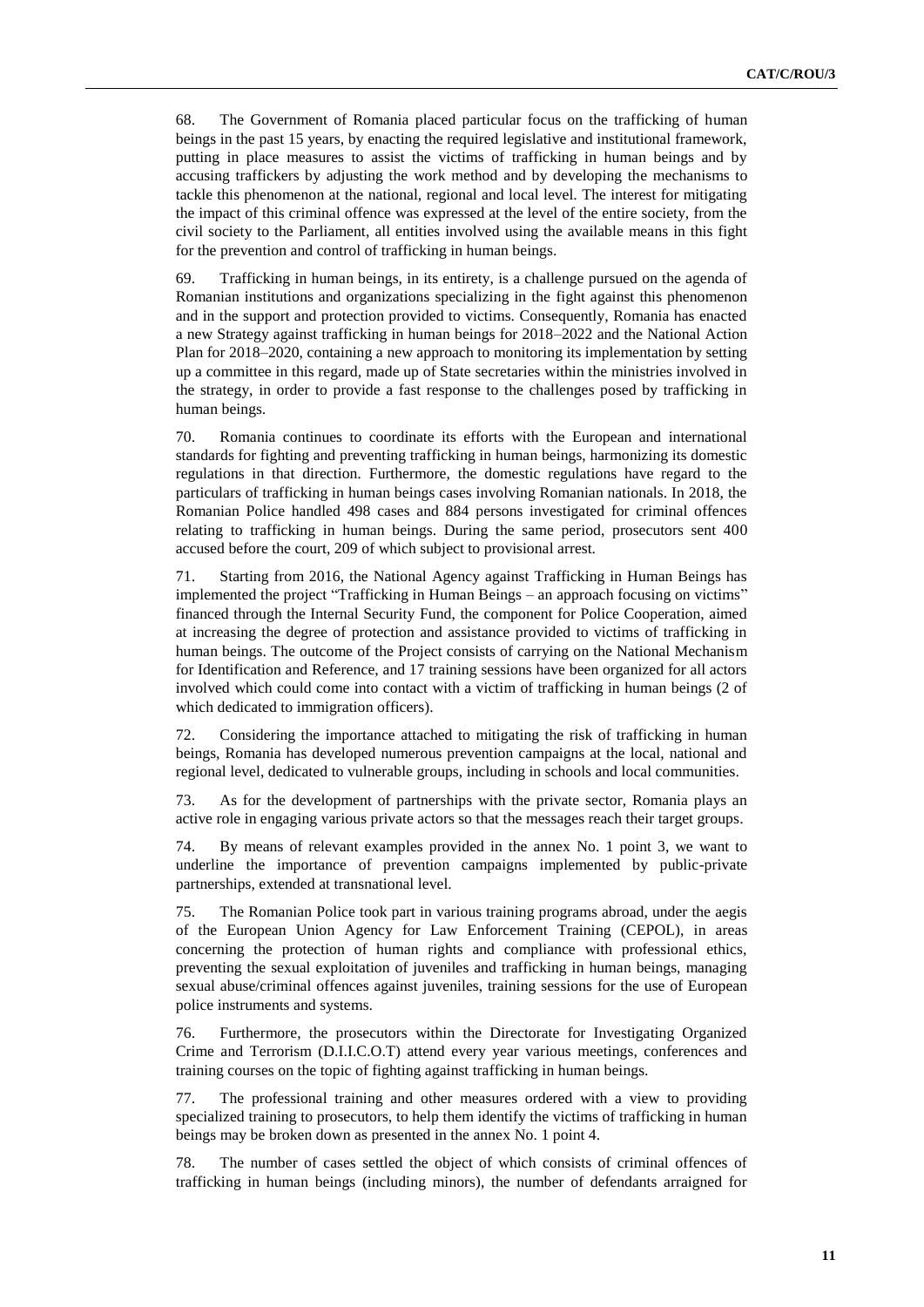having committed such criminal offence (in the specified period) and data on the sentences imposed can be found in annex No. 1 point 5.

#### **Reply to paragraph 6 (a) of the list of issues**

79. In respect of the enforcement regime for criminal penalties to juveniles, the New Penal Code of Romania, which came into effect on 01 February 2014, no longer provides the enforcement of an imprisonment sentence in the case of juvenile perpetrators, against whom only educational measures may gradually be taken. The selection of an educational measure, to be imposed against the juvenile, takes place in accordance with Article 114 of the Penal Code, stipulating as follows: "a juvenile who, at the time of the offence, was aged between 14 and 18, shall be subject to a non-custodial educational measure".

80. In the case of juvenile perpetrators, in accordance with Article 114 (1) of the Penal Code, the rule is to impose an educational measure not involving deprivation of liberty, and the exception, in accordance with paragraph (2), is to impose an educational measure involving deprivation of liberty (admission to an educational or detention center), which may be imposed, only on an exceptional basis, if the perpetrator has committed another criminal offence, in respect of which an educational measure was already imposed against them, which was served or the service of which commenced before the criminal offence was committed, for which they are on trial or when the sentence stipulated by law for the criminal offence thus committed is minimum 7 years imprisonment or life detention. Consequently, juveniles against whom a custodial educational measure is imposed are not subject to interdictions and preclusions deriving from the enforcement of a sentence.

### **Reply to paragraph 6 (b) of the list of issues**

81. In respect of the recommendation to ensure the fulfillment of fundamental rights of juveniles held in custody, please note the following:

82. At present, criminal prosecution of juveniles having committed criminal offences takes place in observance of specific procedural guarantees, set forth in the provisions of Article 505 of the Penal Procedure Code and in accordance with Constitutional Court Decision No. 102/2018.

83. Thus, hearing of juveniles aged between 14 and 18 years takes place subject to prior subpoenaing of one of the holders of parent liability or, as the case may be, the custodian, guardian or person taking care of or supervising the juvenile, but also the representatives of the General Directorate for Social Assistance and Child Protection. Moreover, the lawmaker provided an additional security for observing the rights of juveniles suspected of having committed criminal offences and setting forth the obligation, in all cases, to provide legal assistance, in observance of the provisions of Article 90 of the PPC.

84. Thus, in accordance with the provisions of Article 90(a) of the PPC, legal assistance is mandatory:

(a) When a suspect or defendant is underage, is admitted to a detention center or an educational center, when they are detained or arrested, even in a different case, and when in respect of such person a safety measure was ordered remanding them to a medical facility, even in a different case, as well as in other situations established by law;

(b) When a judicial body believes that a suspect or defendant could not prepare their defense on their own;

(c) During preliminary chamber procedure and during the court proceedings in cases where the law stipulates, for the criminal offence committed, the sentence of life detention or imprisonment for longer than 5 years.

85. Furthermore, the preventive measures involving deprivation of liberty may be ordered against juvenile defendants on an exceptional basis, "only if the effects of their deprivation of liberty on their personality and development are not disproportionate to the objective pursued by such measure" [Article 243(2) of the PPC].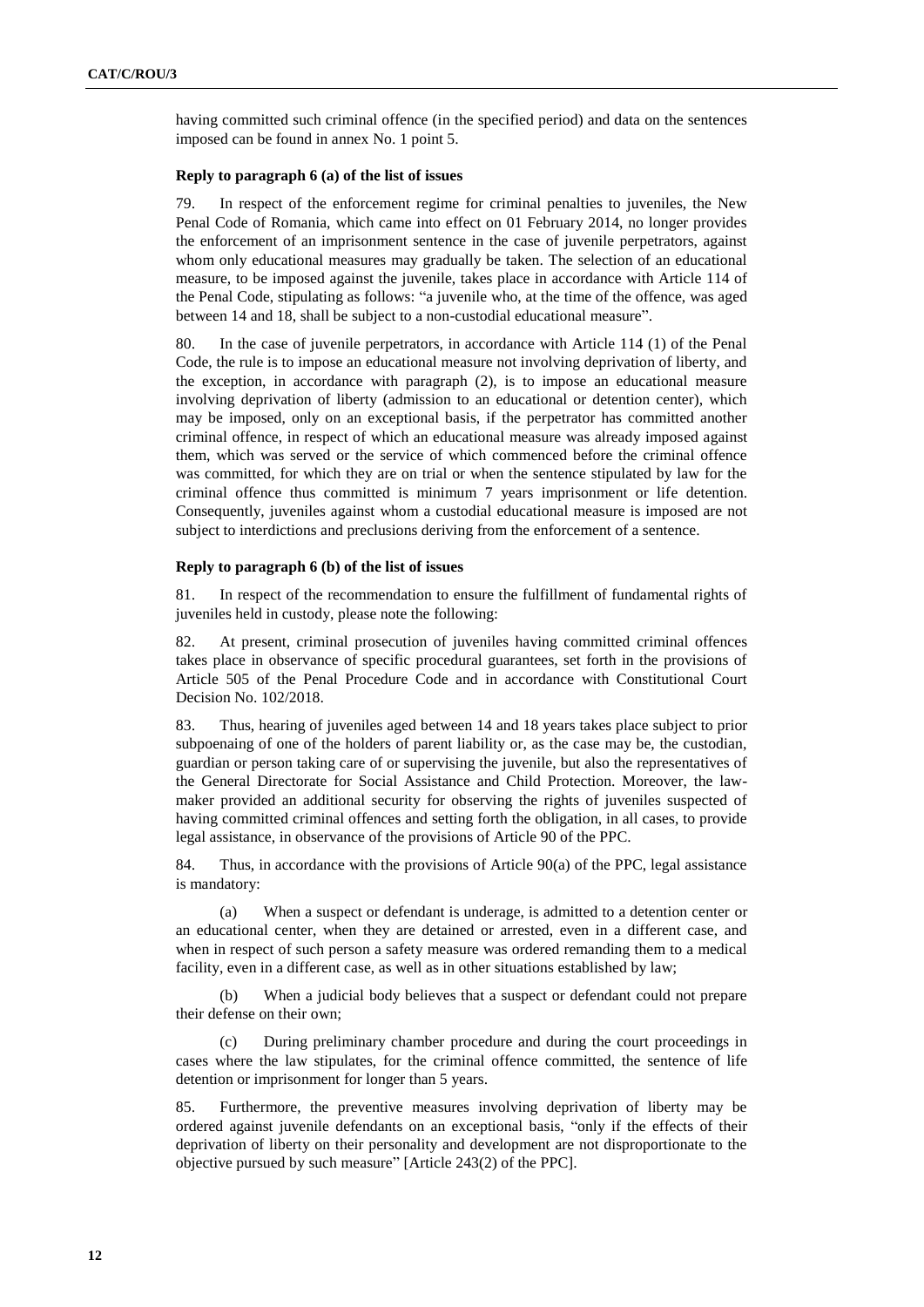86. In respect of juveniles held in custody in arrest detention centers, with a view to mitigating the negative effects of deprivation of liberty on the physical, psychic or moral development, all criminal enforcement laws provide as follows:

- Shared accommodation, as a matter of rule, separately from adults, in observance of the principle of gender separation;
- Achieving the notification referred to in item 2(a), depending on the age, providing clarifications for their particular status;
- The possibility of keeping in touch with persons with which they have family or strong emotional relationships by supplementing the right to visits (6 visits/month, usually without separation devices), telephone conversations (five times a week, 3 telephone calls) or on-line (if they are not visited by family members or caretakers for a period longer than 30 days, because of the long distance from their domicile to the arrest detention center or for other reasonable reasons);
- On a mandatory basis, psychological assistance during the deprivation of liberty.

87. As a matter of novelty, mention is to be made that the bill of law for amending and supplementing normative acts in the field of order and public safety (No. PL-x 405/2018, undergoing Parliamentary procedure), proposed including to supplement Law No. 218/2002 on the organization and operation of Romanian Police, within the meaning of inserting a new article – Article  $32<sup>6</sup>$  which, in paragraph (4), stipulates that, if the juvenile or person without legal capacity is taken to the police precincts, subject to administrative means, the police servant shall have the following obligation:

(a) To inform, in respect of the measure thus enacted, the parents, guardian or another legal representative or, if none of them may be contacted or does not come, the competent authority under the law;

(b) Not to take statements from them or not to request documents to be signed, in the absence of a legal representative or of the representative of the competent authority, save for the provision of identification data.

88. The criminal procedural rules set forth that the juvenile who, at the time when the criminal offence was committed, was aged between 14 and 18 years, will be subject to a non-custodial educational measure, however, if they committed another criminal offence, for which an educational measure was imposed and served, or the service of which commenced before the perpetration of the criminal offence for which they are tried or when a sentence stipulated by law for the criminal offence thus committed was 7 or more years imprisonment or life detention, one of the educational measures involving deprivation of liberty will be imposed against the juvenile.

### **Reply to paragraph 7 (a) of the list of issues**

### *In respect of the financial resources of the National Prevention Mechanism (NPM)*

89. In accordance with the provisions of Article 51 of Law No. 35/1997 on the organization and operation of the Ombudsman institution, republished, "Financing current and capital expenses for the activities of preventing the torture and cruel, inhuman or degrading treatment shall be provided from the State budget, and the funds intended thereto form part of the budget of the Ombudsman institution".

90. Consequently, there is a budget allocated to the NPM, covering the expenses incurred for visits and for the performance of any other activities thereof, and the budget thereof forms an integral part of the budget of the Ombudsman institution. In 2018, the budget allocated for the National Prevention Mechanism was RON 3,352,823.48.

91. With a view to ensuring the financial independence of NPM, the bill of law for amending and supplementing Law No. 35/1997, republished (PL-X 1/2018) includes the following proposals:

• The National Prevention Mechanism shall be organized and shall operate in the Ombudsman institution, as a structure separate from the other fields of activity,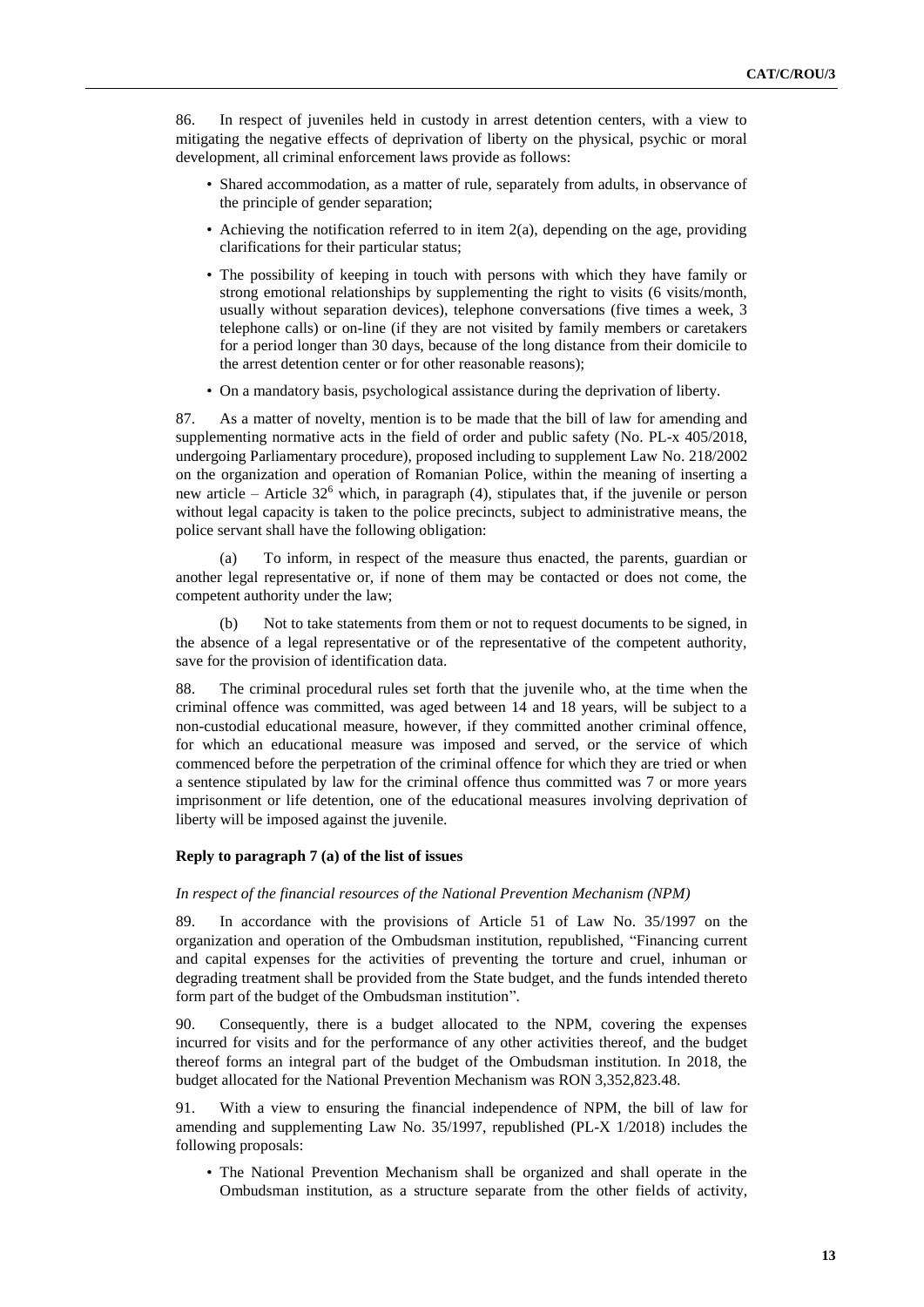fulfilling specific duties of the National Prevention Mechanism, for the purpose of Optional Protocol;

• The annual budget of the NPM shall be proposed and drawn up by the deputy Ombudsman coordinating the NPM, and approved by the Ombudsman.

### *In connection with the NPM personnel*

92. Law No. 35/1997, republished, provides that the Field for the prevention of torture in detention facilities (NPM) is organized in the central structure, also including the Regional Center of Bucharest and the territorial structure, made up of 3 territorial centers (Alba, Bacău, Craiova).

- 93. The same normative act stipulates as follows:
	- In the central structure of the Field, including the Regional Center of Bucharest, in addition to the deputy Ombudsman, in connection with the Field for the prevention of torture in detention facilities, there are 11 employees, of which: 4 specialized nonmanagement employees, with legal education, 3 specialists-doctors, psychologists, social assistance, sociologists or any other professions necessary in the performance of specific activity and 4 employees in the financial, payroll, human resources and administrative departments (Article 37 (4));
	- In the 3 regional centers in the territorial structure of the Field for the prevention of torture in detention facilities, there are 12 employees. Each regional center comprises: one specialized non-management employee, with legal education, 2 specialists-doctors, psychologists, social assistance, sociologists or any other professions necessary in the performance of specific activity and one employee – administrative staff (Article 38 (3)).

94. As far as the personnel is concerned, the Ombudsman issued *Order No. 1 of 5 January 2015 on personnel selection criteria* within the Field for the prevention of torture in detention facilities, containing general and specific conditions for selecting permanent employees.

95. In order to select specialized personnel with legal studies by contest, in addition to specialists, who will be permanent employees, several contests have been organized. At present, the National Prevention Mechanism performs its activity with 17 employees: 7 legal advisors, 3 doctors, 3 psychologists, 2 social assistants and 2 administrative personnel (drivers).

96. In conducting the activities of the Field for the prevention of torture in detention facilities (NPM), external collaborators are also coopted, in reliance upon services agreements. External collaborators are selected by the Ombudsman, in reliance upon the suggestions received from the Romanian College of Physicians, the Romanian College of Psychologists, the Romanian Society of Sociologists, the Romanian College of Social Assistants or from other professional entities of which they form part. Thus, at present, the Ombudsman institution has 46 external collaborators (11 doctors, 15 social assistants and 20 psychologists).

97. The notices concerning the selection of external collaborators are published on the websites of professional associations and in specialized journals (for instance, the Viața Medicală journal).

98. In coopting external collaborators for the NPM activity, meetings were held with the representatives of professional associations, addenda were concluded to Protocols already in place and permanent notices were uploaded on the website of the Ombudsman institution concerning the conditions necessary for taking part in selecting an external collaborator for NPM.

99. The services of external collaborators are purchased through the Electronic System for Public Procurement (SEAP).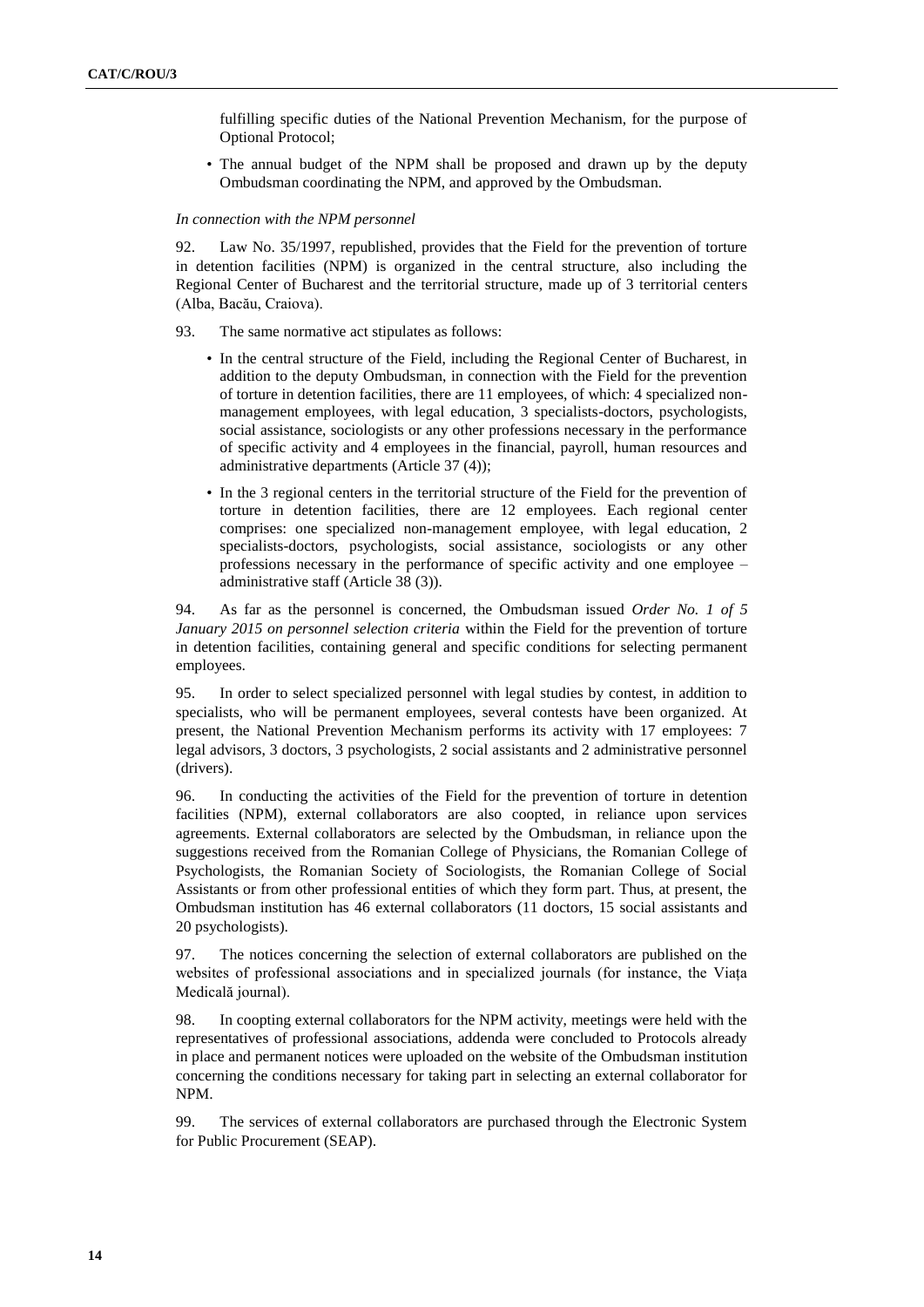*In connection with the multidisciplinary of visiting teams* 

100. In accordance with the provisions of Law No. 35/1997, republished, the visiting team will necessarily comprise, together with the legal counsel, a doctor and a representative of a non-governmental organization. Furthermore, depending on the object of the visit, other specialists may also participate: psychologist and social assistant.

101. Consequently, the visiting teams of NPM are multidisciplinary: legal advisor, doctor, psychologist, social assistant and a representative of a non-governmental organization. The doctors, psychologists and social assistants are either part of the permanent personnel or external collaborators.

102. Having regard to the fact that the list of external collaborators does not include psychiatrist doctors, the deputy Ombudsman for the Field for the prevention of torture in detention facilities and NPM members had meetings with the chairman of the Romanian College of Physicians and submitted requests with a view to appointing such specialists, to take part in NPM's activity monitoring the detention facilities. Furthermore, the Deputy Ombudsman for the Field for the prevention of torture in detention facilities had a meeting with the chairman of the Romanian Association of Forensic Medical Psychiatry and a Cooperation Protocol will be concluded, in reliance upon which psychiatrist doctors will be appointed to take part in visits and other joint interest actions.

# **Reply to paragraph 7 (b) of the list of issues**

103. As regards the powers of the Ombudsman institution in connection with the Field for the prevention of torture in detention facilities, Article 35 of Law No. 35/1997 on the organization and operation of the Ombudsman institution stipulates, in letter (a), the visit, whether previously appointed or dawn raid, of detention facilities for the purpose of checking the conditions of detention and treatment imposed to persons held in custody; Thus, the visiting teams pay notified or dawn raid visits in detention facilities.

104. Furthermore, in accordance with the provisions of Article 93 (f) of the Regulation on the safety of detention facilities subordinated to the National Prison Administration, approved by Order No. 4800/2018 of the Minister of Justice, "depending on the position and powers conferred by it, but also with a view to fulfilling the professional duties, the following persons may have access to the detention facilities:  $\dots$  f) the Ombudsman and the deputies thereof; …".

105. At the same time, Article 94 (1) (d) of the same normative act stipulated as follows, "within the jurisdictional limits governing them and for the purpose of fulfilling professional duties, in the detention facilities subordinated to the National Prison Administration, the following may have access, in reliance upon delegations signed, as the case may be, by the Minister of Justice, State secretaries within the Ministry of Justice, general manager and deputy general managers of the National Prison Administration or one of the persons referred to in Article 93 (f), (h) and (i) of this Regulation: d) personnel forming part of the Ombudsman institution and delegated to conduct specific inspections".

106. Visits take place *ex officio*, depending on an annual visit schedule, submitted by the deputy Ombudsman for the Field for the prevention of torture in detention facilities and approved by the Ombudsman or as down raid, to be decided depending on criteria such as: types of existing detention facilities; geographical distribution of detention facilities; known vulnerabilities of certain types of detention facilities; previous reports of the Field for the prevention of torture in detention facilities and of the other fields of activity within the institution.

107. Mention is to be made that, in Romania, monitoring by NPM, in accordance with the latest assessment conducted in 2016, is conducted in 2318 detention facilities: 44 subordinated to the National Prison Administration; 139 centers subordinated to the Ministry of Internal Affairs; 2103 social assistance facilities of the Ministry of Labor and Social Justice; 34 facilities subordinated to the Ministry of Health.

108. In light of all of the above, between 1 January 2015 and 31 December 2018, NPM performed 296 visits, as follows: 61 in prisons, 41 in arrest detention centers, 73 in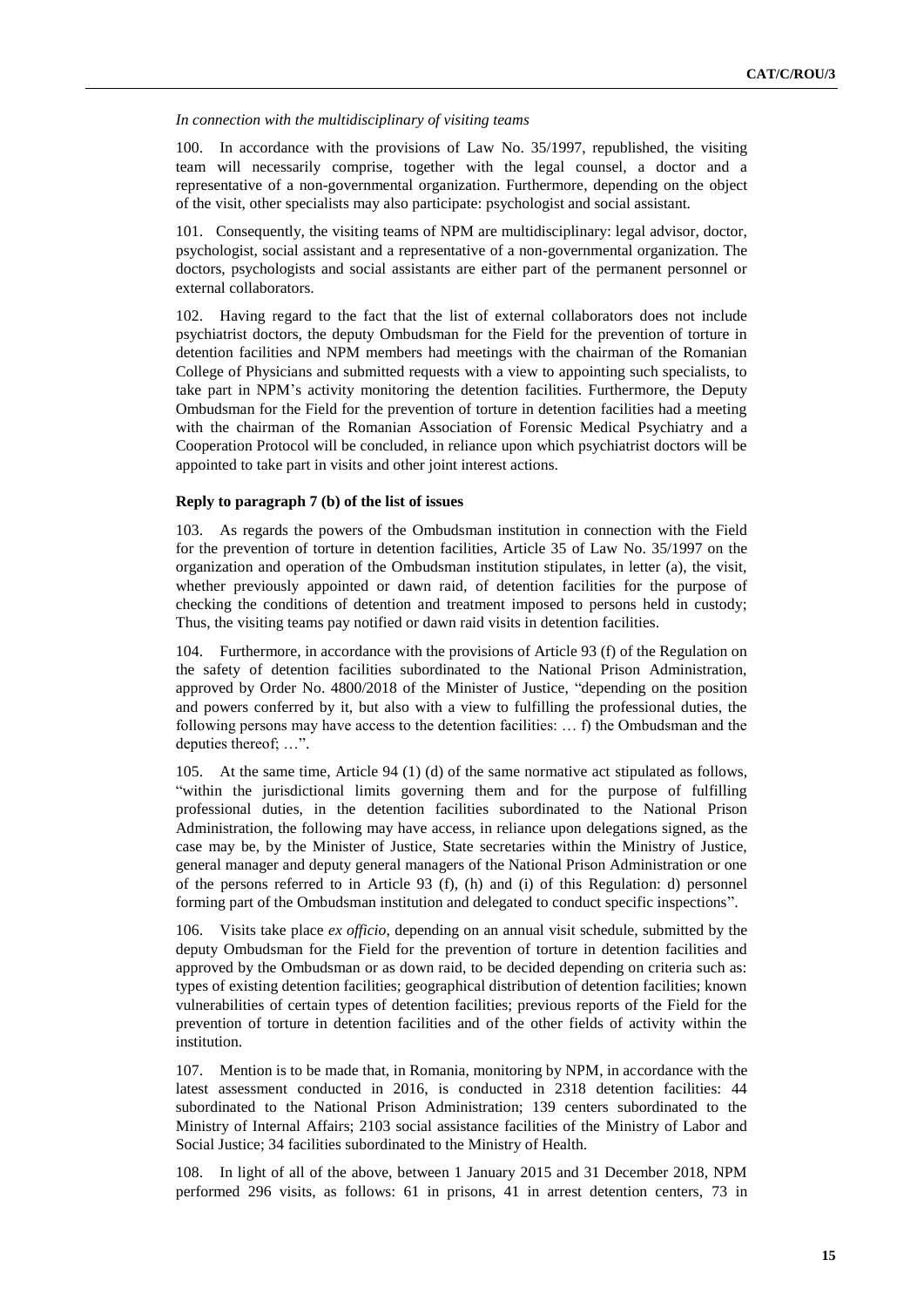residential centers for children, 29 in centers for disabled adults, 42 in homes for the elderly, 22 in psychiatric hospitals, 28 migrants centers.

109. Considering that the entire national territory is covered, by Order No. 56 of 15 September 2014, the Ombudsman approved the structure of the Field for the prevention of torture in detention facilities, as follows:

- The central structure, also comprising the Regional Center of Bucharest, having under its jurisdiction the Bucharest Municipality and the following counties: Buzău, Călărași, Constanța, Dâmbovița, Ialomița, Ilfov, Giurgiu, Prahova, Teleorman, Tulcea.
- The territorial structure comprised of 3 regional Centers, as presented in annex 1, point 6.

# **Reply to paragraph 7 (c) of the list of issues**

110. The deputy Ombudsman for the Field for the prevention of torture in detention facilities (NPM) shall prepare the draft annual report for the activity of this field, to be submitted for approval to the Ombudsman. The annual report contains: the analysis and conclusions of visits paid during that year; proposals and recommendations issued; measures enacted by domestic authorities in connection with the same; suggested improvements of the legal frame in the field of activity, as well as any other data or information relevant for the activity of the Field for the prevention of torture in detention facilities.

111. In accordance with Law No. 35/1997, republished, the NPM report forms an integral part of the annual activity report of the Ombudsman, to be submitted by the Ombudsman to the Parliament, no later than 1 February of the following year, with a view to being debated in the joint session of the two Chambers. The report contains information concerning the activity of the Ombudsman institution and may contain recommendations to amend laws or any other measures to protect the rights and freedoms of private individuals. The annual report shall be published.

112. In order to publicize the findings of the Field for the prevention of torture, the Annual Activity Report was disseminated depending on the public authorities targeted in the meetings organized with them.

113. In the draft law for amending and supplementing Law No. 35/1997, republished (PL-X 1/2018), it is provided to prepare the annual activity report of the NPM on a separate basis, to be submitted for approval to the Ombudsman, but also the fact that the Ombudsman submits, in the joint session of the two Chambers of the Parliament, an annual report on the activity of the Ombudsman institution and an annual report on the activity of the NPM.

114. The findings deriving from the visits are detailed in a visit report which, in the cases where irregularities are found, will be accompanied by reasoned recommendations for the purpose of improving the treatment and conditions of persons deprived of liberty and of preventing the torture and inhuman or degrading treatment or punishment. The targeted institution has an obligation to provide a reasoned reply to the suggestions and recommendations contained in the visit report, pointing out its standpoint on what was found, the reasoned timeframe within which measures are to be adopted in order to comply with the content thereof or, as the case may be, the reasons which compliance may not be achieved. If the visited institution does not comply, the Ombudsman or, as the case may be, the deputy Ombudsman for the Field for the prevention of torture in detention facilities will inform the hierarchically superior authority or the authority of the local or central public administration having issued the operation authorization accordingly, in the case of private detention facilities, and may act in line with the provisions of the Law and of the Regulation for the organization and operation of the Ombudsman institution.

115. In the cases where a violation of human rights is ascertained, through torture or cruel, inhuman or degrading treatment causing an impending risk for human life or health, a preliminary emergency report will be prepared.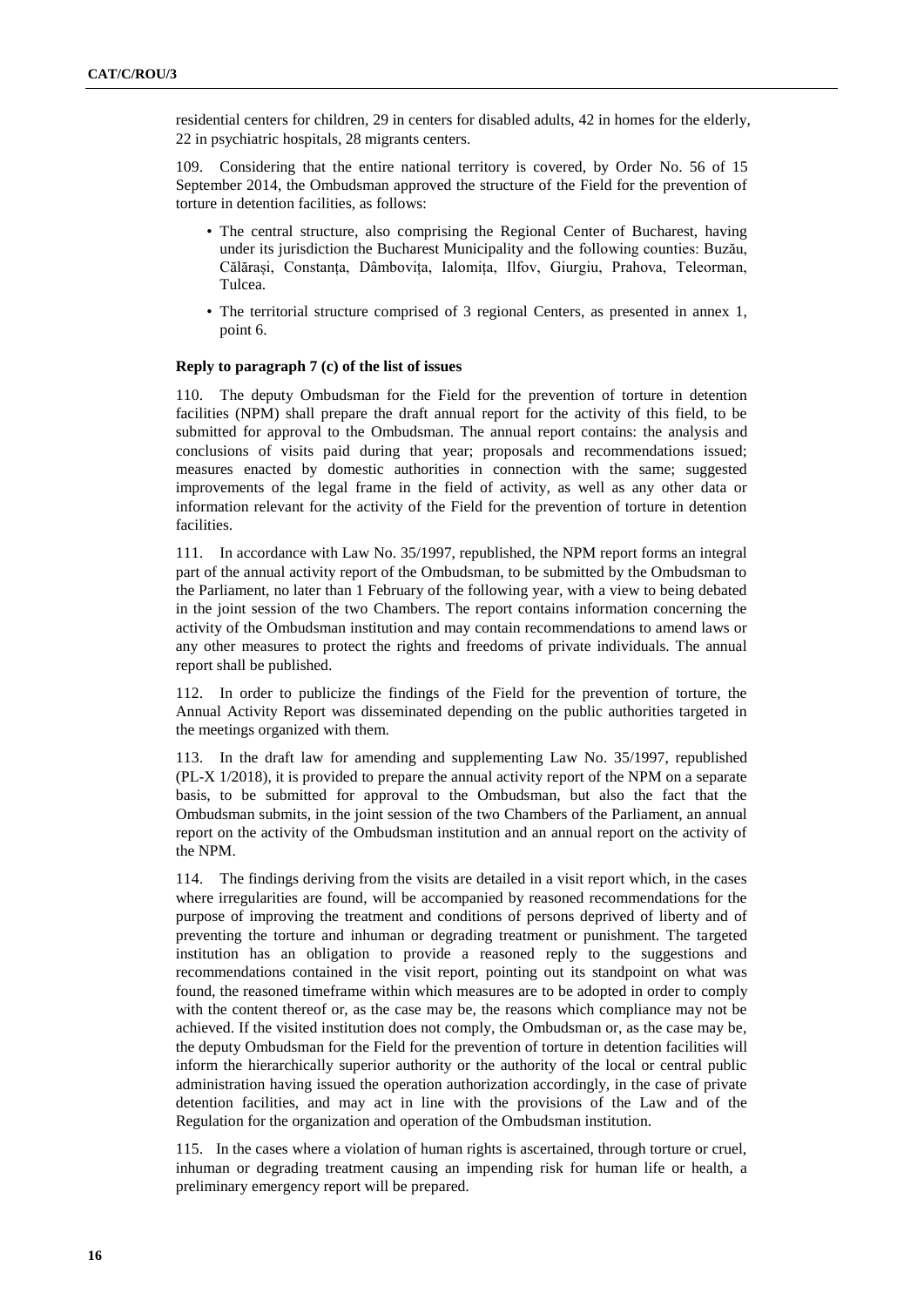116. The Ombudsman has the obligation to immediately notify the judicial bodies when, in discharging his duties, he finds that there are clues pointing to the perpetration of offences stipulated in the criminal law.

117. All visit reports drawn up by NPM and the replies of visited facilities are uploaded to the Ombudsman institution's website.

118. Since its incorporation, NPM has permanently kept in touch with the public authorities holding persons deprived of liberty in custody, by submission of visit reports and recommendations issued, setting work meetings, inviting the representatives thereof to round tables/symposia /conferences organized by NPM. Please find the organized events in the annex No. 1 point 7.

119. Furthermore, the National Prison Administration informed the subordinated units, on several occasions, on the need to observe the provisions of Law No. 35/1997 on the organization and operation of the Ombudsman institution, as subsequently amended and supplemented, within the meaning that, "the visit report, but also the reasoned reply set forth in Article 44, whenever delivered, are public and uploaded to the website of the targeted institution, the hierarchically superior authority or the local or central public administration authority having issued the operation authorization, but also the Ombudsman, except for the sections containing personal data or classified information".

# **Reply to paragraph 7 (d) of the list of issues**

120. Law No. 35/1997 on the organization and operation of the Ombudsman institution, republished, stipulates in Article 2 (2) the fact that the Ombudsman institution, through the Field for the prevention of torture and other cruel, inhuman or degrading treatment or punishment in the detention facilities (Field for the prevention of torture in detention facilities), fulfills the specific duties of the National Mechanism for the Prevention of Torture in the detention facilities, within the meaning of the Optional Protocol, enacted in New York on 18 December 2002, during the Convention against torture and other cruel, inhuman or degrading treatment or punishment, adopted in New York on 10 December 1984, ratified by Law No. 109/2009.

121. Furthermore, the normative act sets forth, in Article 49, that in fulfilling his duties, the Ombudsman or, as the case may be, the deputy Ombudsman for preventing the torture keeps in touch with the Sub-committee for preventing the torture, delivers information to the latter and meets with its members.

122. Thus, in the context of the duties of the Field for the prevention of torture in detention facilities in order to enforce the provisional mandate of NPM and having regard to the following:

- The position of the UN Sub-Committee for the prevention of torture (SPT), the report issued following visiting Romania in 2016 (published in August 2017), emphasizing that a clear distinction needs to be made between the mandate of NPM and the other duties held by the Ombudsman, but also that the claims shall not be set forth in the NPM mandate;
- SPT directives, concerning the national prevention mechanisms Underlying principles stipulating as follows:
	- "the State shall be responsible of providing the creation of a national prevention mechanism, meeting the requirements of the Optional Protocol" (CAT/OP/12/5, paragraph 2);
	- "the mandate and powers of the mechanism shall comply with the provisions of the Optional Protocol" (CAT/OP/12/5, paragraph 6);
	- "if the organization appointed to act as NPM also fulfills other functions, such as in accordance with the Optional Protocol, its functions as a national mechanism should be entrusted to a separate group or department, including own personnel and own budget (CAT/OP/1215, paragraph 32).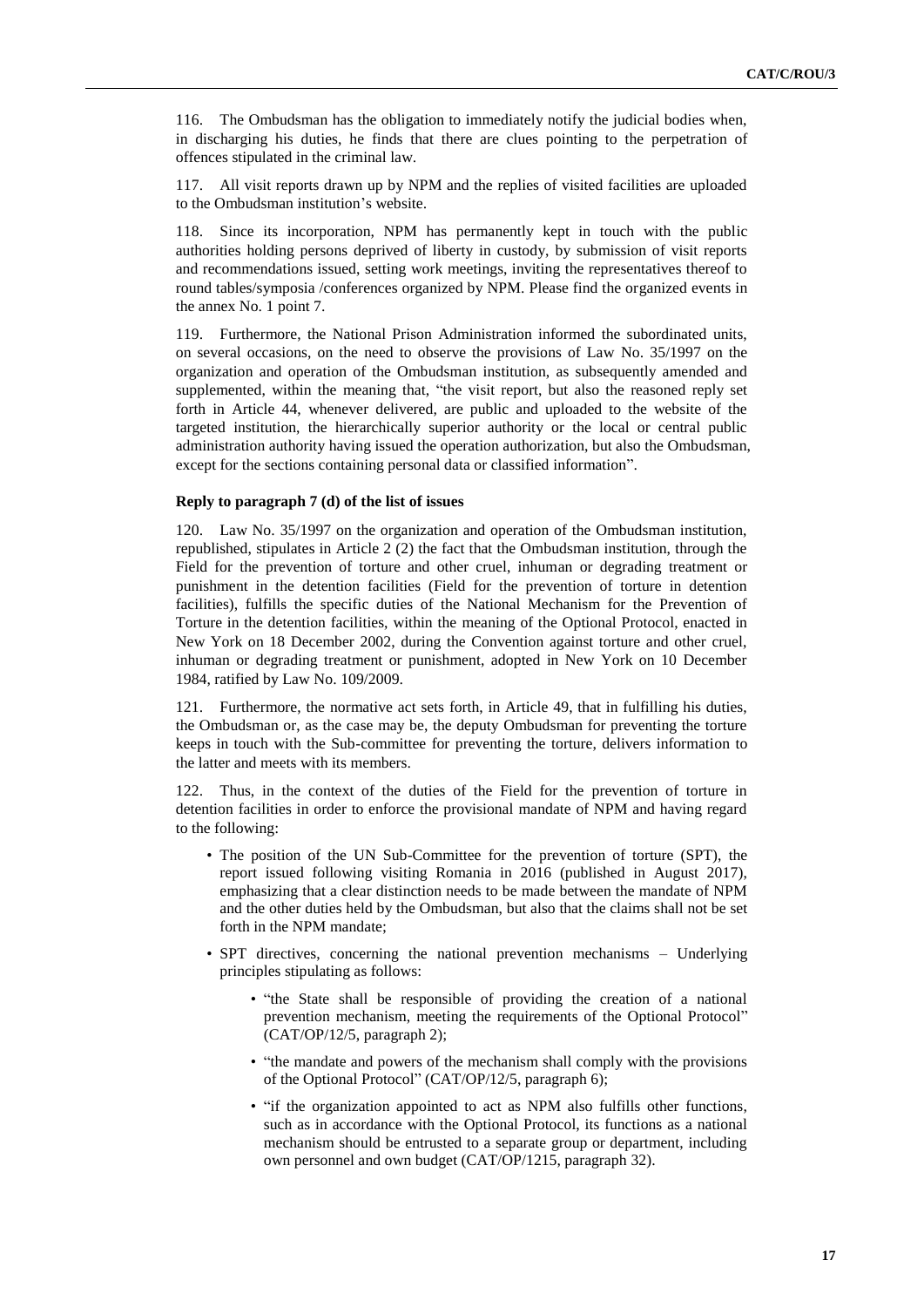123. Starting from 2016, the first steps were taken to harmonize the provisions of Law No. 35/1997 concerning the Field for the prevention of torture (NPM) with the provisions of the Optional Protocol.

124. Thus, the legislative draft for amending and supplementing Law No. 35/1997 on the organization and operation of the Ombudsman institution, but also for amending Article 16 (3) of Law No. 8/2016 on setting up the mechanisms stipulated in the Convention on the rights of disabled individuals (Pl-x No. 1/2018) included amendments relating to the organization and operation of the Field for the prevention of torture, which concerned, in principal-the complaints concerning acts of torture, cruel, inhuman or degrading treatment in the detention facilities shall be settled, depending on the type of detention facility, by the activity fields of the Ombudsman institution, playing a reactive role. The national preventive mechanism will only fulfill duties in the field of the prevention of torture in the detention facilities, by paying regular visits to such facilities and where the opinion of specialists is required, by order of the Ombudsman, may also settle claims or requests ex officio. The cooperation between the NPM and the fields of activity of the Ombudsman institution will be determined by the Regulation for the organization and operation of the Ombudsman institution.

125. Other significant amendments comprised in the Bill of Law, concerning the activity of the National Prevention Mechanism: examination of and capitalization on information contained in the reports delivered by non-governmental organizations, drawn up upon monitoring the conditions of admission to regional procedure and accommodation centers for asylum seekers, but also upon monitoring the removal of escort; the NPM drawing up an Annual Activity Plan; the management of the detention facilities or the employees of the detention facilities shall be prohibited from confiscating or from compelling the members of visiting teams to disclose any confidential documents and information acquired during the visit; access to the detention facilities for members of the visiting team carrying cameras, audio recorders, instruments for the measurement of surface area, noise level, temperature and moisture, in order to appraise the relevant issues of the conditions of detention and the treatment imposed to the persons held in custody there; guarantees against any form of penalty/retaliation against any person or organization for the fact of having communicated any information to the members of the visiting team; granting a bonus of 15% for jeopardizing conditions for the personnel in the National Prevention Mechanism paying visits to facilities where there are factors which could impact their physical and mental health and integrity.

126. On 14 February 2018, the Ombudsman issued Order No. 8 for compliance with the OPCAT provisions concerning the provisional mandate of the Field for the prevention of torture in detention facilities.

127. According to the above-mentioned Order, any claims relating to acts of torture, cruel, inhuman or degrading treatment in the detention facilities shall be settled by the fields of activity of the Ombudsman institution playing a reactive role, depending on the type of detention facility. Only in cases construed by the Ombudsman to be exceptional can the latter order claims or initiation of proceedings *ex officio* to be settled by NPM.

128. As regards the powers of the NPM, subject to Law No. 9 of 5 January 2018 amending and supplementing Law No. 35/1997 on the organization and operation of the Ombudsman institution, a new field of activity was set up in the Ombudsman institution, exclusively with a view to defending and supporting children's rights, coordinated by a deputy, Child's Advocate which, in fulfilling the mandate specific to the field of protecting and supporting children's rights, also performs dawn raids for inspection, ex officio or upon request, together with the representatives of the National Mechanism for the Prevention of torture in the detention facilities, in educational or detention centers where juveniles serve measures involving deprivation of liberty, laid down in Law No. 286/2009, as subsequently amended and supplemented, in the field of criminal liability of juveniles, with entities authorized to supervise and guide juveniles serving measures not involving deprivation of liberty, stipulated in Law No. 286/2009, as subsequently amended and supplemented, in the field of criminal liability of juveniles, with care institutions, family type housing, foster care and family placement where the juvenile is placed as a special protection measure set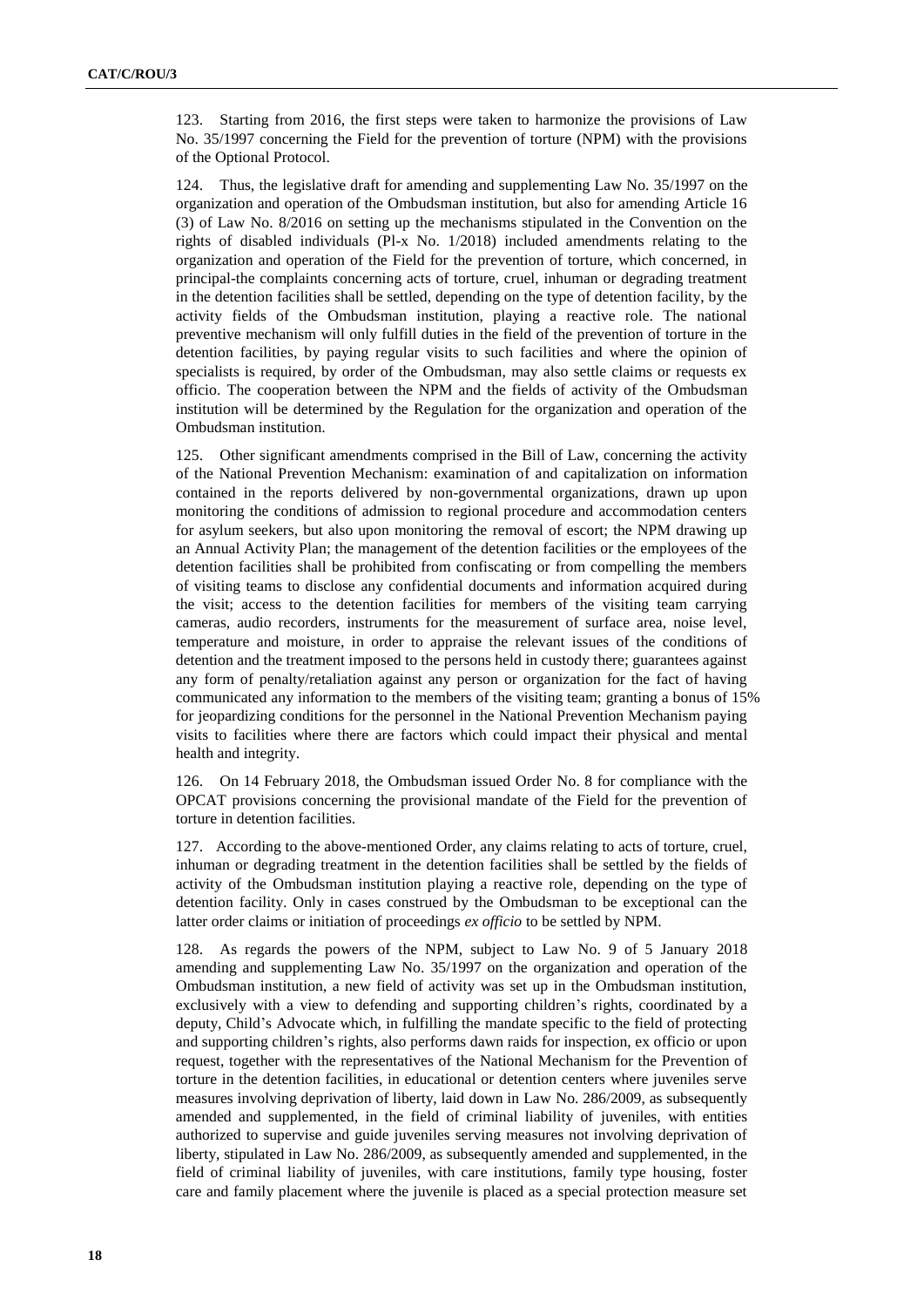out in Law No. 272/2004, republished, as subsequently amended and supplemented, with the extended family, but also with pediatric hospitals.

129. The visiting teams also contain representatives of non-governmental organizations, acting in the field of human protection, selected depending on the activity, by the Ombudsman.

130. In 2018, collaborations were carried on with non-governmental organizations and new Protocols were concluded with the following: ICAR Foundation, "Vocea copiilor abandonați" Association, the Association of Institutionalized Youth Council, the "Junii" Association, the Association for community support and social integration "Ascis", the Association of "Sf. Maria Ajutorul Creștnilor" Children's Home, the Association "Aproape de oameni" Iași, the Community Support Foundation of Bacău, the Association for Action and Resources for the Community (ARC) of Bacău. Thus, the Field for the prevention of torture in detention facilities cooperates with 32 Non-Governmental Organizations, as stated in the annex No. 1 point 8.

131. The visiting teams within the Field for the prevention of torture in the detention facilities conducted, in 2018, 81 visits to detention facilities (prisons – 9 visits, arrest detention centers  $-13$  visits, migrant centers  $-8$  visits, residential centers for children  $-16$ visits, neuro-psychiatric recovery centers  $-14$  visits, psychiatric hospitals  $-7$  visits, homes for the elderly  $-14$  visits).

132. Following the 81 de visits, 378 recommendations were issued, as follows: • prisons  $-25$ ; • arrest detention centers  $-61$ ; • migrant centers  $-22$ ; • children centers 93; • homes for the elderly – 58; • psychiatric hospitals – 58; • centers for disabled individuals – 61.

133. A significant matter in the activity of NPM in 2018 consisted of monitoring the implementation of recommendations laid down in the Visit Reports, by arranging a dialog with the representatives of visited institutions and of hierarchically superior public institutions. In that regard, out of the 81 visits paid, 22 visits aimed at examining the implementation of recommendations.

134. Dissemination actions in respect of the duties of the Field for the prevention of torture in the detention facilities (NPM), attending conferences, national and international symposia, personnel training

135. In order to increase the awareness of authorities to which entities subject to NPM monitoring are subordinated, in connection with the prevention of torture and ill treatment, NPM members have conducted an extensive dissemination campaign in 2018. During such events, the following were presented: Activity report of NPM for 2017; concepts such as human dignity, torture, inhuman treatment, degrading treatment and prevention of torture; law governing the prohibition and prevention of torture; suicide; observance of minimum quality standards; findings by NPM during their visits; recommendations delivered to the visited facilities.

136. Therefore, the events thus organized also played a role of training the personnel working in facilities where individuals are deprived of liberty, within the meaning of Article 4 of the Optional Protocol to the Convention against torture and other cruel, inhuman or degrading treatment or punishment.

137. Furthermore, with a view to identifying the possibilities of support from NPM, the concerns which the facilities faced were discussed during the meetings.

138. Please find in the annex a description of the events organized with a view to increasing the awareness in connection with the NPM role in preventing the torture and ill treatment.

139. Training for NPM members. Taking part in courses/symposia/conferences organized at national and international level. Other actions undertaken by NPM at national and international level are to be found in the annex No. 1 point 9.

140. For maintaining the connection with the Sub-Committee for the prevention of torture, please note the correspondence exchanged with Ms. Mari Amos – member of the Sub-Committee for the Prevention of Torture and head of the Regional European Team, a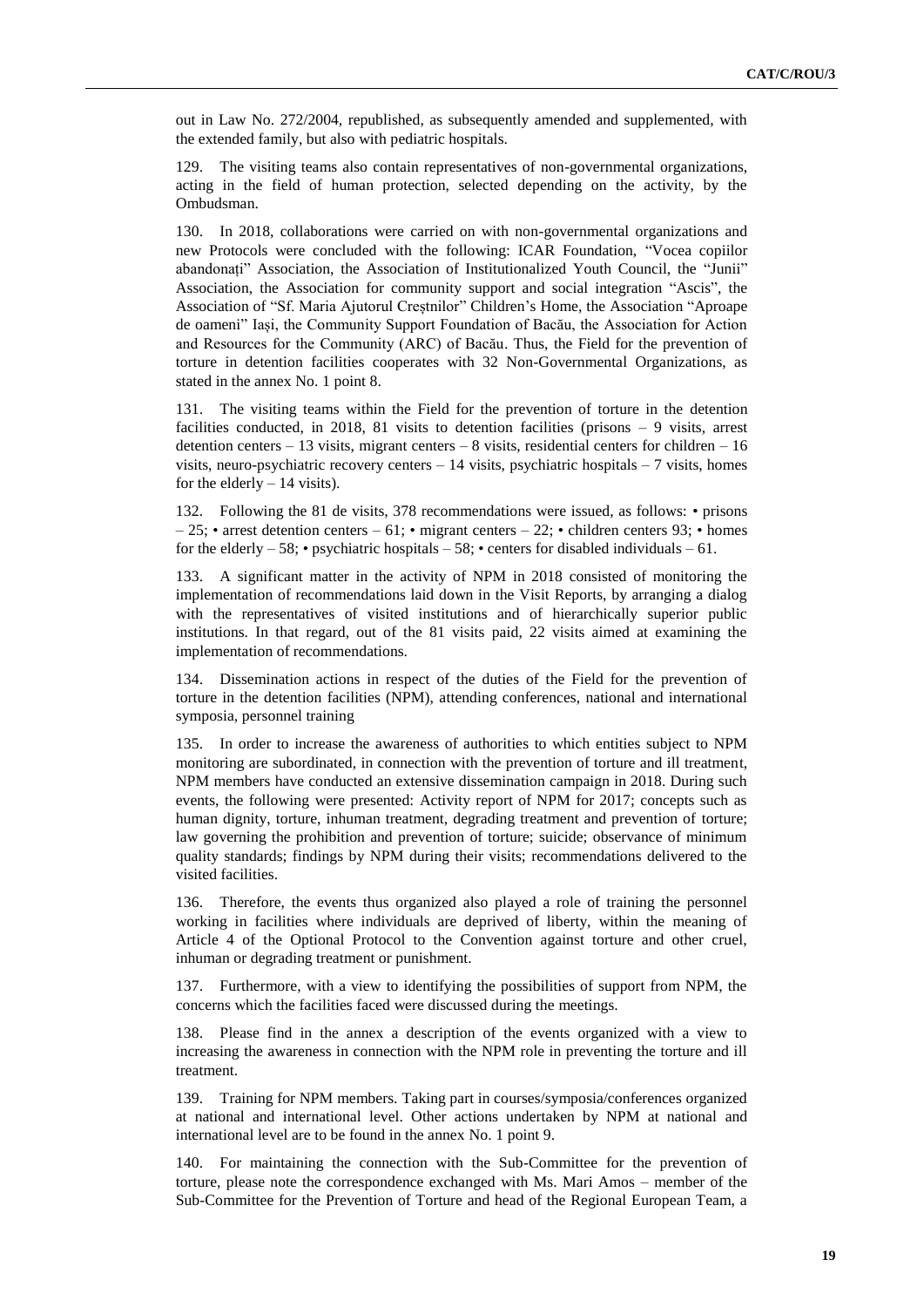context in which the Activity Report of NPM for 2016 was submitted, in connection with which the following was noted: • NPM organized and took active part in various events both at the national level, and at the international level; • proactive approach by NPM in reference to NPM activism in claiming own rights, suggesting and negotiating amendments to the law for its operation and contributions to bills of law; • the structure of visits was sufficiently clear to create an understanding of shortcomings, recommendations and their implementation; • fast response to revolts in Iași Prison and Botoșani Prison, through visits performed to such institutions and involvement in settling the case; cooperation with NGOs.

# **Articles 2, 11 and 13–16**

# **Reply to paragraph 8 (a) and (e) of the list of issues**

141. From a legislative perspective, there are no causes of impunity for such offences.

142. As regards the measures adopted with a view to preventing the abusive behavior of police officers to the members of the Roma community, mention is to be made that, in addition to its punitive nature, the Romanian criminal law also has a preventive purpose, by severely penalizing such offences. Therefore, the law-maker stipulated, in the New Penal Code, an aggravating circumstance, in particular the perpetration of this criminal offence for reasons pertaining to race, nationality, ethnicity.

143. At the same time, through the draft law No. 405/2018 (bill of law amending Law No.  $218/2002$  on the organization and operation of Romanian Police), an article – Article 32<sup>9</sup> shall be added, reading as follows:

"In fulfilling their professional duties, police officers are entitled to use coercion means, consisting of: physical force, including the use of self-defense or strikes; handcuffs or other means allowing to immobilize the upper and/or lower limbs, herein after referred to as immobilization means; non-lethal means; white and or fire weapons; appropriate means or, as the case may be, vehicles, to forcedly stop, block or open vehicles or closed premises where persons or good may be found, or to remove obstacles.

Using coercion means shall not exceed, as intensity and duration, the actual needs for achieving the purpose of the intervention.

The use of coercion means shall cease as soon as the purpose of the intervention was reached.

Coercion means shall be gradually used, after prior verbal warning of using them and after allowing the required time to the person comply with the police officer's legal requests. In case of an impending violent actions directed against the police officer or against another person, coercion means may be used without prior verbal warning."

144. Starting from the legislative models subject to analysis, in particular from the practices imposed during the police procedures also applicable in other States, using the standard "force continuum" or "pyramid of danger", it proposed to set up clear comprehensive rules, so that violent or potentially violent situations are managed through means commensurate with the behavior of the targeted person.

145. Thus, in the bill of law, it is proposed that the use of coercion means be subordinated to principles of necessity, graduality and proportionality. Thus, the means, procedures and, in general, the conditions subject to which police officers act will be known inclusively by citizens.

146. The principles referred to above will be transposed through accessible predictable wording, allowing the citizens to know and to comply with them, but also to assume the consequences of potential aggressive behavior.

147. It is important to notice that for each of the tiers of danger, entailing a commensurate response from the police officer, the text of law expressly stipulates the purpose why force should be used, be it physical force, using the handcuffs, non-lethal or lethal means. In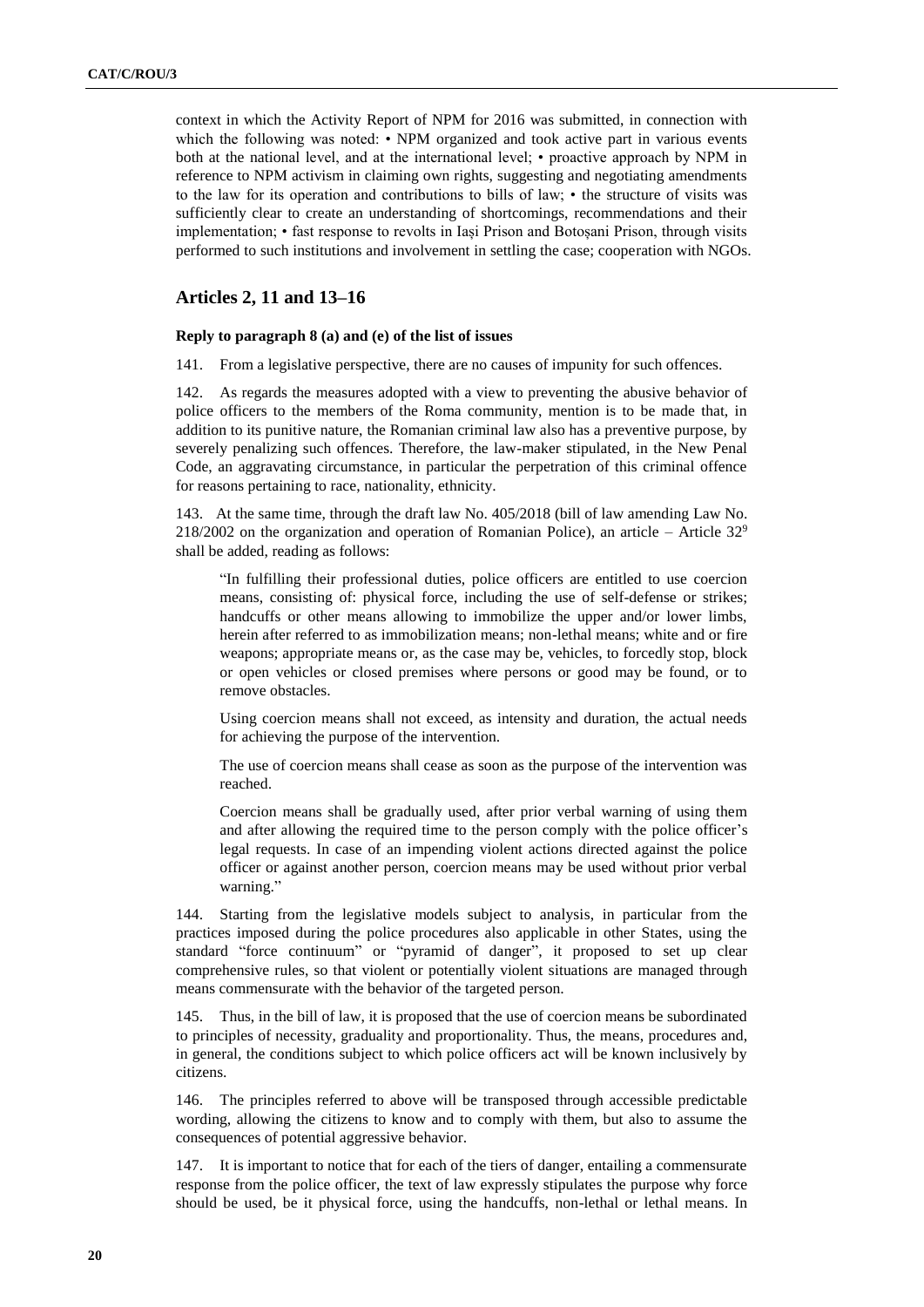respect of the "pyramid of danger", the statement of reasons for this bill of law details, including by graphic means, the methods for using force.

148. At the same time, Article 32<sup>10</sup> will also be added, laying down that the police officer is entitled to use physical force for the purpose of overcoming physical resistance of the person who, without using violence, opposes or fails to comply with the legal requests of police officers, in accordance with Article 31 (1)  $(m)$ –(o) or relating to the following: a) taking to the police precinct b) conducting a search in accordance with criminal procedure regulations, body search and searching the luggage of the targeted person, but also the vehicle used by them; c) using handcuffs or other immobilization means.

149. In building the regulation, the assumption was that the presence of a police officer, the manner in which they stand before the subject, their behavior, spatial location depending on the situation, consists of the first level of using force. Their physical condition, physical training, physical condition of police officers, may determine the subject to change their behavior, to adopt a new attitude, to comply with the lawful requests of police officers.

150. At this stage, verbalization is a significant pillar, considering that it allows police officers to make their conduct known to the present persons (subjects – who are thus summoned to comply; their partners – to efficiently cooperate as a team; third parties – who could be in the area and could avoid or circumvent a potentially hazardous situation) and to defuse or avoid escalation.

151. Therefore, police officers may settle the potentially violent situation occurred, without using force, through:

- An instruction for the person to do or to refrain from doing something;
- Prior warning that force will be used, if the instruction is ignored.

152. Only after such non-violent law-enforcement means have been exhausted, may physical force be used, in observance of the general rules laid down in Article 32<sup>9</sup>.

153. As for the resistance of the person to comply with the lawful requests of police officers, also referred to as the "pyramid of danger", we could face passive resistance (namely, they do not comply or is uncooperative, however the physical resistance opposed is minimum – for instance, they stand, do not move, do not go in the indicated direction; lay on the ground and refuse to move by themselves; grasps/holds tight to a fixed item or to another person) or active resistance (their physical or verbal actions are such that they prevent the police officer from gaining control and are not aimed at harming the police officer – fleeing the site, the police control; circumvention, breaking loose, escaping the police officer's grasp).

154. In the same respect, a new article – Article  $32<sup>11</sup>$  – was added indicating that the police officer is entitled to use handcuffs or other immobilization means in order to prevent or neutralize the violent actions of anyone.

155. For the purpose of precluding self-inflicting harm by the person or the occurrence of a state of danger threatening the life, health or bodily integrity of police officers or of another person, police officers are entitled to use immobilization means where:

(a) The person taken to the police precinct is known for violent behavior against themselves, persons or goods;

(b) The person taken to the police precinct has committed or is suspected of having committed a criminal offence of violence or acts of terrorism;

(c) The person escaped from lawful remand or detention or circumvented a preventive measure or a sentence involving the deprivation of liberty;

(d) The equipment of the transport means used or the travelling itinerary do not allow other measures to be adopted, to prevent the perpetration of violent actions or flight;

The person forming the object of measures involving deprivation of liberty imposed with a view to precluding a state of jeopardy against public order.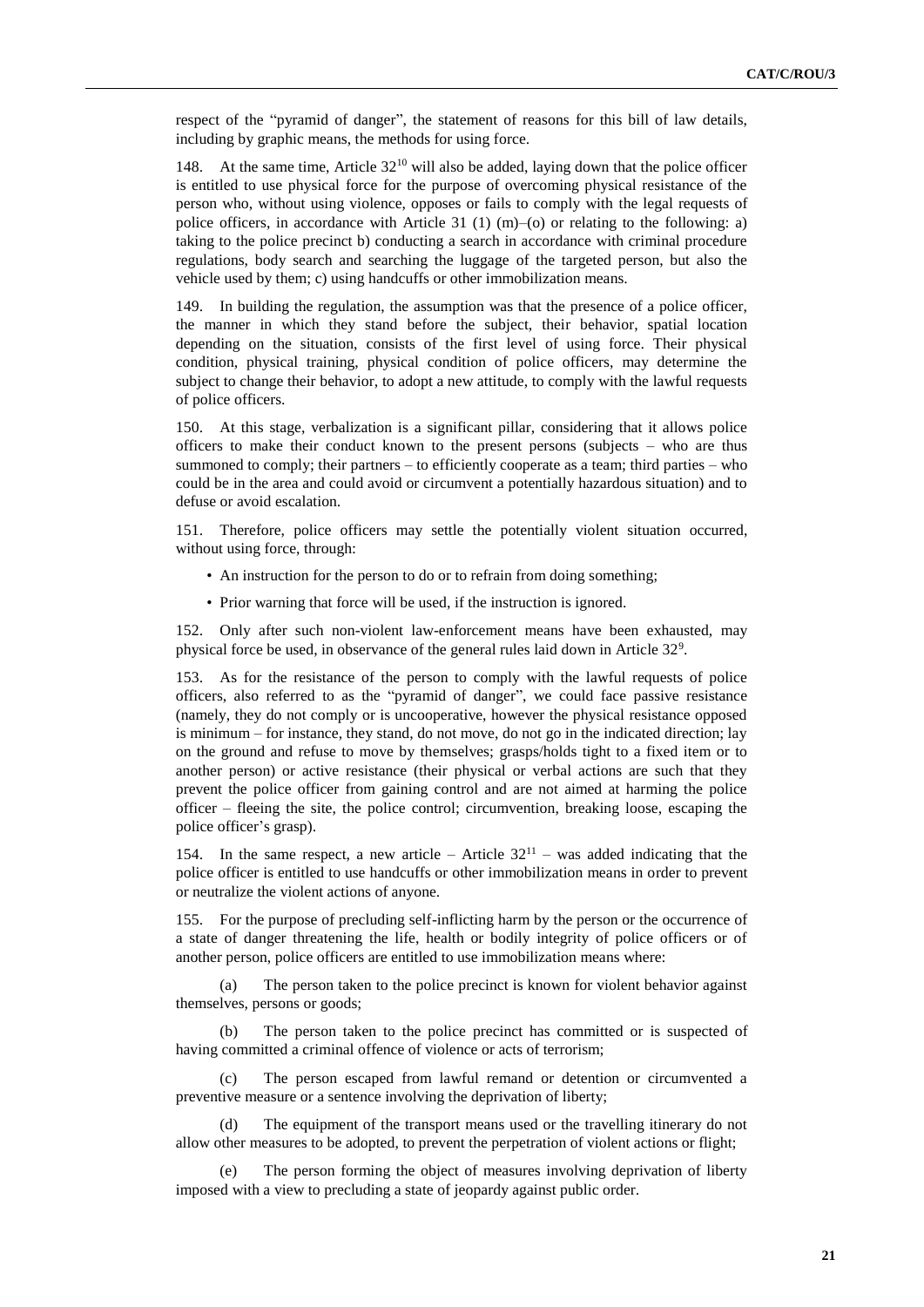156. The legal provisions governing the use of handcuffs or other immobilization means, set forth in the regulations on the service of sentences and measures involving deprivation of liberty, shall apply accordingly.

# **Reply to paragraph 8 (b) of the list of issues**

157. Cases concerning criminal offences of violence, committed by law-enforcing agents of the State against Roma are investigated by prosecutors with the necessary diligence, with focus on the particular requirements specific to the discrimination element and in observance of the standards of case-law of the European Court of Human Rights in this field.

# **Reply to paragraph 8 (c) of the list of issues**

158. Mention is to be made that, in the case of police officers investigated for the death of the person named Gabriel Daniel-Dumitrache, an event which occurred in March 2014 in Bucharest, pending before Bucharest Tribunal–First Penal Division, penal case No. 19113/3/2014, in which the person named I.S.G. was sentenced to prison, for having committed the criminal offence of battery or injury causing death, as provisioned by Article 195 of the Penal Code, and following the defendant's appeal, by decision No. 1342A/22 September 2016 of Bucharest Court of Appeals, the prison sentence became final. Furthermore, on 22 September 2016, the professional relationship with the entity ceased.

# **Reply to paragraph 8 (d) of the list of issues**

159. Victims of acts of violence may request relief from such damage subject to tort civil liability, either as part of criminal proceedings, or by separate means.

# **Reply to paragraph 8 (f) of the list of issues**

160. With a view to developing a multi-sectoral organizational culture, the Romanian Police continues to take steps within the meaning of developing the human resources within its own organization.

161. Drawing young Roma to build a career in the public order and safety structures and training them fields and topics specific for the minorities is a priority, in the field of human resources. In that respect, the number of places distributed to police agent schools within the structure of the General Inspectorate of Romanian Police in the past four years are presented in the annex No. 1, point 10.

162. At present, the National Prison Administration(NPA) does not have places especially dedicated to Roma ethnicity applicants, in education institutions where personnel is being prepared for the prison system or during recruitment contests, from external source, for vacant positions. This does not restrict the right of representatives of these ethnicities to gain access to methods for entering the system, as specified above.

163. The Human Resource Management Directorate aims that, in the future, in the education institutions referred to above, the NPA is allowed to organize contests for places especially dedicated to this ethnicity.

# **Reply to paragraph 8 (g) of the list of issues**

164. As further noted in the 2015 observations, the Penal Code sets forth a general legal aggravating circumstance consisting of committing a criminal offence for reasons relating to race, nationality, ethnicity, language, religion, gender, sexual orientation, political belief or membership, fortune, social origin, age, disability, non-transmissible chronic disease or HIV/AIDS infection or for other similar circumstances, which, in the perpetrator's opinion, are signs of inferiority of a person, when compared to others (Article 77, h) of the Penal Code). Furthermore, the special section of the Penal Code incriminates, in Article 369, the criminal offence of instigating to hate or discrimination.

165. Furthermore, the Romanian Police implements, in partnership with the National Council Fighting against Discrimination, the "No discrimination!" Project, aimed at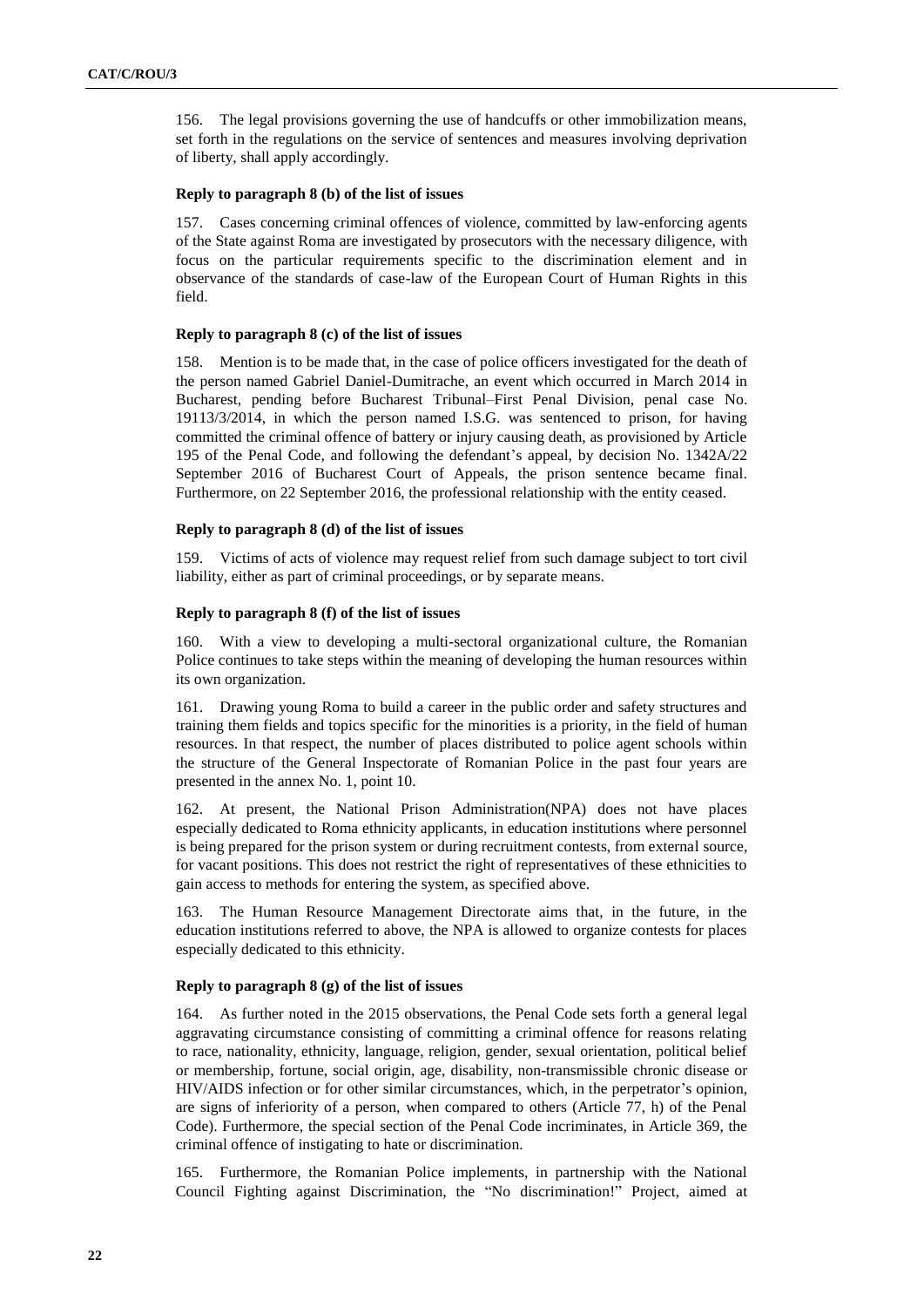increasing the degree of awareness for several social categories in anti-discrimination fields and precluding hate-driven criminal offences.

166. Thus, in 2018, more than 100 police officers within the structures for preventing criminality, public order, criminal investigations, special and traffic actions of the General Inspectorate of Romanian Police and General Police Directorate of Bucharest Municipality, which took part in training sessions aimed at non-discrimination and precluding hate-driven criminal offences.

167. On that occasion, police officers and police agents have benefited from a range of information, such as: national and international laws governing the field of reference, EU and Romanian institutions operating in the field of human rights, ECHR case-law, management of inter-ethnic relationships, conflict resolution, etc. Furthermore, police officers were involved, by the expert of the National Council for Fighting against Discrimination, in settling cases in the field of preventing and fighting against discrimination.

168. Prior to organizing courses, the partners drew up a Practical Guidelines for police officer concerning the field of reference, and it was later delivered, in electronic format to all participants. At the same time, in order to support the development of permanent learning for police servants, the guidelines were submitted as soft copy, by the internal network, to all police units.

169. Feedback from the beneficiaries was positive, and they were deemed to be extremely useful, in their activity, both in terms of information delivered, and the practical applications imposed during the two days.

170. At the same time, more than 1500 pupils and students of "Vasile Lascăr" Police Agent School and "A. I. Cuza" Police Academy took part in two informative sessions in which police officers with the Institute for Crime Investigation and Prevention informed the beneficiaries on concepts such as discrimination and its form, hate-driven criminal offences, ECHR case-law the field of discrimination.

Furthermore, at the level of the Romanian Police, it is currently underway the preparation of methodology for investigating criminal offences driven by discrimination, together with the Prosecutor's Office attached to the High Court of Cassation and Justice. The methodology will include rules and take consistent and concerted measures in most issues listed in the questionnaire delivered by OSCE.

172. At present, measures such as those listed in the OSCE questionnaire are handled at the level of the Romanian Police in accordance with the general legal provisions governing the field of preventing and fighting against criminal offences and other illicit actions falling under the jurisdiction of our institution. Furthermore, the main recommendations issued by international organizations are forwarded to police officers, upon initial and continuous training, when the issue relating to the protection of human rights is targeted.

# **Reply to paragraph 8 (h) of the list of issues**

173. The permanent training of police officers is a permanent concern, at the level of the Romanian Police, drawing up topics such as: Human Rights and Police, the Rights of national minorities, Preventing discrimination, Good practices for strengthening trust and understanding between the police and the Roma minority, Prevention of hate-driven criminal offences.

174. These are an information support for all officers/agents within the central and territorial structures for crime analysis and prevention taking part in the preparation, conducted at the level of units and informing target-groups.

175. At the same time, specialized police servants in the criminal investigation and public relations structures attended, in 2018, the second monitoring exercise, initiated by the European Commission, for testing the reactions of IT companies (Facebook, Twitter, Google-YouTube and Microsoft) in connection with the removal of online hate-instigator content.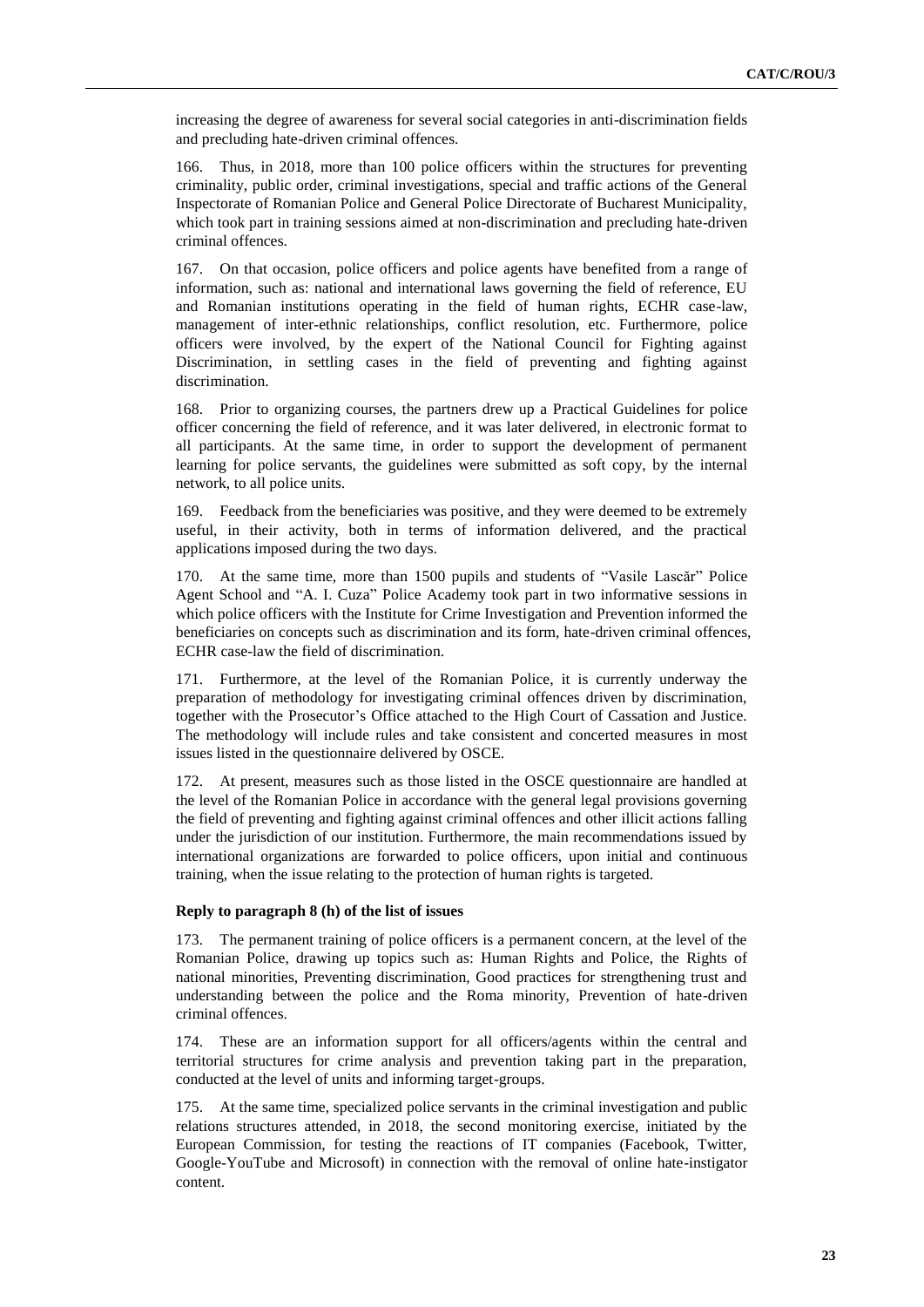176. Training activities involving the field of prevention and investigation of criminal offences committed for racial reasons which took place at the level of Romanian Police, between 2014 and 2018, are presented in the annex No. 1 point 11.

177. As regards the prevention and fighting against discrimination, in particular for the prevention and fighting against hate-driven criminal offences, in the past years, several training programs were permanently organized in education institutions of the Ministry of Internal Affairs.

178. In that regard, the Institute of Studies for Public Order held training sessions in the field of human rights "Prevention and fighting against all forms of discrimination" and "Prevention of torture and inhuman or degrading treatment or punishment", "Prevention and fighting against gender violence", which were attended by police servants within public order, criminal investigations, and transport police structures.

179. The purpose of these training programs consists of preventing acts of discrimination/abuse in the relationship between police workers and persons from groups facing discrimination risks. Certain topics were supported by representatives of civil society organizations, such as Accept Association.

180. The above-mentioned training sessions were attended, in 2018, by 189 police servants within defense and public order structures, and since the beginning of 2019, 16 police servants have been trained.

181. It is important to notice that, every year, in the initial training program organized by "Vasile Lascăr" Police Agent School of Câmpina and by "Septimiu Mureşan" Police Agent School of Cluj-Napoca, specific training topics are provided, concerning the protection and respect of human rights in the activity performed by police servants.

182. At the same time, focus was placed on reviewing similar topics in additional training in the field of "Hate-driven criminal offense", set forth for career initiation training for personnel employed from external sources, organized at the level of police agent schools and improvement centers subordinated to the General Inspectorate of Romanian Police.

183. In the Multifunctional Schengen Training Center, improvement courses were organized every year, in the field of torture and inhuman treatment for the personnel in the Coordination Service for Arrest Detention Facilities, which were attended, in the past two years, by 30 police servants.

184. The above-mentioned bill of law<sup>7</sup> suggests to amend Law No. 218/2002 within the meaning of adding Article  $32<sup>4</sup>$ , which stipulates, in paragraph (1), that police servants are entitled to take an individual to the police precincts, in the case where:

(a) In accordance with Article  $32<sup>2</sup>$  (3), their identity could not be determined, or there are trustworthy reasons to suspect that the declared identity is not the actual one or that the submitted documents are not genuine;

(b) In light of the behavior, venue, time, circumstances, or goods found on them, there are trustworthy reasons to suspect that they prepare or have committed an illegal act;

(c) Their actions jeopardize the life, health or bodily integrity of themselves or of another person or public order;

(d) Taking legal measures, on the spot, could create a state of jeopardy for them or for public order.

185. The wording of the reference bill of law, stipulating, *inter alia*, inclusively the decreased down to maximum 12 hours of the period necessary for taking and determining the identity of a person to the police precinct, is currently undergoing parliamentary procedure.

186. As regards the penalizing and entailing criminal liability of persons guilty in cases of excessive use of force, Law No. 286/2009 on the Penal Code, incriminates the following

<sup>7</sup> The bill of law for amending and supplementing normative acts in the field of public order and safety No. PL-x 405/2018.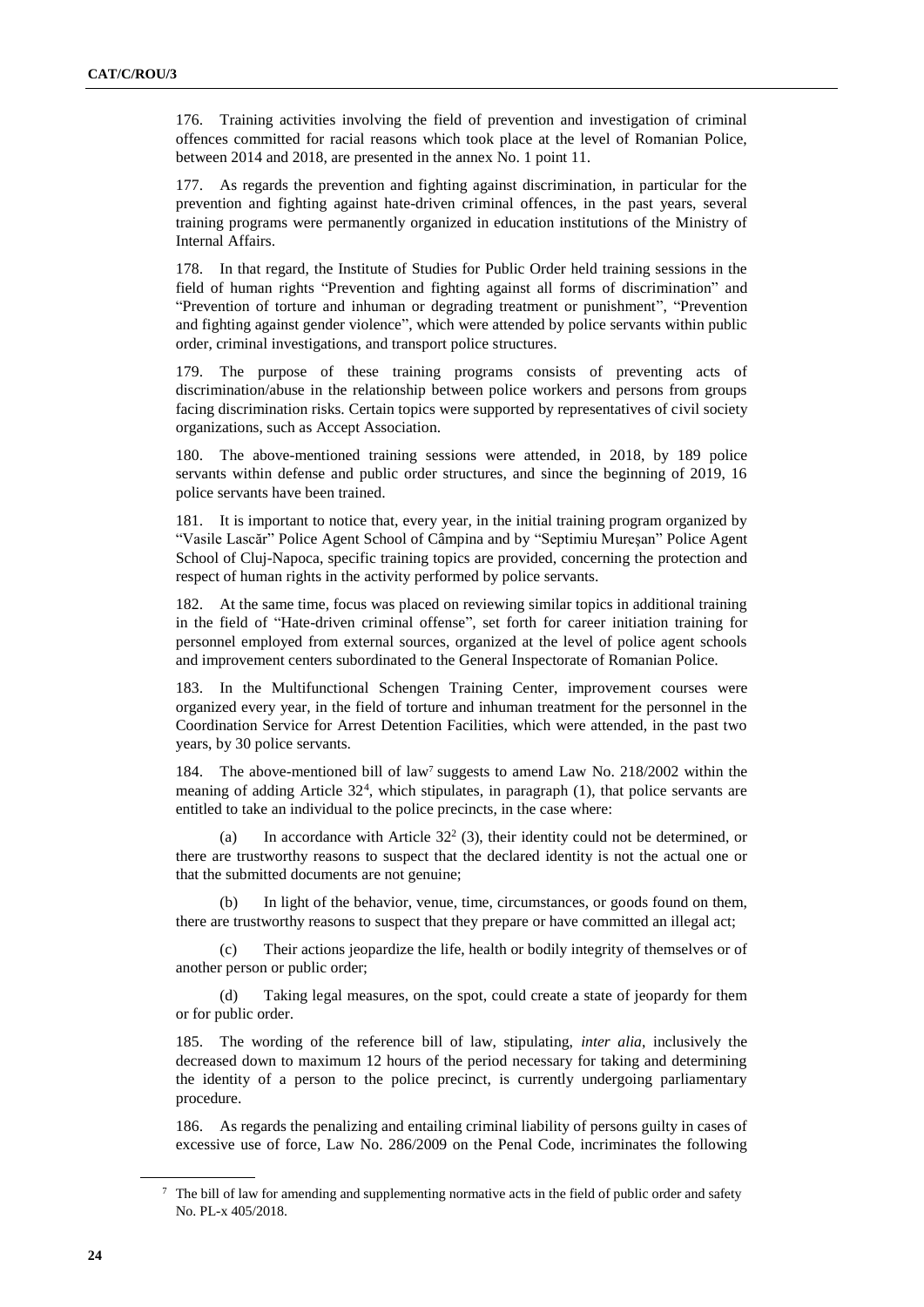acts as criminal offences: abusive investigation (Article 280), ill-treatment (Article 281), torture (Article 282), abusive conduct (Article 296).

187. Furthermore, the Penal Code penalizes, as an aggravating circumstance, the perpetration of a criminal offence for reasons relating to race, nationality, ethnicity, language, religion, gender, sexual orientation, political opinion or membership, fortune, social origin, age, disability, non-transmissible chronic disease or HIV/AIDS infection or for other similar circumstances, which, in the perpetrator's opinion, are signs of inferiority of a person, when compared to others.

188. In fulfilling specific missions, servants within the Romanian Gendarmerie conduct their activity in strict compliance of domestic laws, international conventions, but also the provisions of the Code of Ethics and Deontology of Police Servants.

189. During the reference period, the workers within the Romanian Gendarmerie took part in various training activities (training or post-university courses), in connection with Human Rights in public order and safety institutions or in the non-discrimination field, organized by various institutions competent in the field, among which: "Alexandru Ioan Cuza" Police Academy – National College for Internal Affairs, Romanian Council for Action against Discrimination, National Intelligence Academy.

190. By means of annual orders of the general inspector of Romanian Gendarmerie on permanent training, the personnel of Romanian Gendarmerie also review topics in the fields of international humanitarian law and human rights.

During training courses intended for preparing the personnel for taking part in international missions, topics such as the following are also addressed: international law governing UN peace-keeping operations; protection of human rights in UN peace-keeping operations; women, peace and security; child protection.

192. During the initial training process taking place at the level of Military Gendarmerie Sub-Officer Schools of Drăgășani and Fălticeni, students attend 20 hours falling under the scope of the Cooperation in Schengen area module and in the field of human rights.

193. Furthermore, please note, on an indicative basis, activities, which were attended by prosecutors, as presented in annex No. 1 point 12.

# **Article 3**

# **Reply to paragraph 9 (a) of the list of issues**

194. Non-refoulement is a fundamental principle in the asylum field, as laid down in Article 6 of Law No. 122/2006 on asylum in Romania, as subsequently amended and supplemented, as presented in annex 1 point 13.

195. Compliance with the principle of non-refoulment implicitly requires access to the asylum procedure. If access to the asylum procedure is not provided, it is not possible to analyze the reasons relied upon by the foreigner and to determine the risks which they may face in their country of origin.

196. Access to the asylum procedure is expressly governed in Article 4 of Law No. 122/2006 on asylum in Romania stipulating as follows "The competent authorities ensure access to the asylum procedure to any foreigner or stateless person who is in Romanian territory or at Romania's borders, from the moment the desire is expressed, either in writing or orally, which states that the latter is requesting the protection of the Romanian state, except for the situations set forth in Article  $50<sup>1</sup>$ , Article 91 (2) (b), Article 95 (2), Article 96 (2), Article 97 (2) and Article 120 (2) (a)."

197. The exceptions laid down in Article 4 of the above-mentioned normative act do not prejudice the principle of non-refoulement and refers to situations reviewing the admissibility of the application for asylum submitted by the beneficiary of a form of protection granted by another Member State or the request to be granted access to a new asylum procedure, but also the procedure of the first asylum country, of the safe European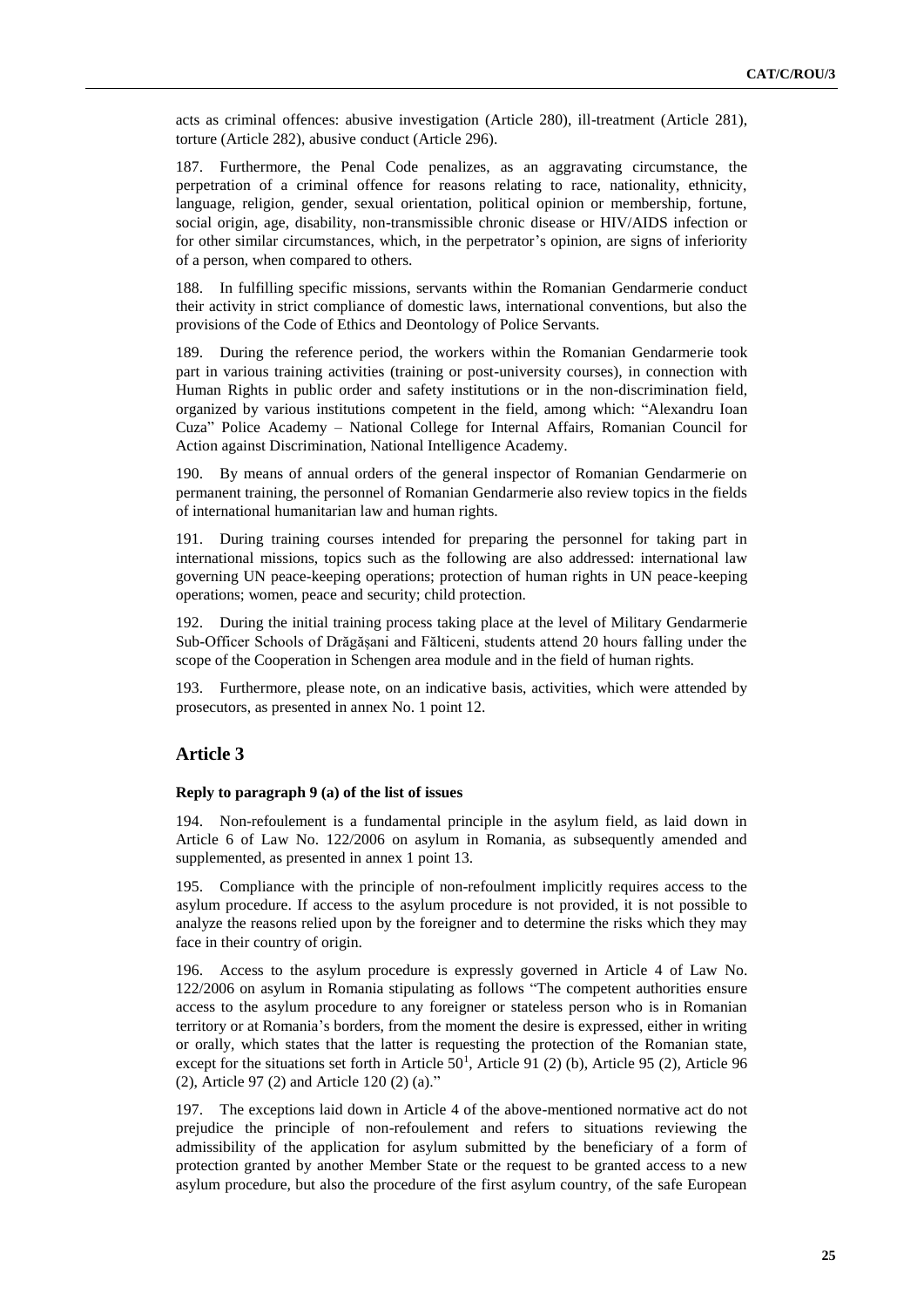third country or of the safe third country and the procedure determining the Member State responsible for reviewing the application for asylum.

# **Reply to paragraph 9 (b) of the list of issues**

198. In practice, no cases were pointed out where the principle of non-refoulement was violated, and the legal provisions in effect were observed.

### **Reply to paragraph 9 (c) of the list of issues**

199. For the purpose of fulfilling the necessary formalities, in order to minimize the abuse during the asylum procedure, but also if they are hazardous for national security, as a result of an individual analysis, the General Immigration Inspectorate may impose restrictive measures against asylum-seekers, in accordance with the legal provisions, as follows:

(a) Obligation to come at the headquarters of the General Immigration Inspectorate structure. During the asylum procedure and during the procedure intended to determine the Member State responsible, the General Immigration Inspectorate may compel the international protection application to come regularly, on the specified dates and times, but also upon request, to the headquarters of one of its territorial structures.

(b) To establish their residence in a regional center for procedures and accommodation of asylum-seekers. During the asylum procedure and throughout the procedure for determining the Member State responsible, the General Immigration Inspectorate may order the international protection seeker to establish their residence in a regional center for procedures and accommodation of asylum-seekers, even though they have survival means.

(c) Placement in especially arranged enclosed premises. If the above-mentioned restrictive measures are not sufficient for fulfilling the formalities, but also with a view to limiting any abuses relating to the asylum procedure, the international protection seeker may be placed in an especially arranged enclosed premises, subject to temporary restriction of their freedom of movement.<sup>8</sup>

200. Placement in enclosed premises may only be ordered in the following cases:

(a) In order to verify the declared identity;

(b) In order to determine the elements underlying the international protection application, which could not be obtained in the absence of this measure, in particular where there is a flight risk for the applicant;

(c) Upon the request of one of the institutions competent in the field of national security, whereby it derives that the international protection seeker poses a jeopardy to national security.

201. Flight risk shall mean the factual background justifying the assumption that the international protection seeker could circumvent the performance of specific activities for determining the elements of the international protection application. A flight risk is posed by an applicant subject to any of the following cases:

(a) Crossed or was caught while trying to illegally cross Romania's state border, after submission of the international protection application;

(b) Was caught while trying to illegally cross Romania's state border, and the international protection application was submitted after their apprehension;

(c) There is reason to believe that they intend to leave the territory of Romania, after submission of the international protection application;

(d) Taking or, as the case may be, keeping in public custody.

<sup>8</sup> Article 195 (1) of Law No. 122/2006.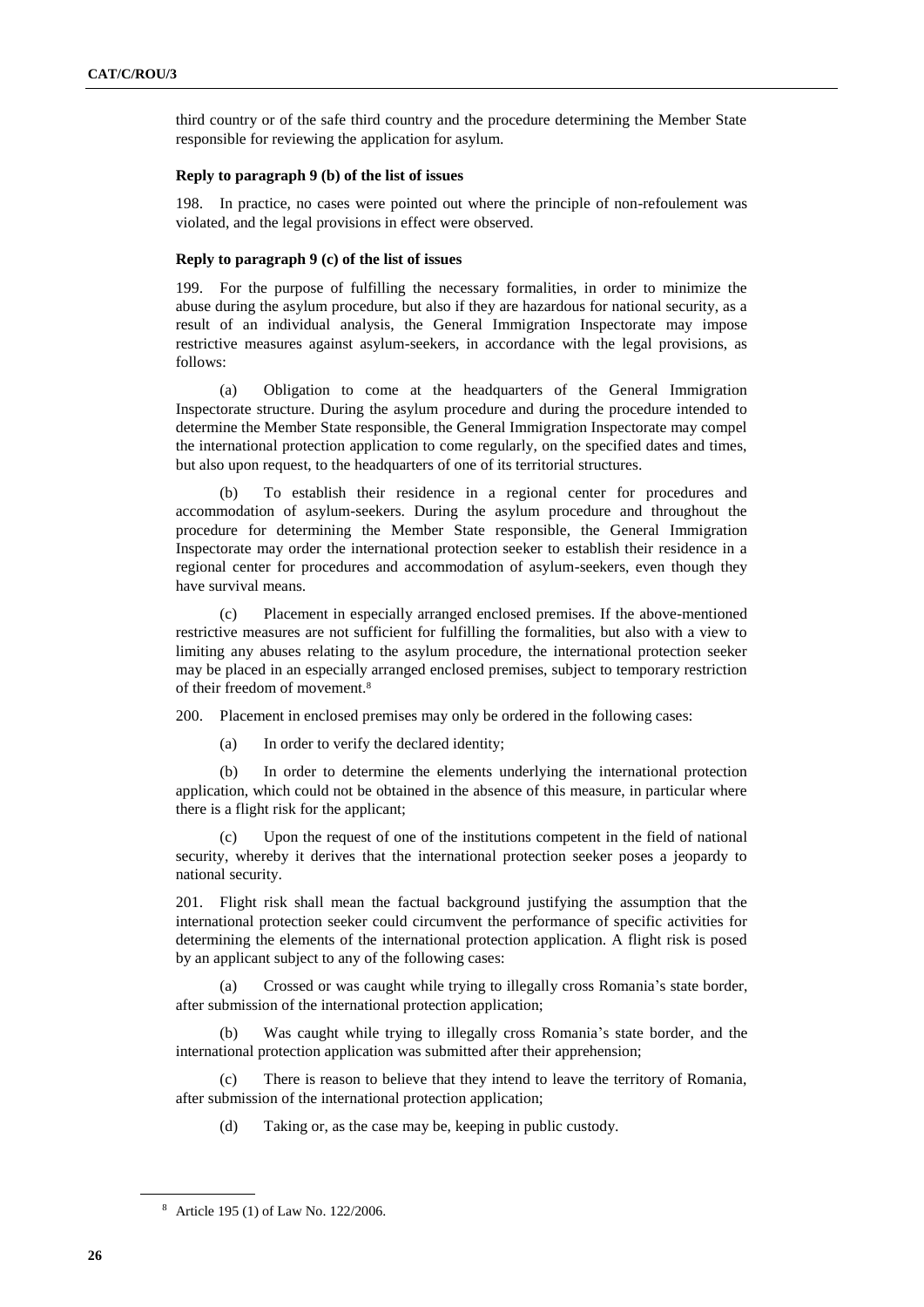202. An international protection seeker may be placed or, as the case may be, kept in public custody, in the cases laid down in Government Emergency Ordinance No. 194/2002 on the status of foreigners in Romania, republished, as subsequently amended and supplemented, but also in the following cases:

During the procedure for determining the Member State responsible, with a view to providing transfer to the Member State responsible;

(b) If the applicant was placed in public custody with a view to being removed or expulsed from the territory of Romania and has filed an international protection application with a view to delaying or frustrating the enforcement of the removal or expulsion measure, although they could have filed such an application before the measure was imposed.

203. During the procedure for determining the Member State responsible (letter (a) above), the measure of placement under public custody may be imposed against the applicant posing a high flight risk from the procedure of transfer to the State determined to be in charge of reviewing the international protection application.

204. Furthermore, the measure of placement under public custody is imposed after an individual analysis of the case and only after having previously ascertained that the less restrictive measures ("Obligation to come at the headquarters of the General Immigration Inspectorate structure" or "to establish their residence in a regional center for procedures and accommodation of asylum-seekers") are not possible and sufficient, in reference to the procedure in which they are ordered and in reference to the purpose pursued by the application of that measure. At the same time, mention is to be made that, in accordance with the provisions of the European Regulation governing the procedure for determining the Member State responsible (EU Regulation No. 604/2013) the detention measure is imposed in reliance upon "an individual analysis and solely where this measure is commensurate and if less coercive alternative measures may not efficiently be imposed".

205. Placing under public custody an asylum seeker against whom the measure of removal/ expulsion from the territory of Romania was ordered (letter (b) above), in accordance with Government Emergency Ordinance No. 194/2002 on the status of foreigners in Romania, is the measure of temporary restriction of the freedom of movement in the territory of Romania, for the purpose of taking all necessary steps to remove from escort, when the foreigner does not leave the Romanian territory voluntarily.

206. Please note that the international protection seeker may be placed under public custody, in accordance with Government Emergency Ordinance No. 194/2002 on the status of foreigners in Romania, only if declared undesirable ("measure being ordered by the court of law upon the motion of the prosecutor, following the recommendations of institutions competent in the field of public order and national security, a measure imposed against a foreigner having conducted, currently conducting or where there are well-grounded clues that they intend to conduct activities likely to jeopardize national security or public order").

207. With a view to avoiding abuse during the asylum procedure, Law No. 122/2006 on asylum in Romania stipulates to review, within 3 days, asylum applications filed by foreigners placed under public custody (irrespective of the reason why such measure was imposed).

208. Whenever it is deemed that the international protection application forms the object of accelerated procedure, the application shall be dismissed and the asylum-seeker shall continue in public custody, with a view to accomplishing the purpose for which that measure was imposed (removing the foreigner from the Romanian territory).

209. If access to the ordinary procedure is deemed necessary, a decision will be issued in that respect, and the measure of public custody shall cease, save for the case where the foreigner is declared undesirable.

210. At the same time, mention is to be made that the measure of placement in public custody, but also alternative measures (as described above) cannot be ordered as penalties for the behavior of asylum-seekers or for failure to fulfill one or more obligations incumbent upon them, and such measures require an individual analysis in order to be enforced.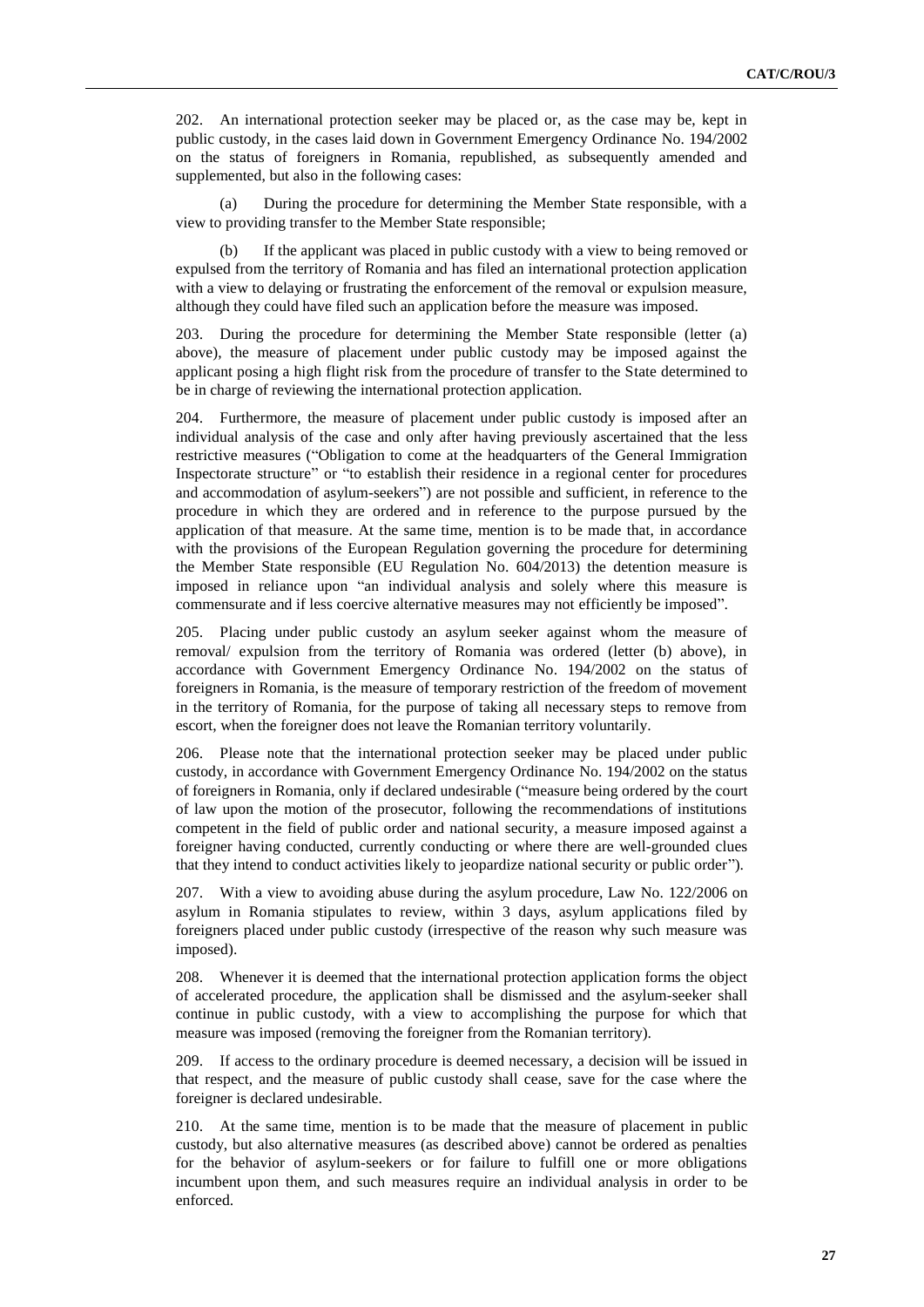211. The measure of placement in especially arranged enclosed premises is last resort, and ordered only after examining whether it is appropriate to impose less restrictive measures, if deemed that they are possible and sufficient in serving to the fulfillment of the purpose for which it is to be imposed. The measure of placement in especially arranged enclosed premises may not be ordered against juvenile international protection seekers, except for the case where the unaccompanied juvenile cannot prove their age and there is serious doubt of their age, in observance of the principle of protecting children's best interest (Article  $19<sup>5</sup>$  (2) of Law No. 122/2006 on asylum in Romania).

The measure of placement in public custody is ordered for a fixed period of time, and may be extended, upon the reasoned request of the General Immigration Inspectorate. At the same time, the possibility is further provided, in accordance with Government Emergency Ordinance 194/2002 on the status of foreigners in Romania, to suspend this measure enacted against a foreigner and to tolerate foreigners to remain in the Romanian territory, who do not have a right to stay and who, for objective reasons, do not leave the territory of Romania.

213. Toleration is granted for a period of up to 6 months, which may be extended for additional 6-month periods, until the causes expire. Toleration may successively be extended by the prosecutor, by means of an ordinance, or by the court of law, by court minutes before the closing of the criminal proceedings.

214. The foreigner has an obligation to regularly come, every two months or whenever invited, to the General Immigration Inspectorate structure having released the toleration document and to notify any change of their residential address.

215. Toleration has a territorial validity limited to the jurisdiction of the General Immigration Inspectorate structure having issued the toleration document, and any movement outside it is only allowed subject to prior approval.

# **Reply to paragraph 9 (d) of the list of issues**

216. Between 01 January 2015 and 31 December 2018, 10,108 asylum applications were submitted, and among them, 3,287 were approved, and the status of refugee was granted in 1,985 cases, while subsidiary protection in 1,302 cases.

217. As a general reference, the examinations conducted by the Ombudsman institution – the autonomous public authority appointed as a national structure holding duties specific for the National Torture Prevention Mechanism in the detention facilities – revealed, upon the latest inspections, no particular concerns pertaining to the conditions of detention and the treatment imposed to persons in custody.

# **Reply to paragraph 10 of the list of issues**

218. The deputy of the competent division within the Prosecutor's Office attached to the High Court of Cassation and Justice conducted and will continue to actively conduct criminal prosecution. In 2018, notable criminal proceedings included the taking of testimonies from persons holding official high-ranking positions at that time, even a former president and a former prime-minister. The Prosecutor's Office attached to the High Court of Cassation and Justice stipulates that, in 2019, investigations should significantly contain interviews with other decision-making officials at the time, from various authorities and institutions, but also the collection of documents required for the authorities, carrying potential relevance upon ascertaining the offences.

# **Articles 5 and 7–8**

# **Reply to paragraph 11 of the list of issues**

219. The reply to this question is negative, within the meaning that the data available to us reveals that there have been no requests for extradition during the reporting period from other States targeting persons suspected of having committed the criminal offence of torture.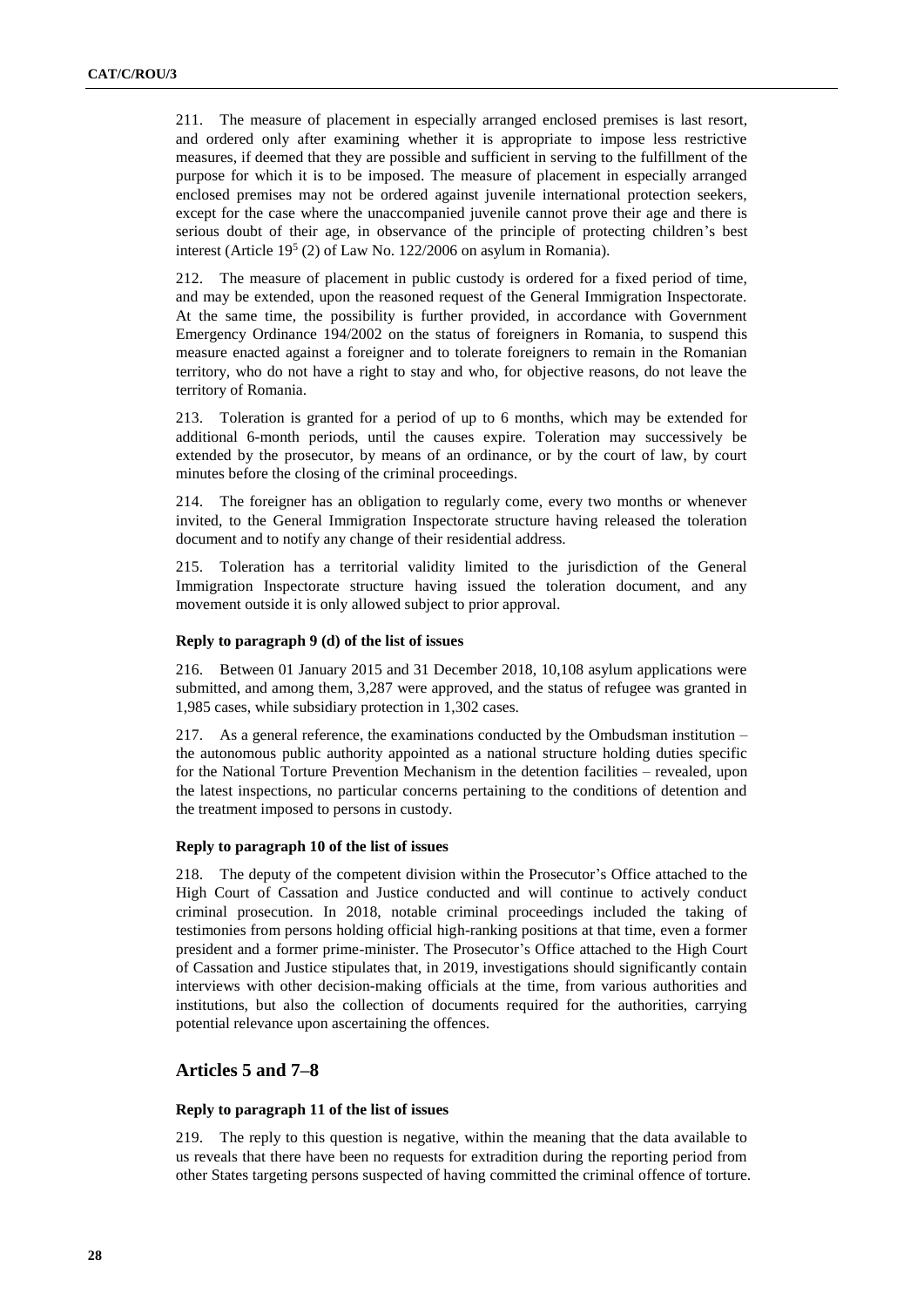# **Article 10**

# **Reply to paragraph 12 of the list of issues**

220. Most information requested in this section may be found in the reply provided in Articles 2, 11 and 13–16 (8).

221. Furthermore, in the permanent education of personnel within the prison system, topics are covered such as the prevention of torture and ill treatment, but also topics concerning discrimination and human rights.

222. As for the Istanbul Protocol, it was delivered to all prosecutors, in particular those appointed to handle cases of violence by State law-enforcement agents and to monitor this type of cases, in February 2019.

223. At the same time, the Directorate for Medical Supervision within the National Prison Administration delivered to its subordinated units letter No. 65990/21 December 2017, informing their entire healthcare personnel on the need to implement the recommendations of the Istanbul Protocol, but also the main principles closely monitored by CPT, also reiterating the legal provisions in force requiring to document torture acts and other cruel, inhuman or degrading treatment of punishment.

# **Article 11**

#### **Reply to paragraph 13 (a) of the list of issues**

224. Between 2015 and 2018, in prison administration system, 912 new places were commissioned and 782 detention places were upgraded, as follows: 2015 – 300 upgraded detention places,  $2016 - 672$  new detention places,  $2017 - 170$  new detention places and 200 upgraded places, 2018 – 70 new detention places and 282 upgraded places.

225. At the same time, between 2016 and 2018, at the level of the prison administration system, repair works were performed in detention rooms, consisting of waterproof repairs, plumbing, heating and electrical installations, coating and painting, wall and floor plating, replacement of joinery and glazing, replacement of separating panels in rest rooms, sanitary items, having an aggregate value of RON 14,909,661.81, as follows: 2016 – RON 7,769,558.00, 2017 – RON 3,062,184.00, 2018 – RON 4,077,919.81.

226. Between 2016 and 2018 goods were purchased, at the level of prison administration system, such as inventory items aimed at improving the conditions of detention, reaching a total value of RON 17,565,080.17, as follows: 2016 – RON 12,854,239, 2017 – RON 2,078,268.78, 2018 – RON 2,632,572.39.

227. In the meeting dated 17 January 2018, the Government of Romania approved, by Memorandum, the Timetable for the implementation of measures 2018-2024 to resolve the issue of prison overcrowding and conditions of detention, with a view to executing the pilot-judgment Rezmives and others against Romania, delivered by the European Court of Human Rights on 25 April 2017, with a view to submitting the same to the Council of Europe.

228. The implementation of the envisaged measures requires the creation of 8,095 new accommodation places and upgrading 1,351 accommodation places, with investments financed from three sources, as follows:

- The Norwegian Financial Mechanism 1,400 new accommodation places, with an estimated value of EUR 21,007,300.00 and 100 upgraded accommodation places, with an estimated value of EUR 940,000.00;
- The State budget 4,795 new accommodation places and upgrading 1,251 accommodation places, with an estimated value of EUR 75,297,550.00;
- Loan from an International Financial Institution, as per the draft approved by the Government of Romania, on 05 December 2017, through the Memorandum on the topic *Decision on the expediency of financing the physical infrastructure of the Romanian prison system, by means of a project financed through reimbursable*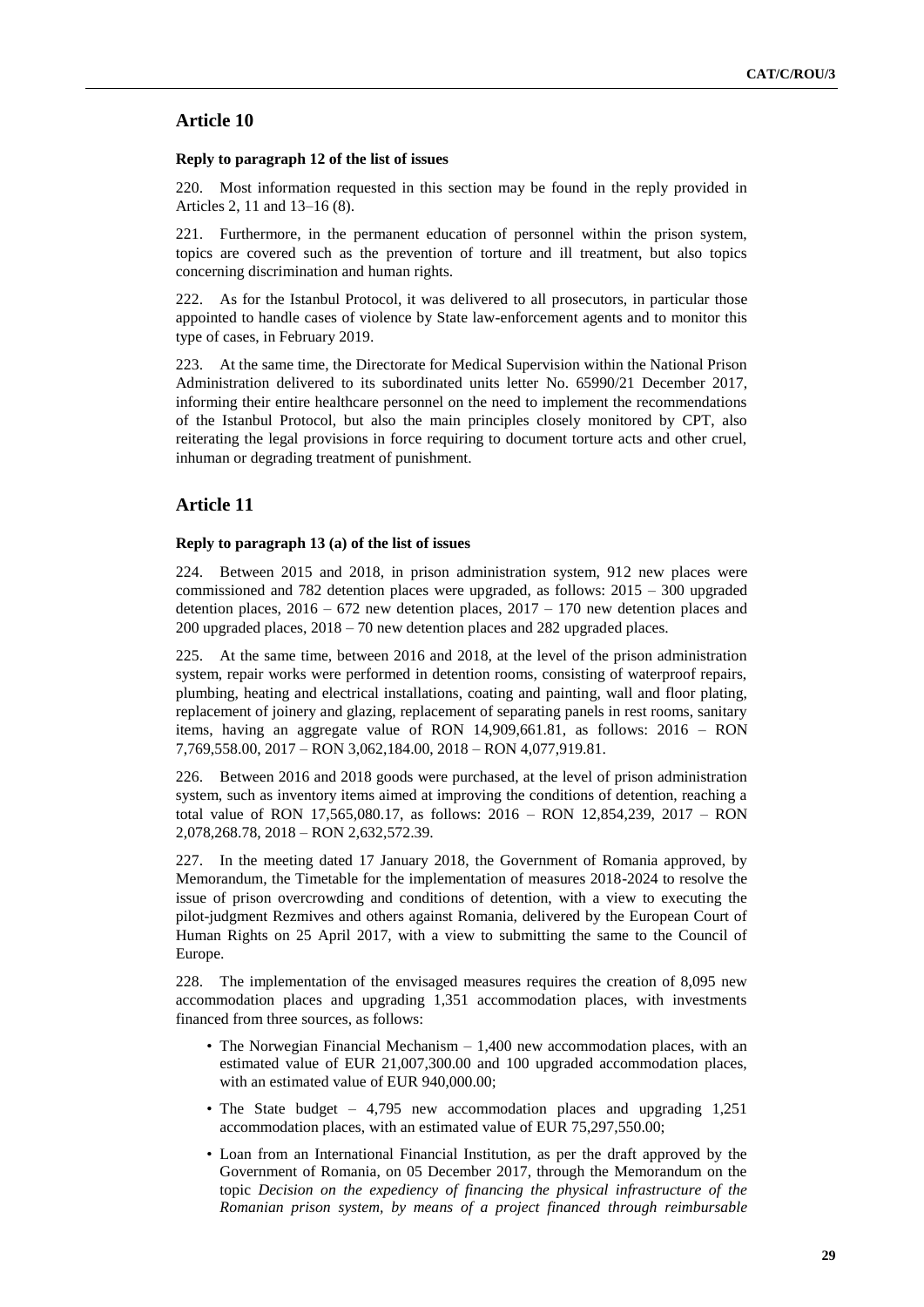*foreign funds, proposing the concept of national project – Investments in prison infrastructure* – 1,900 new accommodation places by building and creating two new prisons (Berceni Prison and Unguriu Prison).

229. The plan is structured for the period 2018-2024, as presented in the annex No. 1 point 14.

230. In furtherance of which, during the government meeting dated 07 March 2018, the Memorandum on the topic "Agreement of principle on borrowing a loan from the Council of Europe Development Bank, of up to EUR 223 million, with a view to supporting the project Investment in prison infrastructure" was approved.

231. On 10 October 2018, the financing application signed by the Ministry of Public Finance and the loan application to the Development Bank of the Council of Europe were submitted. The loan amounting to EUR 177 million, to be used for upgrading the judicial infrastructure (prisons), as approved by the board of the Development Bank of the Council of Europe.

232. In 2018, the feasibility study was drawn up corresponding to the investment target P 47 Berceni –Ploiești Prison, whereby 1000 new detention places will be created. At present, the procurement procedure for the feasibility study corresponding to the investment target P 48 Unguriu –Focșani Prison, whereby 900 new detention places will be created, is underway.

# **Reply to paragraph 13 (b) of the list of issues**

233. The prison population witnessed a decreasing trend following the enforcement of legislative measures enacted in the past years (the new codes, the new laws on the service of sentences, Law No. 169/2017), with a significant drop in the total number of persons in custody.

234. In that regard, mention is to be made that the Government approved the Timetable for the Implementation of measures 2018–2024 to resolve the issue of prison overcrowding and conditions of detention with a view to executing the pilot-judgment Rezmiveș and others against Romania delivered by the ECHR on 25 April 2017, including both administrative, and legislative measures.

235. In 2018, there was an increase in the degree of occupancy of vacancies in the healthcare sector. Nonetheless, the shortage of doctors is a critical issue in the prison healthcare system, in the wider context of the major shortage of healthcare personnel existing nationwide.

236. While there was a rising trend in the occupancy of jobs in various facilities, given the large number of exists from the system (retirements, resignations), the percentage of occupancy of jobs in the healthcare sector is still dropping. Thus, on 31 December 2018, out of the 350 jobs of doctors only 171 were filled (48.86% as compared to 49.43%, in 2017). At present, in order to cover the shortage of healthcare personnel, in prisons there are 68 healthcare personnel with which services agreements are in place. Although the jobs for which contests were organized, in 2018, were also redirected to cover the shortage of specialists in hospital prisons, still, some of these facilities have difficulties in providing specialized healthcare. With a view to receiving healthcare in the medical specialties where there is shortage of personnel in the prison system, inmates benefited from 618 admissions to the public healthcare network.

237. As for the provision of healthcare in the specialty of psychiatry, at the level of the prison system, on 31 December 2018, psychiatrists were employed in two prison facilities (Gherla and Bucharest-Jilava) and in four hospital prisons (Bucharest-Jilava – 2 employees, Bucharest-Rahova – 1 employee, Constanța-Poarta Albă – 2 employees, Mioveni – 1 employee). Three more doctors will be employed in 2019, who have won the contests for the positions of psychiatrists in the following prisons: Bucharest-Rahova, Craiova, Giurgiu.

238. In accordance with the applicable laws in effect, upon admission to a prison facility, persons deprived of liberty undergo a general clinical examination, aimed at identifying obvious signs of aggression, addictions, mental disorders, suicide risk, identification of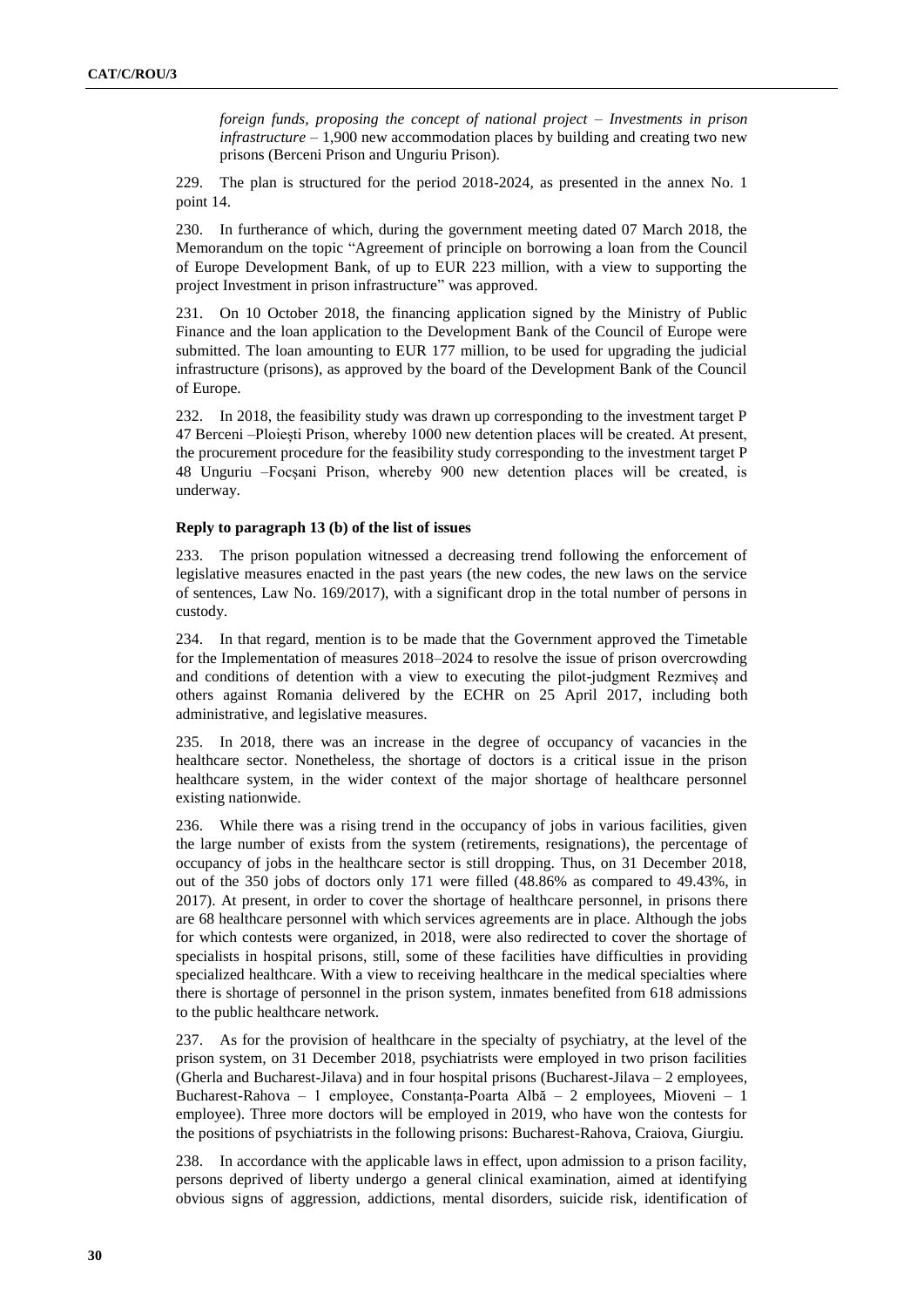infectious or contagious and parasite diseases, which require isolation from collectivity until cured or admission to a specialized hospital facility and knowing the pathologic antecedents and chronic illness requiring the immediate administration of appropriate medicine therapy and food regimen.

239. Medicine treatment for persons deprived of liberty suffering from tuberculosis or/and HIV is provided through the national healthcare programs. Such medicinal substances are only taken under the direct observation of healthcare personnel, who makes sure that the medicinal products have been taken in accordance with the recommendations. Furthermore, inmates sign in special registries for each dose taken.

240. Persons deprived of liberty suffering from chronic illness are to be monitored by the medical office, and benefit from appropriate clinical, para-clinical and laboratory investigations, both by specialized out-patient facilities in the public healthcare network, and through admission to hospital prisons, for regular reassessments and/or whenever needed. Furthermore, they benefit from regular prescription for treatment, in accordance with the indications of specialty physicians and food regimen depending on their illness.

241. According to the applicable laws in force, healthcare assistance is provided in the healthcare network of the National Prison Administration in observance of the therapeutic standards laid down in guidelines of practice in the relevant specialty, approved at the national level by order of the Minister of Health and published in the Official Gazette of Romania, or, in the absence thereof, of standards recognized by the medical community in the relevant specialty.

# **Reply to paragraph 13 (d) of the list of issues**

242. The National Prison Administration has prepared and imposed measures for the enforcement of the *Strategy for mitigating aggressive behaviors in the prison system*, a complex multidisciplinary endeavor, which is in progress in all prisons and, among the parameters of which, zero tolerance to any act of aggression is a must for the entire personnel in the prison system.

243. All incidents involving violent actions by inmates are recorded in operative files, with no exception from this rule, specific safety measures are enacted, and the competent judicial bodies are made aware.

244. The law-maker set forth that it is prohibited to subject anyone while serving a sentence or another measure involving deprivation of liberty to torture, inhuman or degrading treatment or other ill-treatment, and violation of these provisions is punishable under the criminal law.

245. If the administration of a detention facility finds out that any aggression occurred among persons deprived of liberty or the suspicion exists that ill-treatment or torture was used on the sentenced person, it has an obligation to notify the criminal investigation authorities, but also the judge supervising the sentences involving deprivation of liberty, in line with the criminal law framework for the service of sentences.

246. In accordance with the normative acts in effect, $9$  anyone who is held in custody may file complaints to the management of the detention facility, to the judge supervising the deprivation of liberty, to courts of law, to NGOs specializing in the protection of human rights, to the National Prevention Mechanism within the Ombudsman institution, but also to other public authorities and institutions. The opportunity is guaranteed for inmates to approach the institutions which they deem competent, on anything deriving from the service of their imprisonment sentences.

<sup>9</sup> Law No. 254/2013 on the enforcement of sentences and of measures involving deprivation of liberty ordered by the judicial bodies during criminal proceedings. Regulation for the implementation of Law No. 254/2013, as approved by Government Decision No. 157/2016;

Law No. 544/2001 on free access to public information;

Government Ordinance No. 27/2002 governing the settlement of complaints.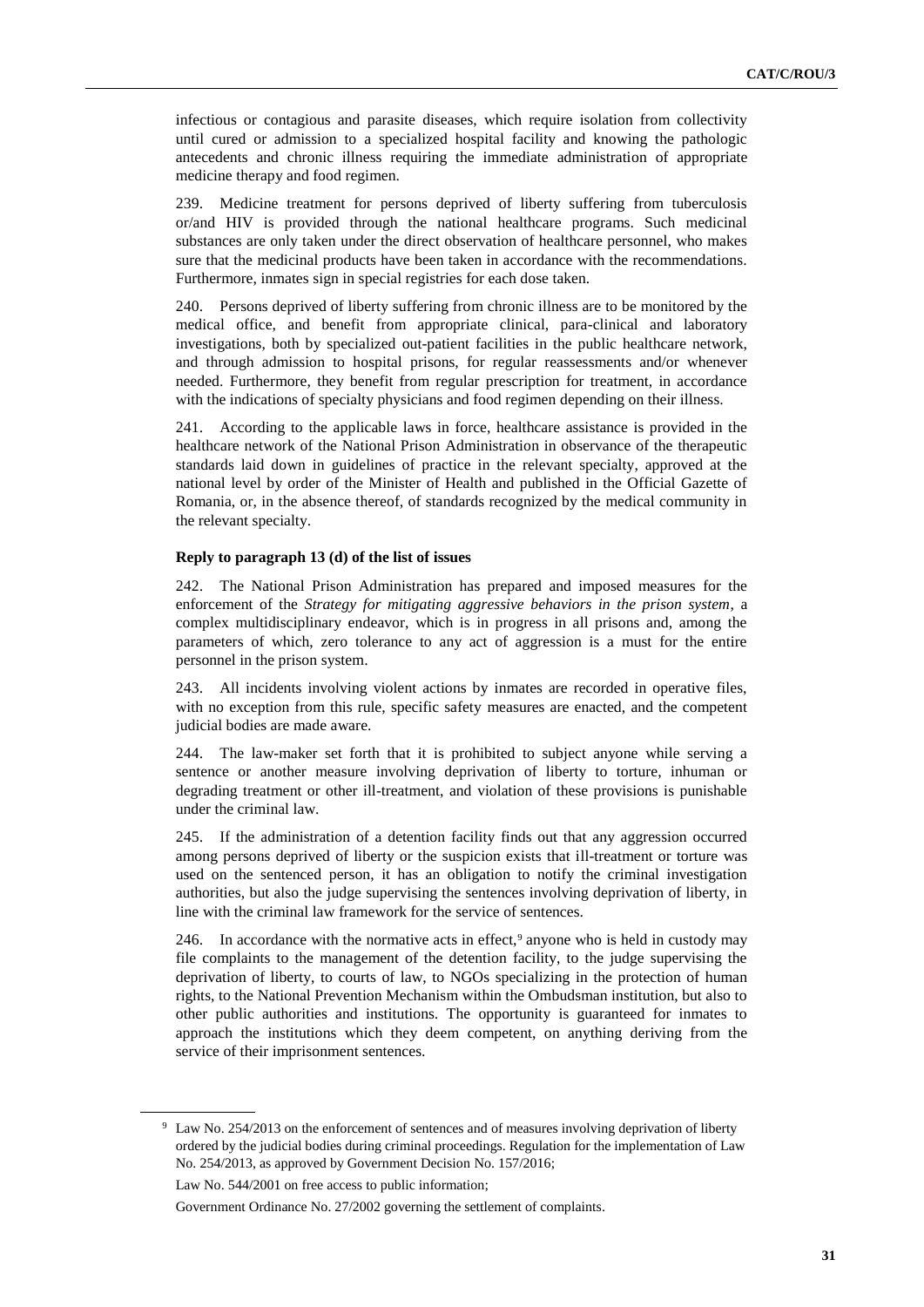247. Between 2016 and 2018, 35 cases were identified, concerning instances of torture, ill-treatment or negligence directed against persons held in custody in vulnerable situations. There are 5 defendants arraigned in the same period.

### **Reply to paragraph 13 (e) of the list of issues**

248. Pursuant to Law No. 254/2013 on the enforcement of sentences and of measures involving deprivation of liberty ordered by the judicial bodies during criminal proceedings, persons deprived of liberty may, in connection with the legality of the service of their sentences and measures involving deprivation of liberty, refer to the judge supervising the sentences involving deprivation of liberty, in accordance with the above-mentioned law.

249. The chairman of the court of appeals, holding territorial jurisdiction over a prison, an arrest detention center, a provisional arrest center, an educational center or a detention center shall appoint, every year, one or more judges to supervise the deprivation of liberty, a professional entity having an office in each detention facility in the prison system and carrying on their activity, on a permanent basis, in that facility.

250. Training the personnel of the prison system in respect of human rights, the prevention of torture and ill treatment, in conjunction with the observance of legal provisions governing rules of conduct, but also the unrestricted exercise of rights by the persons deprived of liberty, endorsed by the judge supervising the deprivation of liberty (within the meaning of guaranteeing immediate and efficient appeal), amounts to a guarantee that any potential retaliation directed against the persons filing complaints to the competent national or international institutions, is precluded.

251. It is our opinion that the mechanism affords the necessary independence guarantees and is an efficient instrument to guarantee their rights.

### **Reply to paragraph 13 (f) of the list of issues**

252. Using such structures for interventions is exclusively meant for preventing and fighting against illegal, unauthorized or disruptive actions, which could impact the life, health, bodily integrity of persons deprived of liberty, servants or other persons and could jeopardize the missions or the appropriate course of activities in prisons.

253. At the level of the Romanian prison system, there are 45 facilities holding in custody persons deprived of liberty, the general rule as regards the settlement of incidents being that incidents should be settled by personnel especially selected from prison workers, carrying out their activity in positions within the safe detention and prison regime sector. In that respect, the teams appointed to settle the incidents shall be set up on the spot, when any incident involving inmates is noticed.

254. Out of all 45 facilities subordinated to the NPA holding persons deprived of liberty in custody, only 16 prison facilities are equipped with specialized intervention structures, including dedicated personnel trained and equipped to settle incidents. Such specialized structures operate in reliance upon the principle of mobility of action, and are dedicated to the settlement of types of incidents expressly stipulated in relevant documents, under the proviso that specific intervention rules and procedures were drawn up and implemented for each and every type of incident, depending on the role played in that action.

255. The need to maintain an intervention structure is largely imposed by the architectural particulars of prison facilities, which require the accommodation of inmates in closed and maximum safety regime in large rooms. Thus, in order to prevent and fight against violent actions by persons deprived of liberty in an efficient manner and with minimum risk, we believe it is justified to maintain specialized intervention structures. At the same time, in line with the principle of mobility of action, specialized intervention structures also provide operational support to the other facilities in that geographical area, if intervention abilities at the local level are outperformed.

256. For the purpose of guaranteeing legal, efficient and safe intervention, intervention teams act in reliance upon the following fundamental principles: protection of human beings, the legality, security, proportionality of force, graduality, predictability, and minimum risk.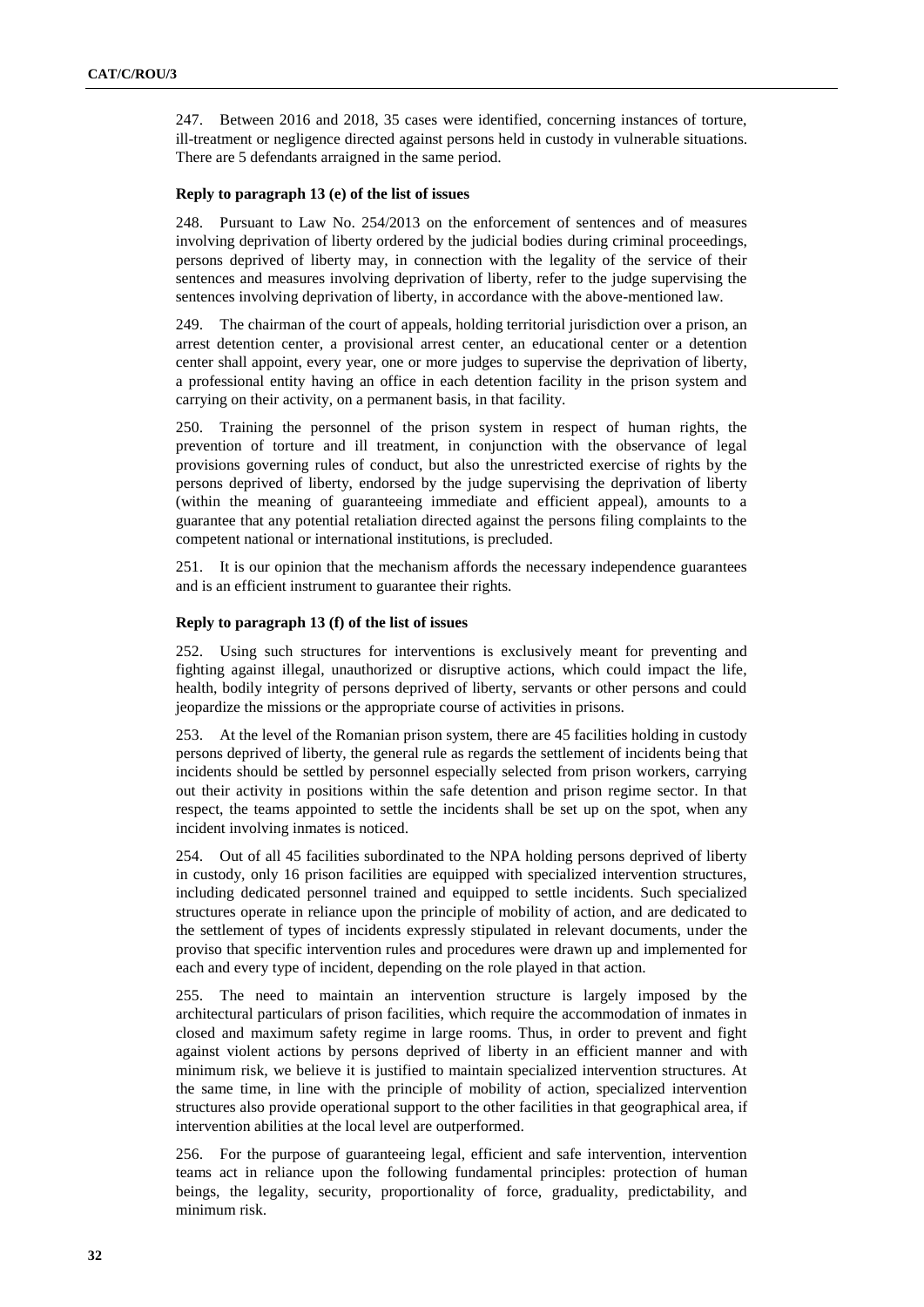257. These intervention structures have been organized and set up in such a manner as to be a guarantee of professional intervention in settling incidents, the specific permanent training process specific thus precluding the possibility for abuse to be committed against inmates.

258. To conclude, we believe that the existence and operation of such specialized structures amount to a special resource, used in exceptional situations, a reality which reinforces the general rule of approaching a set of measures particular for dynamic safety during ongoing activities performed with inmates, which is why we believe that, for the time being, it is not expedient to terminate the intervention structures existing in the prison system.

# **Articles 12 and 13**

259. The information may be found in Annex No. 3, which contains detailed statistics drawn up by the National Prison Administration for the period 2013–September 2017.

# **Article 14**

# **Reply to paragraph 15 (a) of the list of issues**

260. Law No. 97/2018 improved the applicable normative framework ensuring the protection of victims of crimes, in order to set up measures to inform the victims of crimes in connection with their rights, such as psychological counselling, free legal assistance and financial indemnification by the State, for the victims of certain criminal offences, in particular a range of measures were set up, such as:

- The victim is entitled to refer to a mediator in the cases allowed by law and may be accompanied by a person of their choice, in order to facilitate the communication with judicial authorities;
- Criminal prosecution authorities have an obligation to notify the victim on the judicial authority which the former may refer to in the future, for the provision of information on the status of the case, but also the contact data thereof, should they wish to file a complaint;
- Any newly built premises of courts of law will be provided with separate waiting rooms for the victims of crimes;
- Adding a provision according to which in the criminal cases where mediation is possible, it may take place in such a manner that the victim does not have any contact with the perpetrator.

261. All of these measures virtually provide new guarantees for the protection of victims of torture and ill treatment.

# **Reply to paragraph 15 (b) of the list of issues**

262. The payment procedure is in progress. On 20 December 2018, the plaintiff's representative requested the authorities to defer payment until the documents required for payment could be procured in accordance with the method selected by the claimant, in particular to a third party. On 1 February 2019, some of these documents were delivered to the authorities, and this allowed the procedure to be initiated.

# **Article 15**

# **Reply to paragraph 16 of the list of issues**

263. In accordance with the provisions of Articles 101-102 of the PPC, it is prohibited to use violence, threat or any other coercion means, such as promises or advice, for the purpose of getting evidence.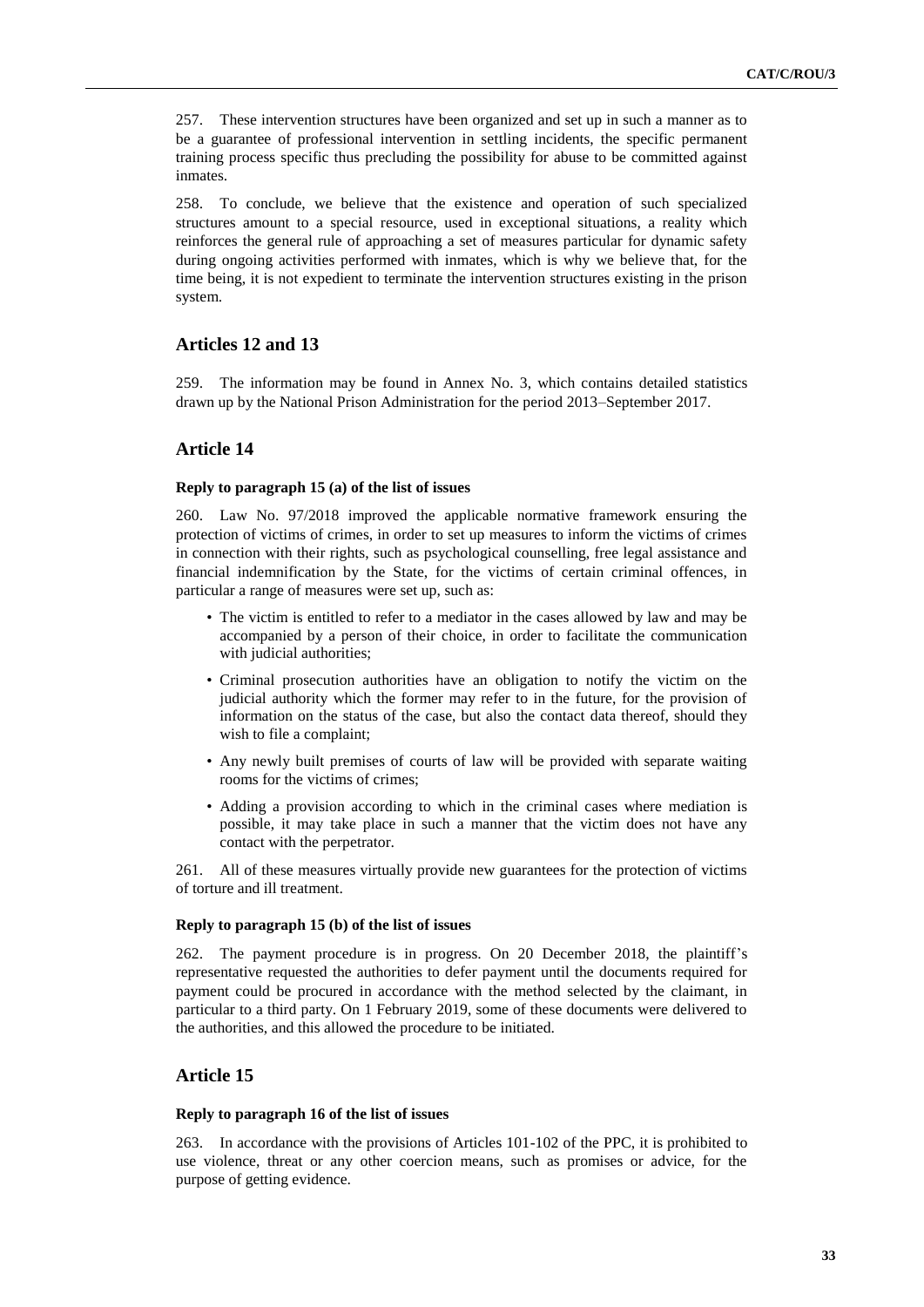264. Furthermore, tapping methods or techniques may not be used which impairs the person's ability to remember and knowingly and willingly describe the facts which form the object of the evidence. This interdiction also applies if the tapped person consents to such a tapping method or technique being used.

265. At the same time, criminal judicial bodies or other persons acting for them are prohibited from causing anyone to commit or to continue to commit a criminal offence, for the purpose of getting evidence.

266. Evidence obtained through torture, as well as evidence derived from it may not be used during criminal proceedings, and illegally obtained evidence may not be used during criminal proceedings.

267. Moreover, obtaining evidence through such means is incriminated in the Penal Code, in Articles 280 and 282 on the criminal offence of abusive investigation and the criminal offence of torture.

# **Article 16**

### **Reply to paragraph 17 (a) of the list of issues**

268. According to the provisions of Order No. 82/2019 of the Minister of Labor and Social Justice approving the Specific Mandatory Minimum Quality Standards for social services of the residential center type dedicated to disabled adults, the Standard of Care and Assistance provides the obligation to ensure a relationship between the personnel and the beneficiary, while maintaining a supportive environment, respect and physical and mental comfort for the beneficiary.

269. At the same time, in accordance with the Standard Assistance for health, if a beneficiary refuses the prescribed medication, the personnel in charge shall record such refusal in the Chart Monitoring the health condition.

270. The residential center shall make sure that the beneficiary or legal representative thereof expressed their consent for care and medical treatment in exceptional cases; such consent will be included in the beneficiary's personal file.

271. The Monitoring Board, set up by Law No. 8/2016 on setting up the mechanisms stipulated in the Convention on the rights of disabled persons:

- Monitors the public or private residential type facilities, dedicated to the service of disabled persons, but also psychiatric hospital/wards;
- Receives and reviews death notifications delivered by the institutions which the board monitors;
- Watches that, in the cases of death of disabled persons, the institutions notify the judicial bodies for post-mortem examination, under the law;

272. Furthermore, the Standard of Protection against abuse and negligence was supplemented with cases of exploitation and violence and a standard was created for Protection against torture and cruel, inhuman or degrading treatment.

# **Reply to paragraph 17 (b)–(d) of the list of issues**

273. The admission of disabled persons to residential type centers (with accommodation) is performed in reliance upon a services agreement concluded between the disabled person, as beneficiary of social services, and the supplier of social services, in consideration of the following:

- The disabled person could not be provided with the required protection and care at home or in other services in the community
- The assessment commission for classification in the disability degree recommends social assistance through residential centers (item iii – social activities/services in the individual program for social rehabilitation and integration). The individual program for social rehabilitation and integration is revised whenever necessary.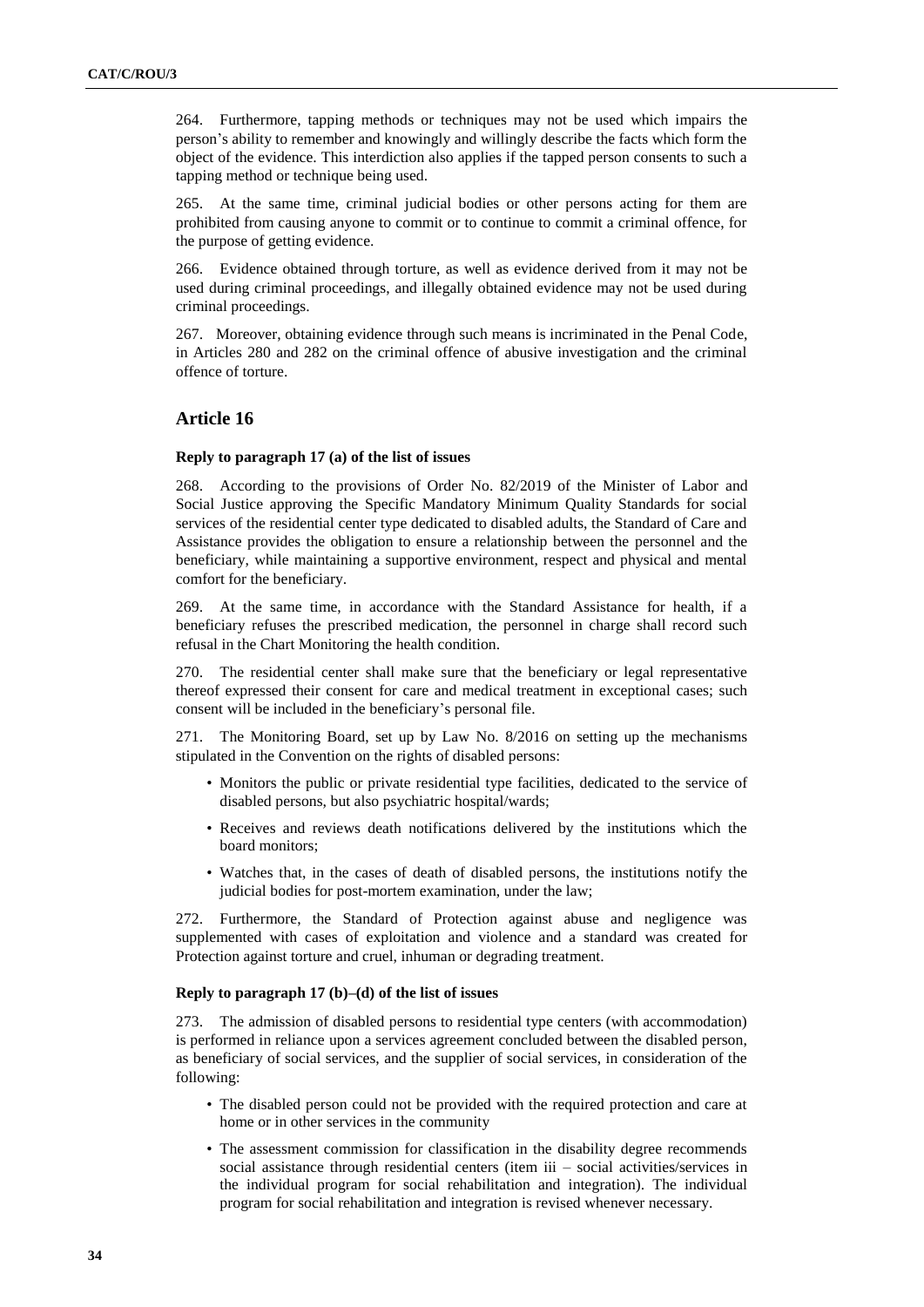274. According to the quality standards for residential centers, approved by Order No. 82/2019 of the Minister of Labor and Social Justice, "a residential center is the social service including accommodation, providing a range of activities performed with a view to satisfying specific individual needs of disabled adults, so as to maintain/develop their personal potential."

275. The standard *Assessment* contains regulations regarding the regular assessment of beneficiaries in residential centers, including the protection measure (recommended activities/social services through residential centers).

276. The Ministry of Labor and Social Justice (MMJS) has initiated a bill of law to set forth a solution for providing effective and independent representation in favor of disabled persons, beneficiaries of residential social services, placed under interdiction or requiring court protection.

277. The proposed solution refers to the appointment, by the court of law, of a personal representative, from the list made available by the authorities of local public administration organized at the level of municipality, town, commune, if the conditions are fulfilled to set up guardianship over the disabled person, or over the disabled person placed under interdiction, if a guardian may not be appointed, or a custodian from among the persons referred to in the Civil Code.

278. The duties of the personal representative include those referring to:

- Assistance to the disabled person during regular assessments, in order to notice if the social protection measure proposed is still the best option for them;
- Visits paid at least once a week and whenever necessary to the disabled person, in order to gain information on the evolution of their health, medicines received, regular assessments of the person and to make sure that their rights are observed;
- Notifies, as a matter of emergency, the monitoring board, on any unusual degradation occurred in the physical, mental or social condition of the disabled adult, but also any irregularities found in connection with the observance of disabled persons' rights, in the case of disabled persons benefiting from residential-type social services or a professional personal assistant;
- Defends the rights and interests of disabled persons they represent before any individual, institution, including before the court of law, without any special power of attorney being required;
- Furthermore, healthcare assistance is provided to persons deprived of liberty in accordance with the normative acts mentioned in the annex No. 1 point 15.

279. At the same time, the Ministry of Health maintains the standpoint already detailed in previous reports, in particular, that it does not deem appropriate or feasible for the healthcare personnel within the National Prison Administration to be taken over by the Ministry of Health.

# **Reply to paragraph 17 (e) of the list of issues**

280. Between 2011 and 2018, 922 cases were settled, which concerned the investigation of circumstances in which deaths occurred in psychiatric hospitals/wards. Among these, in 2 cases, arraignment was ordered, in a case, criminal prosecution was released (for grounds of lack of liability), while in the other cases, the court decided to close the case/to dismiss all criminal charges.

### **Reply to paragraph 18 of the list of issues**

281. In accordance with Article 1 (3) of the Constitution of Romania, republished, Romania is a democratic and social state, governed by the rule of law, in which human dignity, the citizens' rights and freedoms, the free development of human personality, justice and political pluralism represent supreme values, and shall be guaranteed. Furthermore, Article 53 of the Constitution expressly and restrictively stipulates the cases and conditions where the exercise of certain rights and freedoms may be restricted: